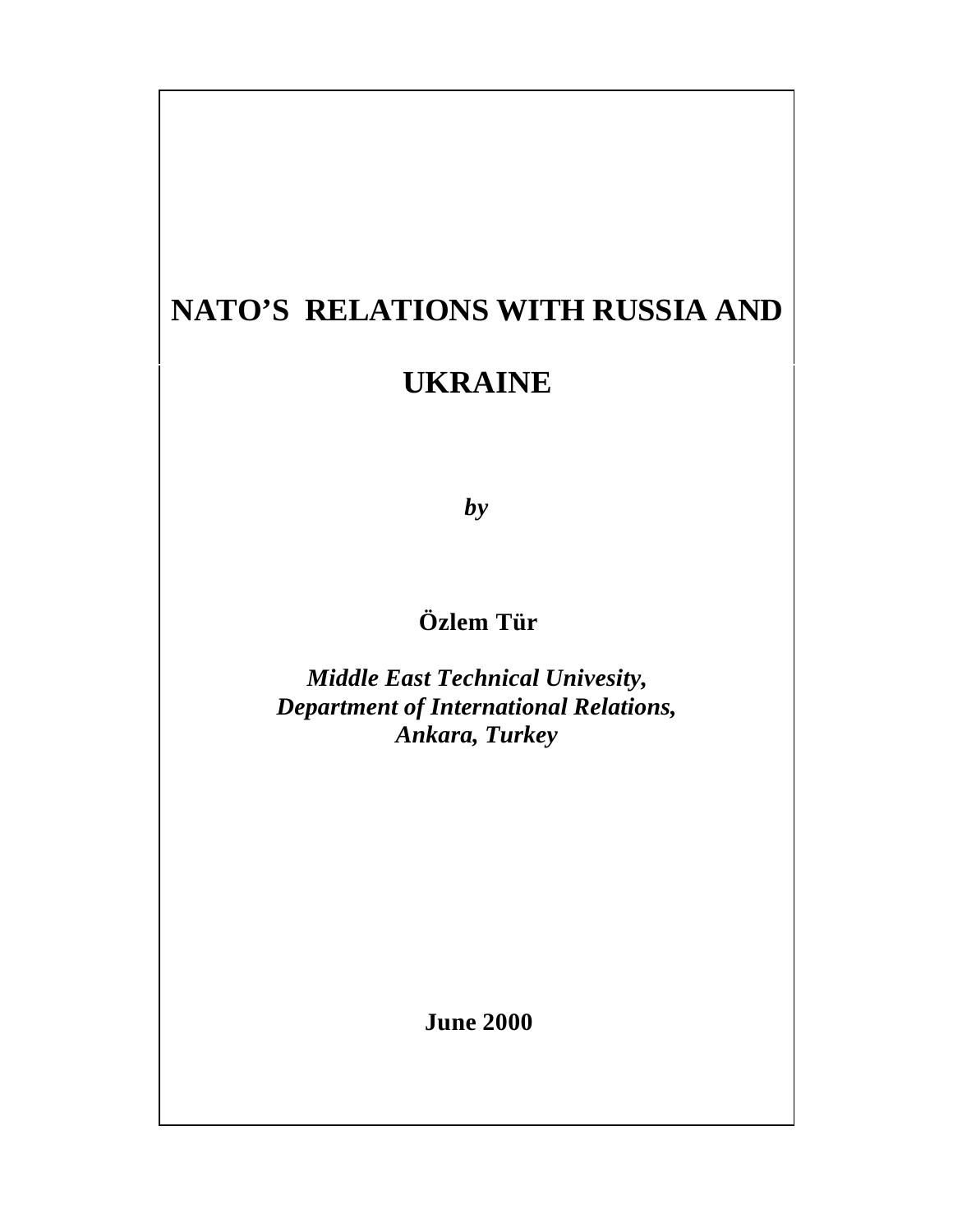# **Table of Contents**

 $\omega$ 

|                                                      | 3  |
|------------------------------------------------------|----|
| From Soviet Union to Independent Russia and Ukraine- | 4  |
| Developments Within NATO Regarding Its New Mission   | 16 |
|                                                      | 18 |
|                                                      | 28 |
|                                                      | 30 |
| Charter on a Distinctive Partnership Between         | 35 |
|                                                      | 37 |
|                                                      | 41 |
|                                                      | 45 |

## **NATO'S RELATIONS WITH RUSSIA AND UKRAINE**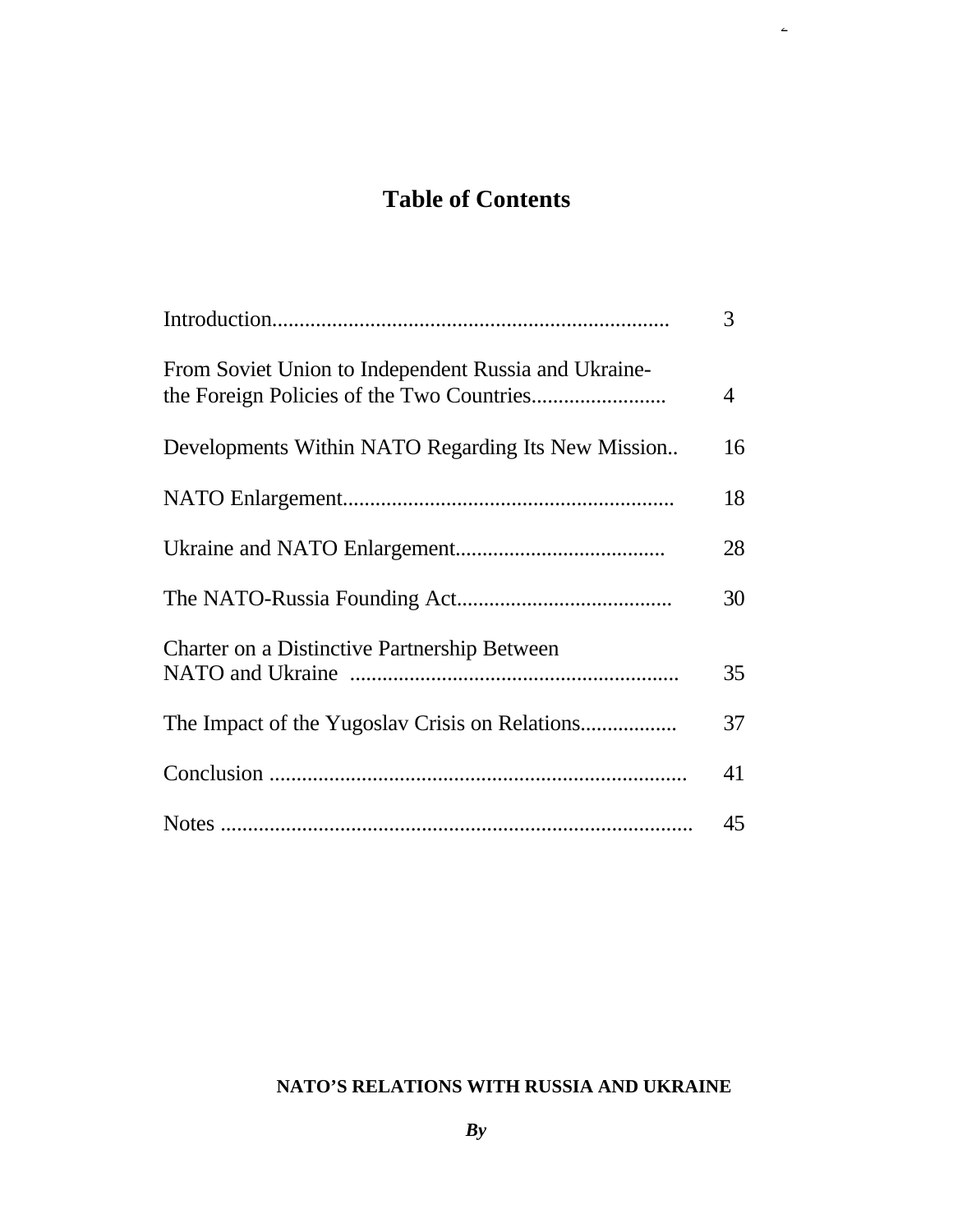## **Özlem TÜR**

3

### **Introduction**

The aim of this paper is to analyze NATO's relations with Russia and Ukraine since the dissolution of the Soviet Union. Russia and Ukraine has developed close relations with NATO since 1991. Russia has pursued a pro-Western orientation in foreign policy and continued its close cooperation with the Alliance until the issue of NATO enlargement has been proposed, which Russia considers against its vital interests. Later, NATO's operation against Yugoslavia in March 1999 to end the conflict in Kosovo led to Russia's suspension of all relations with NATO. The main part of the problem on the Russian side seems to have psychological roots and lie in the difficulty in accepting that "history is being made, but not by Russia".<sup>1</sup> The negative response towards both the enlargement issue and the Yugoslav crisis should be seen from this perspective.

Ukraine on the other hand, as a self-declared neutral and non-bloc country cooperates closely with NATO, with the main drive to remedy its security concerns. In the process of state-building, Ukrainian policy was shaped with the desire to guarantee its independence, thus refraning from being left out of the security structures formed around her. With the slogan of embracing Europe at the beginning and later embarking on a more balanced foreign policy since 1994, Ukrainian relations with NATO should be seen from the perspective of security demands of a new state.

The first part of this paper focuses on the dissolution of the Soviet Union and the foreign policies of independent Russia and Ukraine. While talking about Russia, the pro-Western attitude of the Yeltsin government despite opposition and the positive environment for cooperation between NATO and Russia in the initial years of the post-Cold War is given attention. Ukraine's desire to be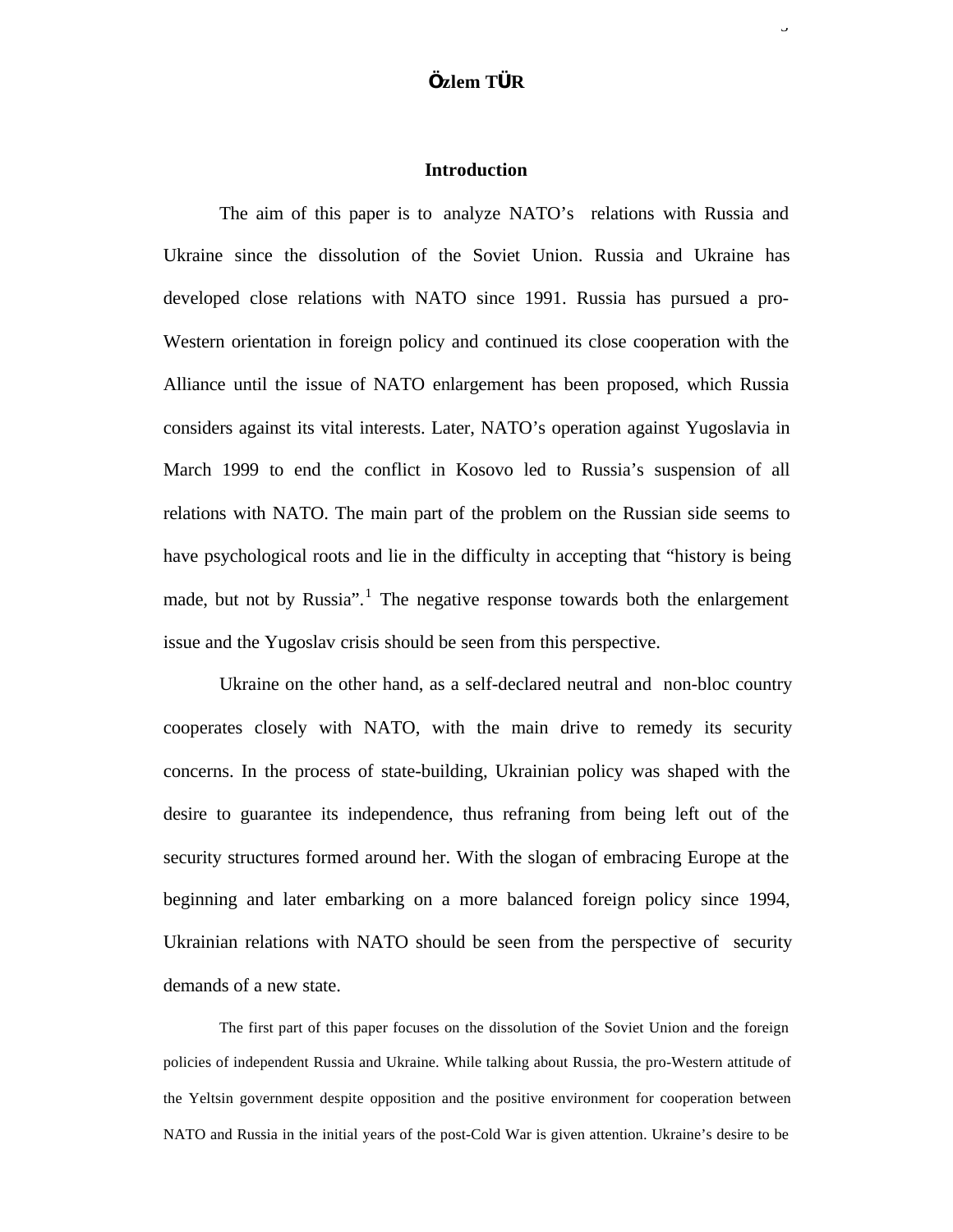a part of Europe under the Kravcuk regime is emphasized while at the same time talking about the nuclear issue and the persistent Ukrainian demands for security guarantees.

The second part of the paper talks about the 'adjustment period' in NATO after the end of the Cold War and the debate of NATO Enlargement. Having a chilling effect on relations with Russia, NATO's step to incorporate new members are studied. Negative Russian reactions and welcoming Ukrainian attitude is examined in this part of the paper. Special cooperation efforts with NATO materialized with the Founding Act signed with Russia and Charter on a Distinctive Partnership signed with Ukraine are the subjects of the following parts.

The last part of the paper focuses on the Yugoslav crisis and NATO's operation in Kosovo and how this affected the relations between the parties. Russia's suspension of all relations with NATO, as well as the negative responses from Ukraine are the main focus of the paper, followed by conclusions.

# **From Soviet Union to Independent Russia and Ukraine - the Foreign Policies of the Two Countries**

Winds of change started to take hold of domestic and foreign policy of the Soviet Union with the Gorbachev period. While implementing the glastnost and prestroika internally, a new policy and understanding towards the Western "controversies" was initiated. Remarkably on 7 December 1988, Gorbachev was already announcing at the United Nations that his country had intentions to undertake unilateral force reductions in Central Europe, marking the start of "change".

Decades long Soviet rejection of all transformation attempts in Eastern Europe has turned this area "from a safety zone to a zone of danger and instability" and this division of Europe has brought USSR in confrontation with all the Western powers.<sup>2</sup> Being aware of the transformation within the East European countries, Foreign Minister Eduard Shevardnadze was saying that Soviet diplomacy towards the states of East and Central Europe "should undergo profound restructuring in essence, methods and style", while explaining to the Supreme Soviet that "new alternative forces are emerging on the political arena in some of these countries for the reason that this is what the people want."<sup>3</sup> The way to resolve these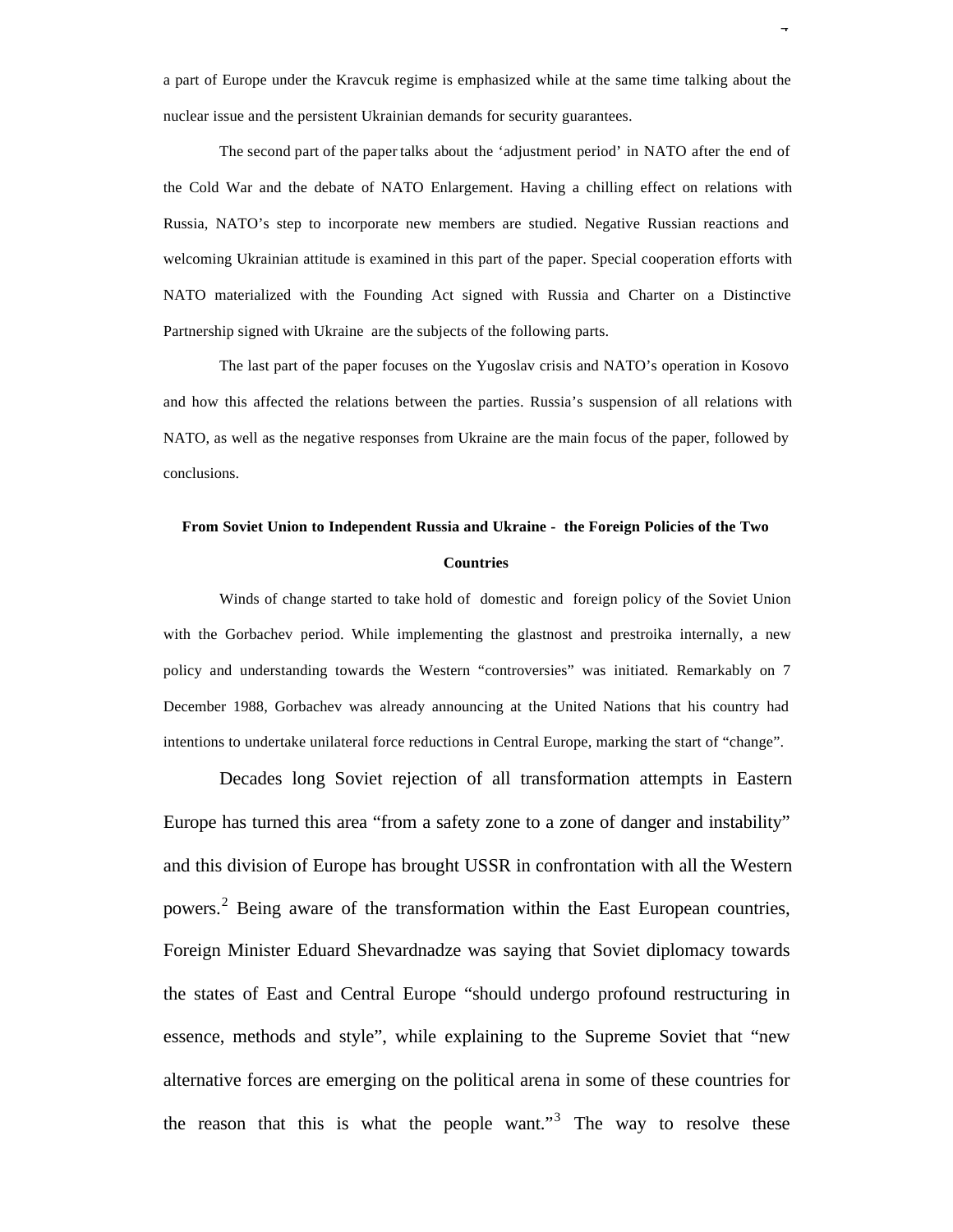transformation efforts and the ongoing economic burden of sustaining the Union was "to end the division of Europe and for it, to end the division of Germany". By the end of January 1990, Gorbachev was saying that "no one casts doubt about the German unification". While the discussions as to whether the unified Germany should be in NATO or not and what its implications would be for the Soviet security and interests were continuing, Western assistance in convincing both Gorbachev and the Soviet public that a unified Germany should be free to remain in NATO was pressing. Against the criticisms and the proposals to the contrary, Gorbachev had to wait until his victory over conservative rival Yegor Ligachev and the NATO London Declaration of 6 July 1990, where both parties have agreed that neither would be the first to use force against the other, in order to announce his agreement to the surrender of all Soviet rights in Germany.

 $\overline{a}$ 

These changes were signifying the end of the Cold War, much before the collapse of the Soviet Union. According to Raymond Garthoff, Cold War ended with the "fundamental change in the worldview of the Soviet Union which was brought by the Soviet leader Mikhail Gorbachev", who is "willing to act within the lines of that changed perception".<sup>4</sup> In the initial stage of the end of ther Cold War, it was thought that the Soviet Union would continue to act as an actor in the international arena. Preference of the United States and the West for a "democratic, voluntary union of Soviet Republics" was made clear in many instances, mainly because of the possible destabilising results of the breakup of the Soviet Union for the security and stability of the continent. According to Garthoff, even Yeltsin would have preferred to keep a voluntary union, so would the leaders of the five Central Asian Republics, mainly because of the fear of a cut in Russian financial assistance. The bloodless dissolution of the Soviet Union in December 1991,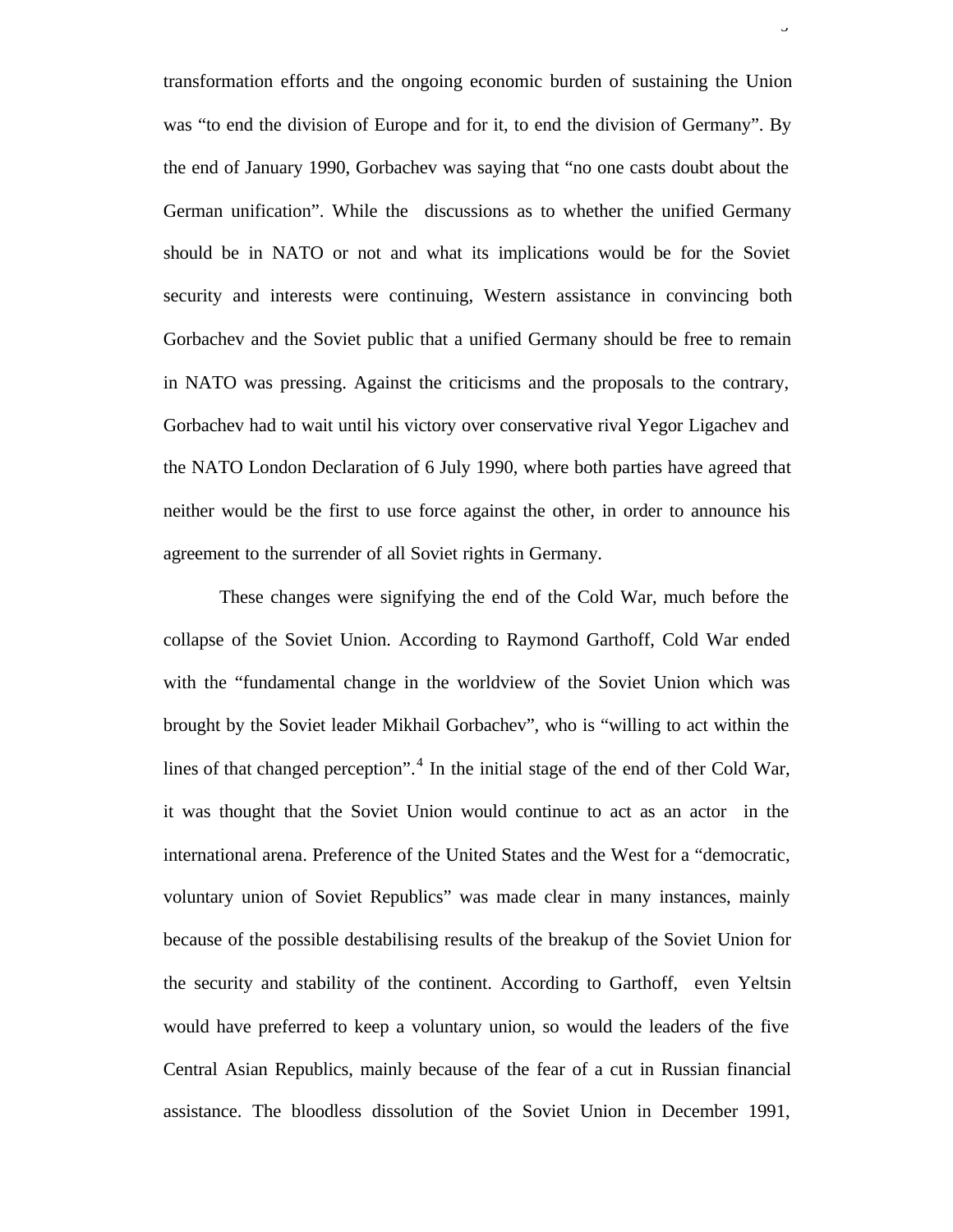making the twelve constituent republics of the USSR (three Baltic states having seceded in August- September) independent states, was an extraordinary development which took the world unprepared and surprised as to which step to take regarding the new situation.

Despite the drastic changes in the foreign policy of the country during Gorbachev, he could never completely abandon the notion that USSR and US were rivals. As expressed in his book, *Perestroika, New Thinking for Our Country and the World*, Gorbachev was saying that "economic, political and ideological competition between capitalist and socialist countries is inevitable". However, it should be noted that Gorbachev did in fact revolutionize Soviet foreign policy by ending the antagonism whose roots went back to Lenin. Yeltsin went further then that. Building upon Gorbachev's foreign policy achievements, Yeltsin sought to create a genuine partnership with the West and especially the United States. The initial foreign policy of Boris Yeltsin was unmistakably pro-Western. President Yeltsin during his speech to the US congress on 17 June 1992 said that: "In joining the world community, we wish to preserve our identity, our own image and history... At the same time Russia does not aspire to remake the world in its own image. It is the fundamental principle of the new Russia to … share experience, moral values and emotional warmth, rather than to impose and curse."<sup>5</sup> The Foreign Minister Andrei Kozyrev expressed the new policy of Russia succintly saying that: "The developed countries of the West are Russia's natural allies."<sup>6</sup>

Kozyrev told in his first article as Foreign Minister, in a pro-Western orientation that "the harsh Bolshevik experiment had crushed the individual and divided mankind for a long time and must be considered a 'total failure'. But fortunately for Russia, in 1992, unlike 1917, "around us are the not states

 $\mathbf{v}$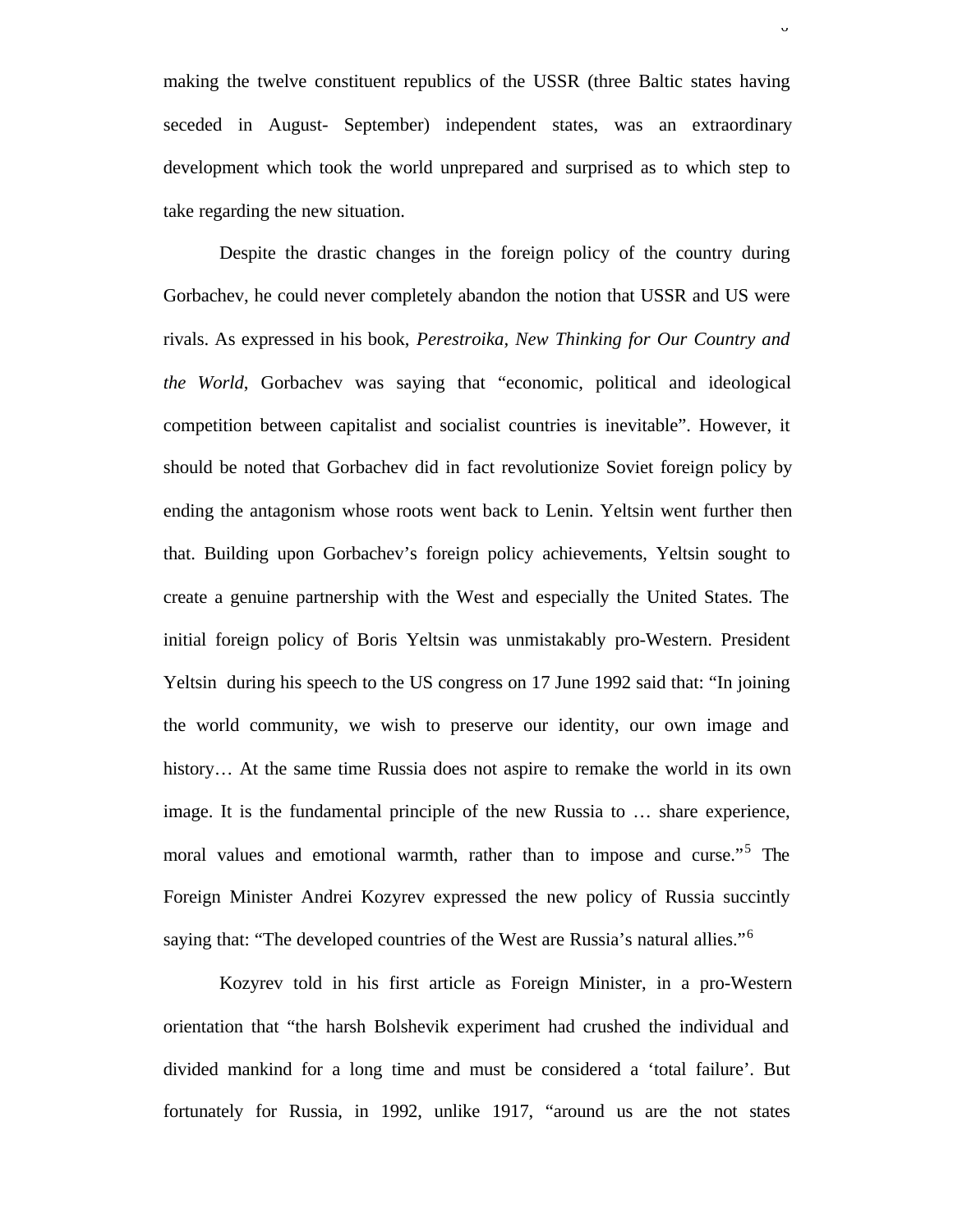exhausted by war and bristling against each other, but a civilised international community which values human interests above all else and which is open to intercourse and cooperation".<sup>7</sup> Kozyrev declared the aim of Russia as becoming a full member of the international community and to being viewed as a democratic, peace-loving state that threatens neither its own citizens nor other countries. Proceeding to specifics, Kozyrev indicated that "the chief priority for Russian diplomacy is to shape the Commonwealth of Independent States"(CIS), whose viability will be far stronger if linked by "natural ties" than by "the shackes of the totalitarian system, which virtually turned us all into prisoners of one huge Gulag." Accordingly, difficulties must be expected, but "we must simply learn to live as independent states and to look on one another as equal partners". With the explicit acceptance of the independence of the former union-republics of the Soviet Union, he called, in remarks directed as much toward west as toward CIS members, for patience and goodwill in coping with "the whole complex package of problems that attend the processes of gaining independence by all of us".<sup>8</sup>

7

One important consideration in pursuing a pro-Western policy by the Yeltsin government was the transformation of the economy and Russia's almost desperate need for assistance. Another was Yeltsin's desire for Western support against domestic reaction. Thus, he would rely on the political support from the United States in both the August 1991 and October 1993 crisis. The communists and the nationalists were generally against reforms and opposed harshly against the pro-Western policies of the regime. This can also be seen in Kozyrev's remarks, when he said that the democratic Russia's course toward rapproachment with the West was not yet the mentality of the entire society.<sup>9</sup>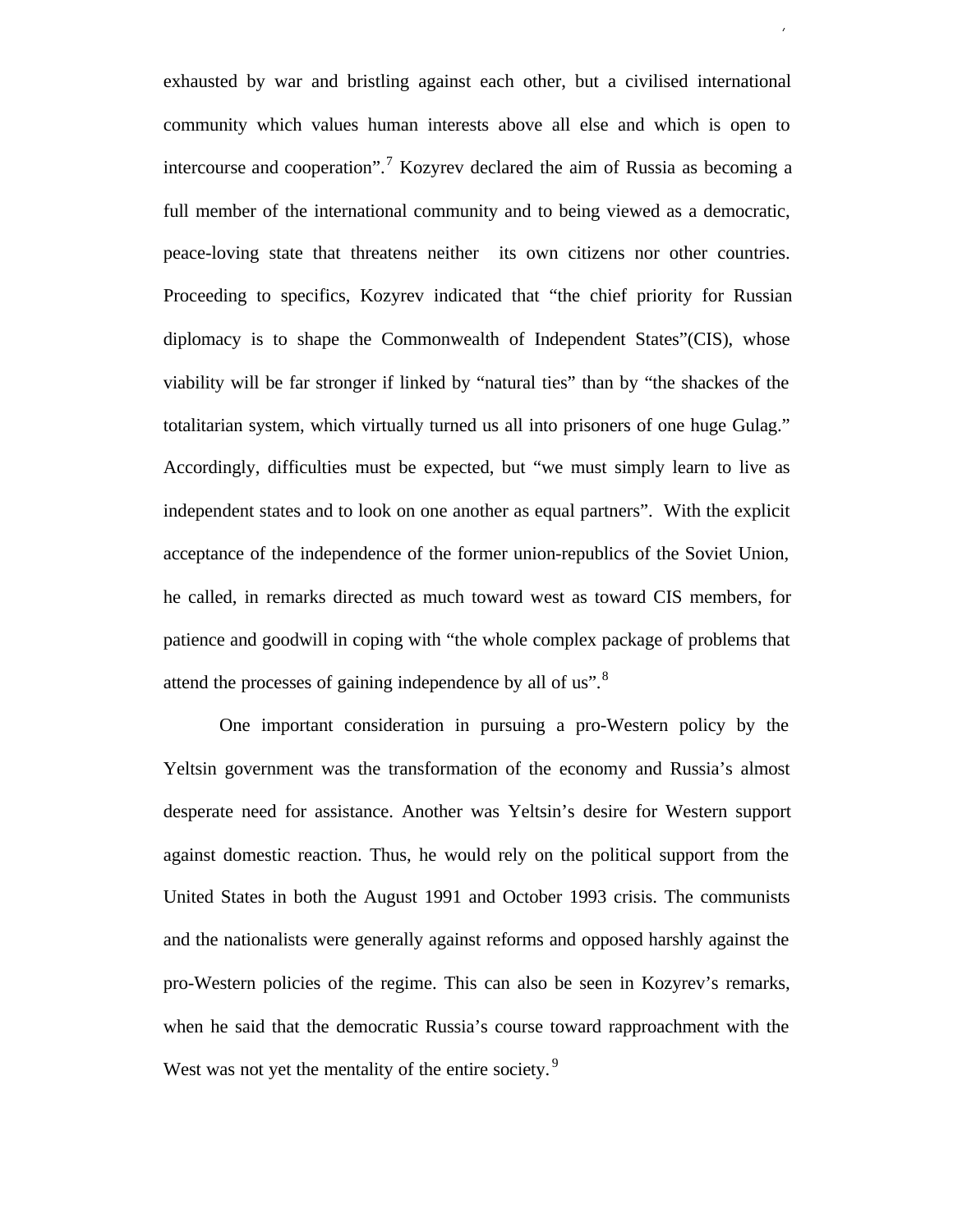When talking about the differences on foreign policy issues, existance of two main groups are mentioned in Russia. Yeltsin's and Kozyrev's position was named as the Atlanticists. According to the Atlanticist view, West's goodwill and support was crucial as well as the integration into Western civilisation and international institutions, for the success of Russia's reforms- both economic and democratic. Yeltsin government often emphasized that Russia has "painlessly" replaced the Soviet Union in the United Nations and its affiliated organisations, developed close ties to the G-7 nations, thus ensuring Russia's entry into the IMF and had moved relations with the United States "from the sphere of rapproachment to the sphere of friendly and in the future, allied relations".<sup>10</sup>

The opposition is called as the Eurasians, who contended that Russia should look south and east, not West. China, India and the Muslim world were more natural allies than Europe and the United States. Russia's political and economic interests were viewed as more connected to the Pacific rim and the Middle East. Among those countries Russia could be an ally, even a leader. With the West, they argued, Russia would never be more than a second-class citizen. There were even those who argued that the Yeltsin government was selling the country to the Americans. Of course, this division between the Atlanticists and the Eurasians is not definite and there are other views and moderates that would want to take the best of both worlds. However, this distinction between the two camps is quiet visible and useful for understanding the foreign policy discussions of that period.

Thus, against the allegations from the 'Eurasians', Kozyrev was saying:

"You can drive a tank in the wrong lane defying the traffic rules. But our choice is different: to progress according to the generally accepted rules. They were invented by the West, and I am a Westerner in this respect.... The West is rich, we need to be friends with it. But we will also maintain contact with the rest of the world with no preferences. Thus the allegations

 $\circ$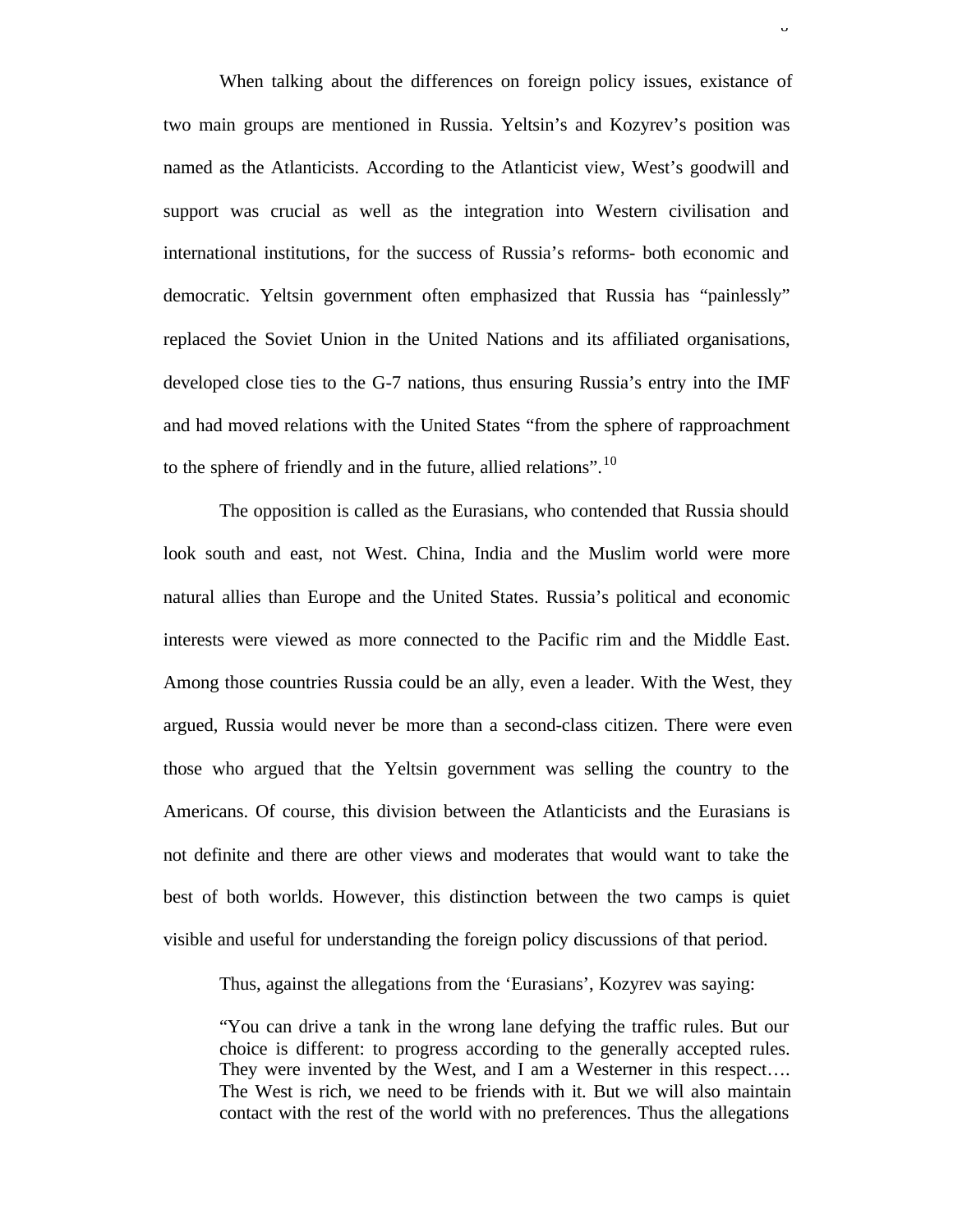about my pro-American orientation to the exclusion of everything else are rubbish". $1$ 

 In February 1992, draft of a document titled "On the Concept of Russian Foreign policy" was circulated in the officies of Russia. There was extensive debate over its contents and a month later Kozyrev have submitted a revision of the document to the Duma. The "Concept" document presented an optimistic view of global trends and of Russia's relationship with the United States and the rest of the world. It posited that the new Russian state was of "a democratic nature, and shared a common understanding of the basic values of world civilisation and commonality of interests in maintaining peace and security, that Russia does not take a priori view of any state as hostile nor as being friendly, but rather proceeds the desire to build maximally friendly and mutually beneficial relations with all". It also notes that it will not use force for any purpose other than defense. This document defined national interests as the achievement of a 'dynamic economy', 'concern for human rights', 'democracy' and 'integration into the world economy'.<sup>12</sup> The Foreign Policy Concept noted that "the West is ceasing to be a politico-military alliance in the traditional meaning of the word; it is becoming a world center for collectively regulating the world economy and international relations… Russia must resolutely embark on the road of promoting relations with the countries which might help it accomplish the top-priority tasks of its national revival, first of all with the economically powerful and technologically developed Western nations and newly industrialized countries in different regions."<sup>13</sup> The views expressed in the Concept were rejected by Russian Parliamentarians, especially by the nationalpatriotic faction. Kozyrev was not surprised for the rejection of the document. Yeltsin government would continue to pursue a pro-Western foreign policy, until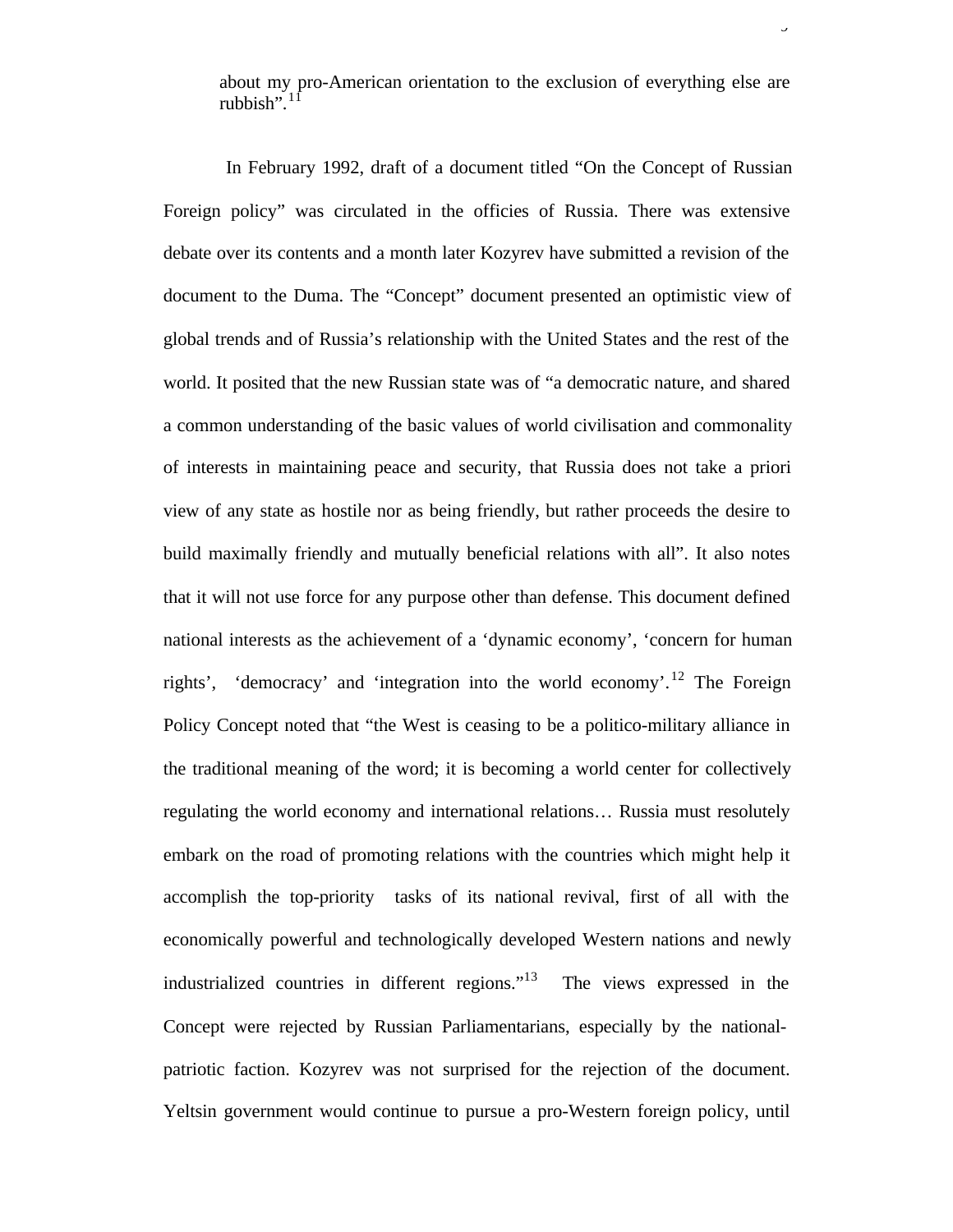1993-94 when Russia starts to pursue a more aggressive and assertive tone and problems start regarding NATO's new policy of enlargement.

In short, we can say that after the dissolution of the Soviet Union, Russia has drawn its foreign policy orientation towards the West and Western institutions, despite opposition from the anti-reformist circles. The situation in Ukraine was not very different than that. President Leonid Kravchuk pursued a policy for the embracement with the West. "*Nasha meta: Evropa!-* Our goal: Europe" has been the slogan of Ukraine since independence, trying to build close ties with Western and Central Europe as well as the United States.<sup>14</sup>

According to Taras Kuzio, Ukrainian independence was accompanied with the qualifications of quasi-state and quasi- nation as a part of the Soviet heritage. Thus, the Ukrainian policy since 1991-92 is based "on the process of state and nation building, transforming the country from a quasi to a more developed modern state possessing positive sovereignty".<sup>15</sup> Being a quasi state in a period of transition, the central characteristic of the Ukrainian policy has been its "search for security". Russia, as the successor state of the former USSR, from which Ukraine gained its independence, constitutes the "other" against which the Ukrainian national identity is being created since 1991. By some circles, Russia is still seen as having imperialist designs over Ukraine. Russia's refusal to treat Ukraine as an equal state and refusing to sign an inter-state treaty with it seemed to confirm their suspicions about Russian designs over Ukraine. Thus, some argue that it was this refusal of Russia to respect Ukrainian independence and signing an interstate treaty with it that pushed Ukraine into Western arms and to search security from the West with a desire to "return to Europe". However, despite Ukrainian pro-Western policy, West showed little attention to Ukraine and her security concerns at the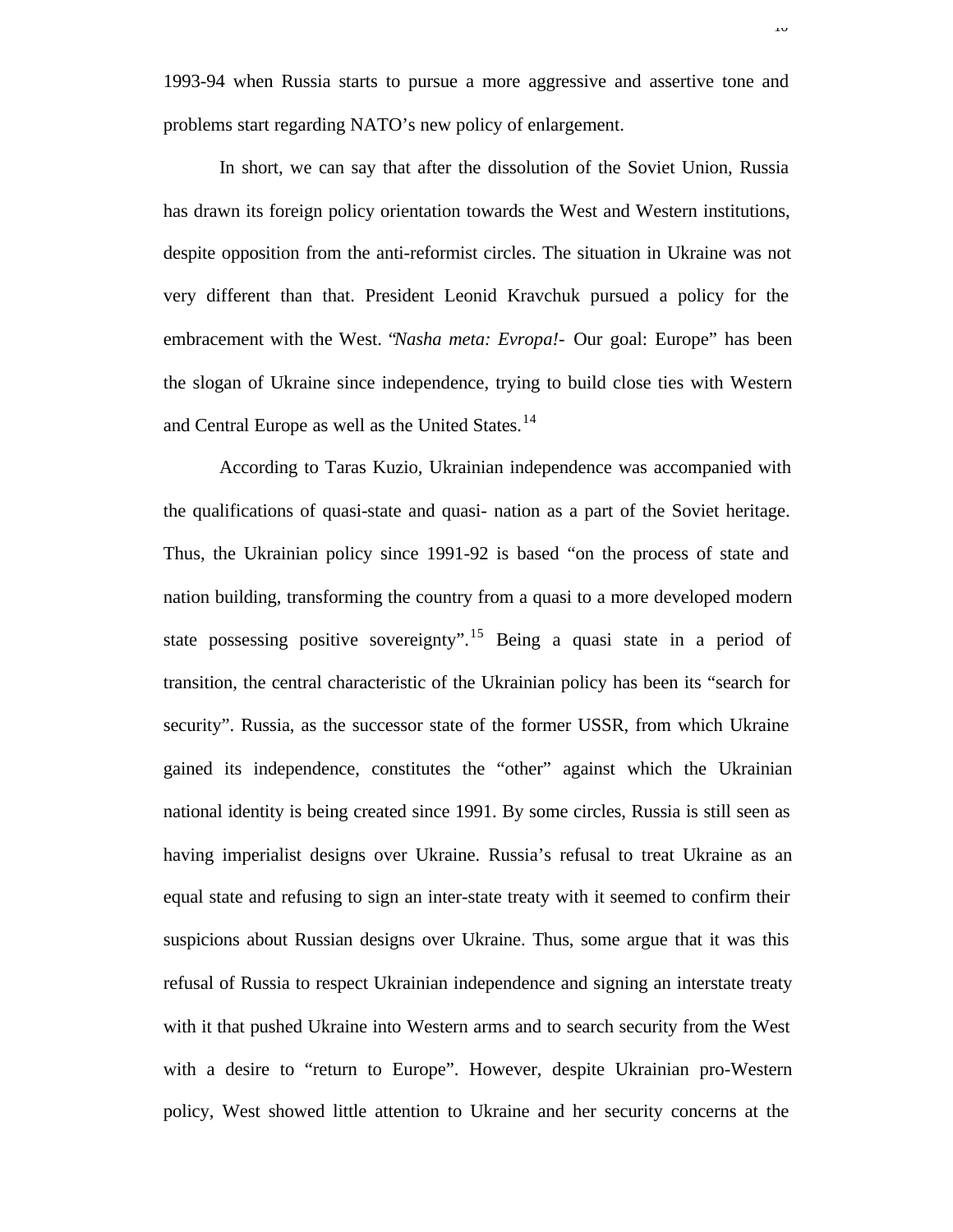beginning. Western powers focused almost exclusively on Russia and gave preferance to enhancing relations with Russia which further raised Ukrainian security concerns.<sup>16</sup>

In addition to the lack of Western interest at the beginning, the necessity to pursue close economic and political links with Russia- especially in energy matters- have made it difficult for Ukraine to realize a strict pro-Western orientation to the expense of its Eastern relations. The formula for this was seen in the principles of declared neutrality and non-bloc status which was announced in the declaration of independence, as early as 16 July 1990. It has given Ukraine the ability to resist Russian demands for political or military integration with the CIS, while enabling her to have close contacts with the Western security structures. Neutrality and non-bloc status seem to provide a "breathing space" and a window of opportunity for Ukraine. Policy makers often repeated that:

Our state requires the neutrality not just for the sake of it, but as a vehicle to achieve our main national interests: full real sovereignty and independence, the strengthening of statehood, the ensuring of our territorial integrity and the non-infringement of our borders, political stability and economic revival. <sup>17</sup>

 Under Leonid Kravchuk, who served until 1994, Ukraine kept her non-bloc status, while seeking close cooperation with Europe and United States in her search for security.

At this point looking at the nuclear issue and the developments within this sphere in early 1990s is important and might help us to further understand the security concerns of the Ukrainian regime and its demands for recognition as an independent, sovereign state. Russia has retained Soviet Union's status as a nuclear weapons state but Ukraine, Belarus and Kazakhstan have also nuclear weapons

11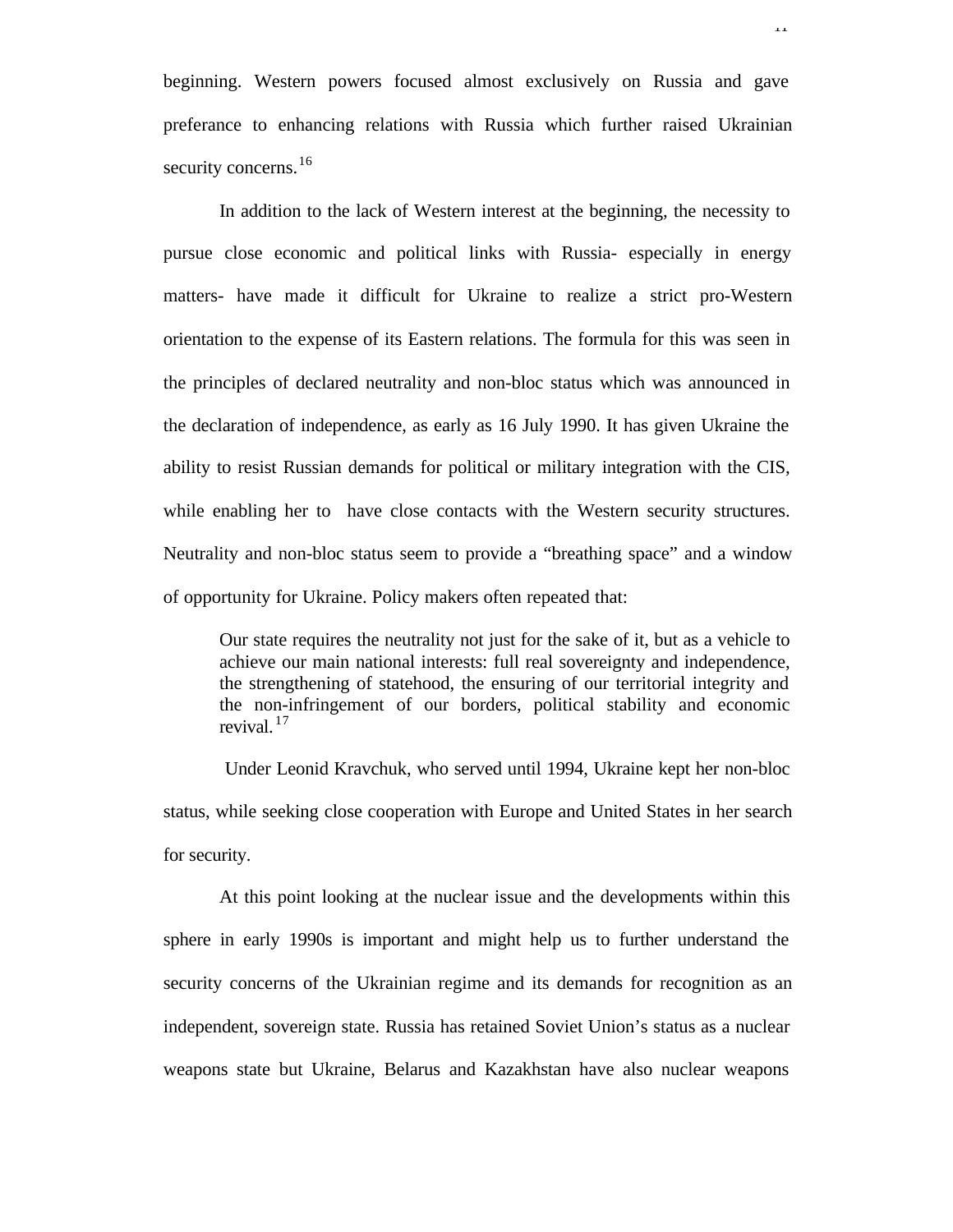stationed on their territory which they inherited from the Soviets, although it is generally assumed that they lack the operational control to launch them.

12

On the policies of the nuclear disarmament, Yeltsin built upon the policies established by Gorbachev, notably the INF agreement in 1987, the CFE treaty of 1990 and the START I agreement in 1991. During the Washington Summit of June 1992, Yeltsin agreed with Bush to reduce strategic weapons well beyond the numbers specified in the 1991 START I Treaty. Under START I, United States and Soviet Union have already agreed to reduce their strategic nuclear inventory from 11,602 for the United States to 8,592 and from 10,877 to 6,940 for the Soviets. When the Soviet Union dissolved and Yeltsin took responsibility to continue the arms control negotiations, he quickly challenged the United States to even deeper cuts. In January 1992, he proposed reducing the nuclear warheads in long-range missiles to between 4,500 to 5,000 and signing the START II Treaty for such a reduction.

The fate of START II, however, became linked to the separate issue of Russia's relations with Ukraine. Before START II could be implemented (or even ratified) Belarus, Kazakhstan and Ukraine had to agree to give up all the nuclear weapons they inherited from the USSR. Legally that entailed ratification of both the START I Treaty and the Nonproliferation Treaty (NPT) by the three newly endowed nuclear states. On May 23 1992, all three signed the Lisbon Protocol to the START Treaty, agreeing to ratify START I and become non-nuclear weapons states. Ukrainian President Leonid Kravchuk, however, failed to follow up on his commitment because of the nationalist sentiment at home. Particularly the Parliament did not want to give up the country's 1800 strategic nuclear warheads and wanted some guarantees. During 1992 and 1993, Kravchuk pressed both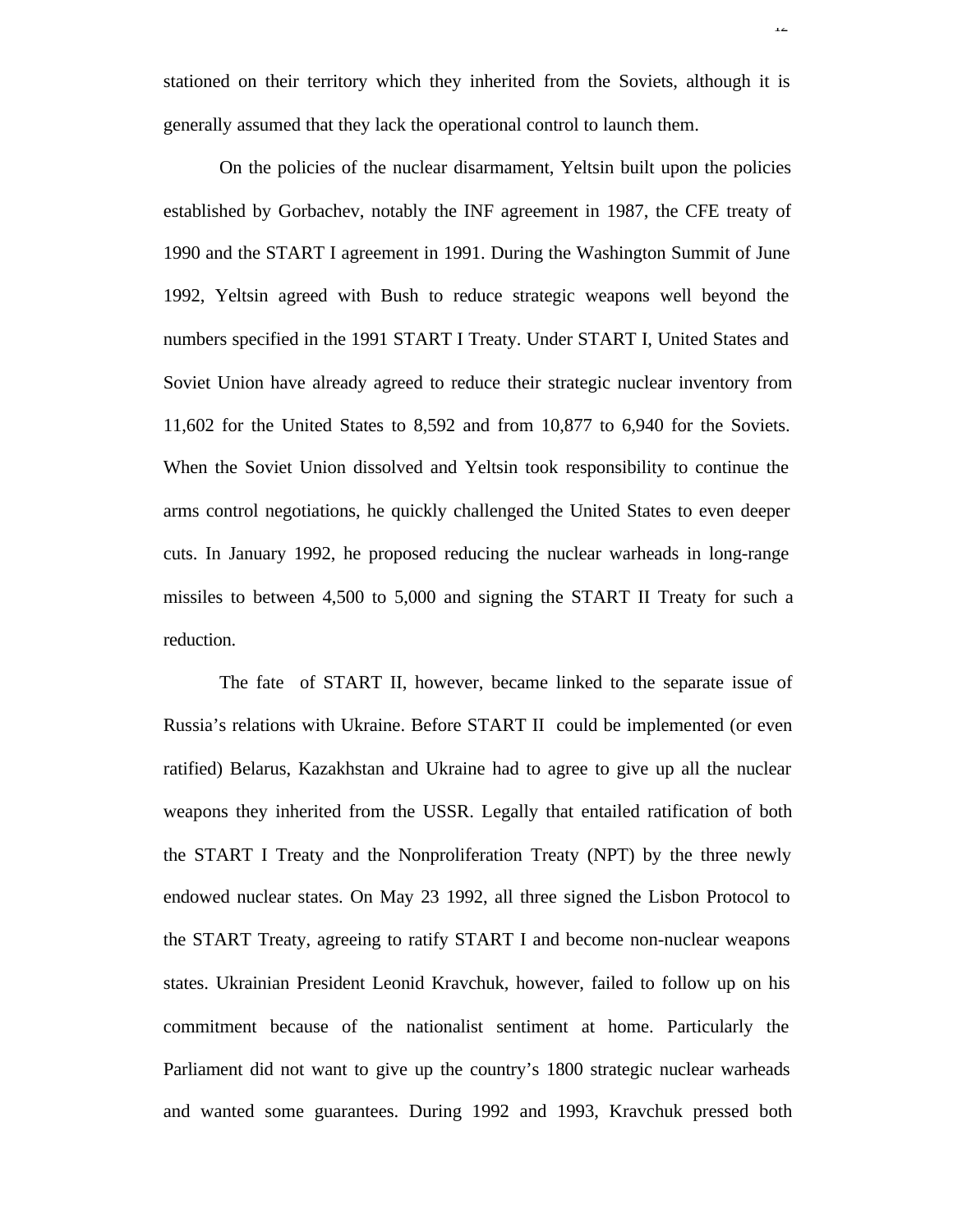Russia and the United States for security guarantees against military threats of blackmail. In addition to that, Ukraine sought substantial Western financial assistance to pay for the cost of dismantling its nuclear weapons and from Russia compensation for the value of the nuclear fuel.

Given Belarus's close attitude towards Moscow and Kazakhstan's low profile on nuclear weapons, Ukraine's uncooperative attitude towards nuclear disarmament has received widest attention, and has developed a source of tension. Peter van Ham notes that Ukraine has used the issue of nuclear weapons for three purposes: 1) to address its perceived insecurity; 2) for domestic reasons, particularly as a part of the nation-building process; 3) as bargaining chips to obtain economic, political and security guarantees from Russia and the West.<sup>18</sup> Ukraine and Belarus officially declared their accession to the NPT as non-nuclear weapons states in Alma Ata Agreement of December 1991. With the Minsk Agreement on Strategic Forces, it was agreed that the member states of the Commonwealth recognize the need for joint command of strategic forces for maintaining unified control of the nuclear weapons, and other types of weapons of mass destruction of the armed forces of the former USSR. Under these agreements, Ukraine would have to dismantle all its nuclear weapons by 1995, and transfer (an estimated) 3,000 tactical weapons to Russia by 1 July 1991. The removal of the latter category of weapons started without delay, but relations between Ukraine and Russia was deteriorating during this period because of their Black Sea Fleet disagreement. It nevertheless came as a surprise, when in mid-March 1992, President Kravchuk announced the suspension of the transfer of tactical nuclear weapons to Russia. Kyiv declared that it was not fully assured that these weapons would be destroyed immediately, as had been agreed the previous December. Kravcuk proclaimed:

13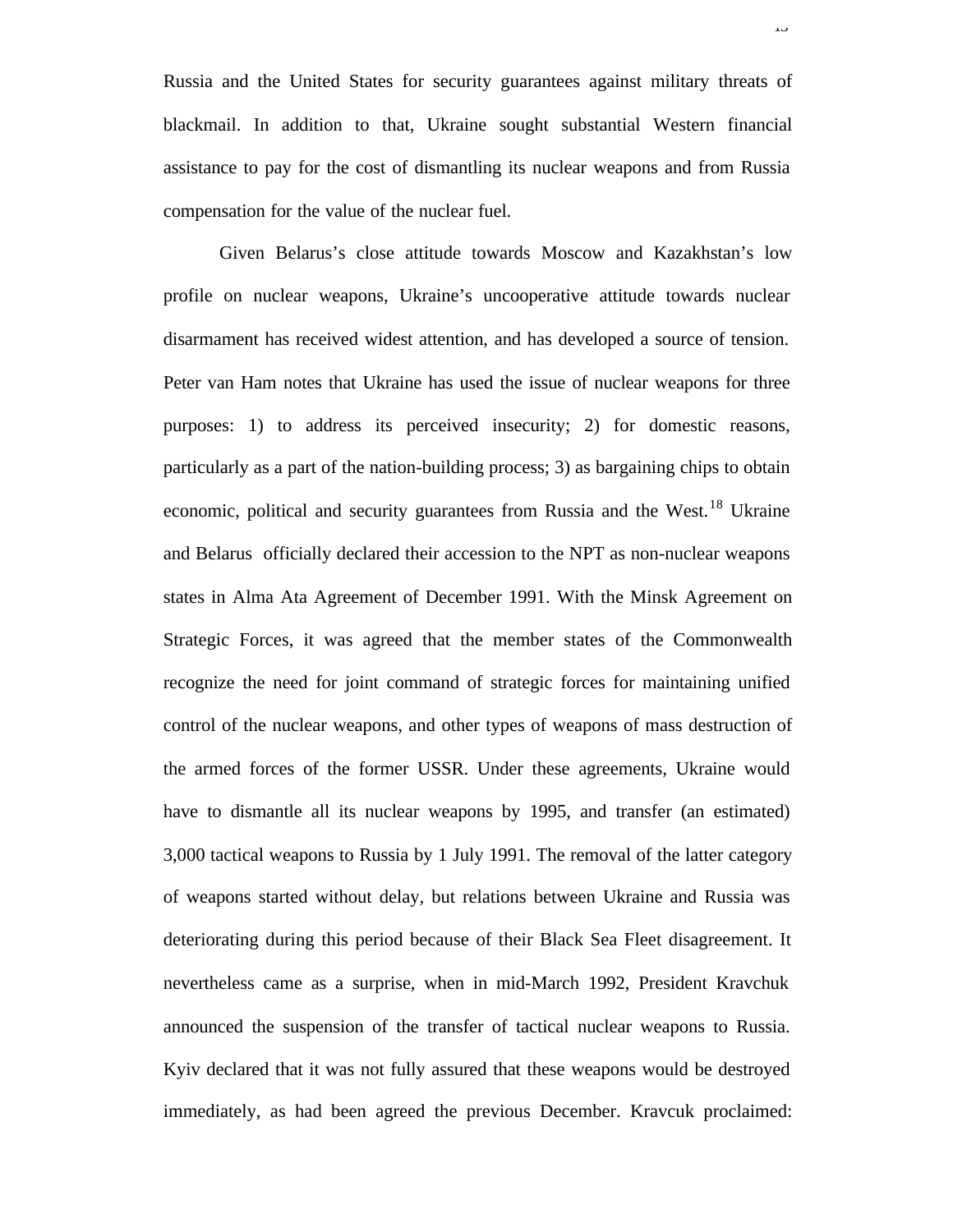"We cannot guarantee that weapons transported to Russia will be destroyed or that they will not fall into undesirable hands… We want guarantees that they can't be used elsewhere. I don't want to make anybody else stronger."<sup>19</sup> Kyiv subsequently proposed building a new weapons dismantling facility in Ukraine itself. The removal of these tactical nuclear weapons only continued after a Russian-Ukrainian protocol regulating control over the destruction was signed, and by May 1992 all these weapons had been withdrawn from the Ukrainian territory. On 23 May 1992, the foreign ministers of the United States, Russia, Ukraine, Belarus and Kazakhstan signed a legal supplement (protocol) to START I wherein the latter 3 countries promised to join the NPT "in the shortest possible time". Moscow had made its final approval of START I contingent upon the ratification by Ukraine. Russia made it clear that until START I comes into force, it does not intend to ratify the START II treaty. By mid- 1992, it had become evident that Ukraine's nuclear ambiguity had major consequences for the global disarmament process as well as for European security.

 $1+$ 

Although these weapons have little practical military value, and have alienated the West, Kyiv considered that possession of nuclear weapons is a demonstration of Ukrainian independence. The main reason for this is the "search for security" motive in Ukrainian policy as argued above. Being in the period of nation-building, Ukraine wanted to maintain a secure environment by keeping its nuclear status. The words of Boris Tarasyuk, the deputy foreign minister and chairman of the National Committee for Disarmament Questions confirm this point:

In the event that Ukraine ratifies the START I treaty and accedes to the Nonproliferation Treaty as a nuclear state, the most important question for it will be national security. Ukraine is a young state which is going through a period of establishment of the main institutions of statehood, including the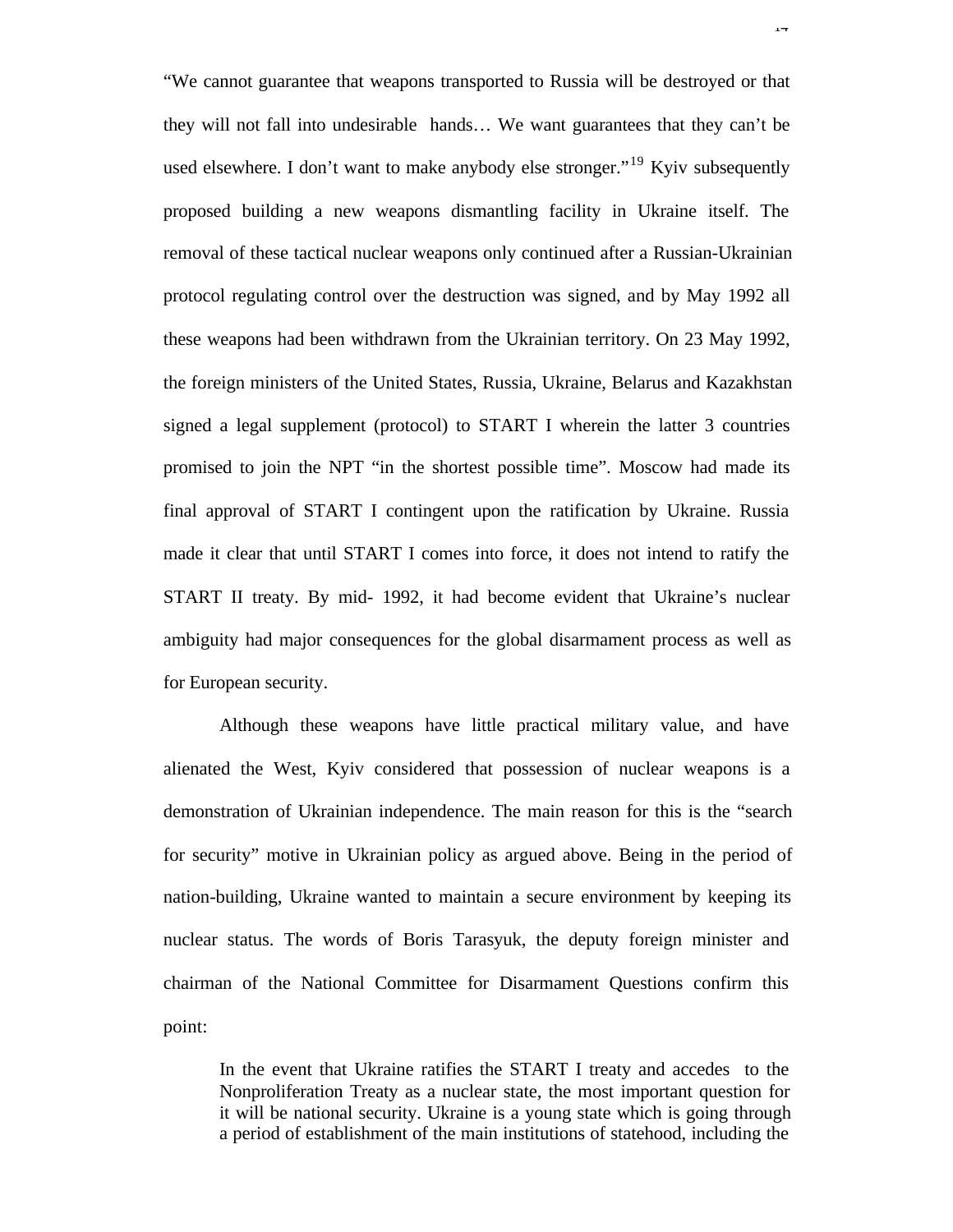Armed Forces. We cannot yet claim Ukraine has its own Armed Forces; they are at the stage of being reshaped and formed…In addition Ukraine is not a member of any military- political bloc… In this situation, the question of safeguarding national security arises especially when calls to change the borders can be heard and territorial claims are being made in neighbouring states... We also need guarantees as a state which has every right to be a nuclear state, as an equal legal successor of the USSR, but which itself wishes voluntarily to get rid of nuclear weapons.<sup>20</sup>

Ukrainian side wants to rule out the possibility of an attack against Ukraine with nuclear or conventional weapons and to guarantee the recognition of its territorial integrity. The signing of the Trilateral Accord in January 1994 by the United States, Russian and Ukrainian presidents helped to attain some progress on the negotiations. The accord met Ukrainian demands for compensation for nuclear materials in the warheads and provided some security assurances, thus paving the way for Ukraine's accession to NPT in November 1994. Only after the security assurances were given, in December 1994, Ukraine deposited the instruments for the ratification of START I and the treaty entered into force.<sup>21</sup>

Kyiv was repeating that the only way to gurantee its security was to create an all-embracing European security system, and the elimination of the "security vacuum" that has developed in Central and Eastern Europe. When the issue of enlargement of NATO came to be discussed, Ukraine was a staunch supporter of the idea, which it thought would enhance its politico-military security and bring stability to her borders.

### **Developments Within NATO Regarding Its New Mission**

With the end of the Cold War, the collapse of the Soviet Union and the dissolution of the Warsaw Pact, the threat against which the North Atlantic Treaty Organization has been founded disappeared. With the elimination of its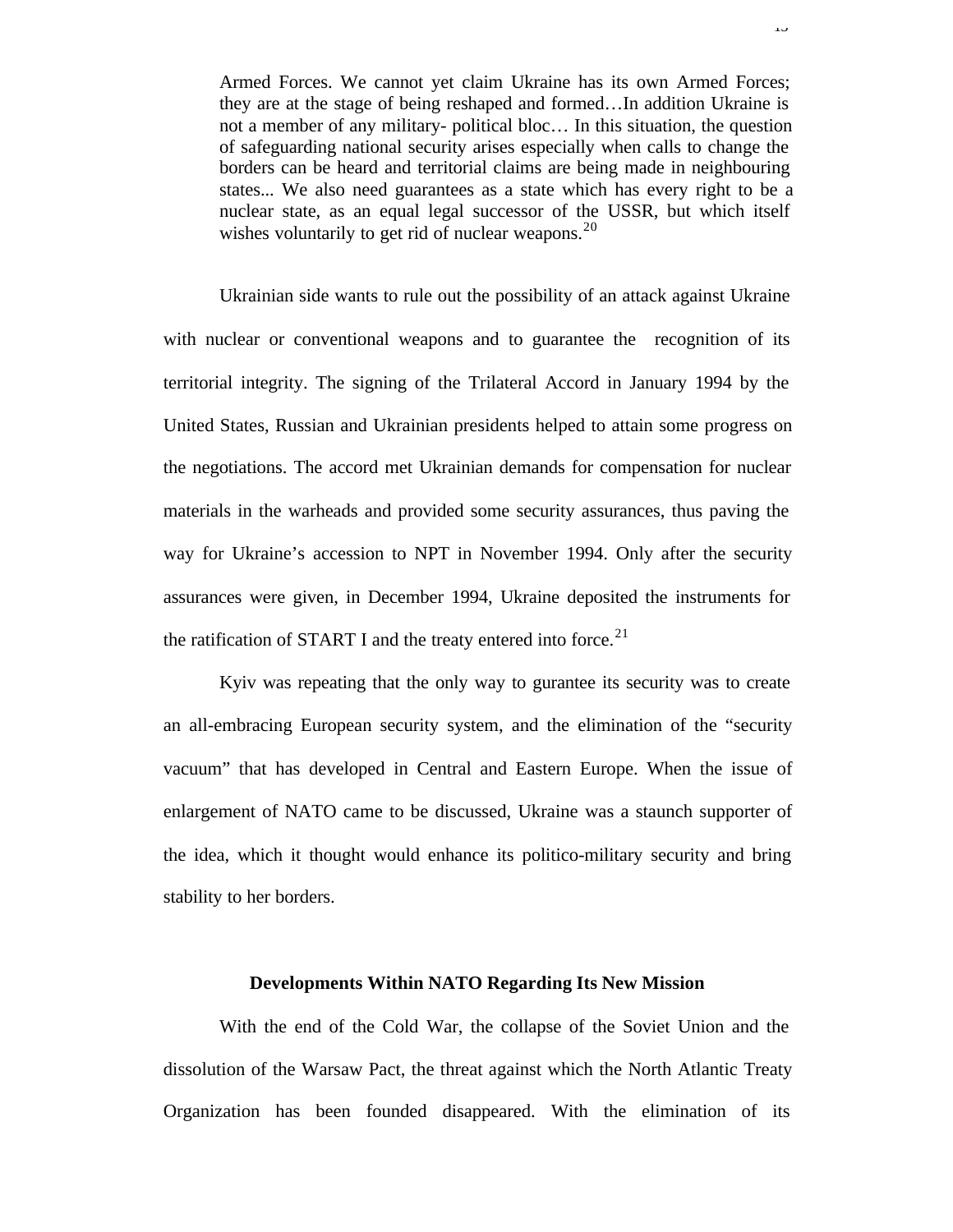controversy, there was a search within NATO for a new mission, while in some circles its very existance was being questioned. What role NATO should play and how much power it should be delivered in the European security system was questioned and debated widely.

Britain had a strong voice for keeping NATO as the main organization for the security of the Continent. It was written in the British defense White Papers:

NATO is the only security organization with the military means to back up its security guarantees. It secures the vital link between Europe and North America: vital in political terms because of our shared values and common interests, and in military terms because no other European country or group of countries is likely to be able to field the intelligence capabilitites, sophisticated firepower or strategic lift supplied by the United States. We believe that the Alliance remains the best vehicle through which to ensure that were a strategic threat to the United Kingdom to re-emerge, our interests could be defended.<sup>22</sup>

Britain was joined by Denmark, the Netherlands, Norway and Portugal, as well as Canada and the United States, and formed the "Atlanticist" group within the discussions. For the Atlanticists, the new security architecture of Europe should be based on NATO, rather than on the United Nations, Conference for Security and Cooperation in Europe (CSCE) or some new organization. For the United States, keeping NATO would mean keeping its foot on Europe and to continue its economic, political and military interests with the security of the continent. NATO was seen as a vehicle for this end. On the other hand, France had advocated more of a European initiative for the security apparatus and wanted to see a stronger role given to the Western European Union (WEU). Atlanticists were also encouraging a stronger role for WEU but they saw it as the European pillar of security, which was embedded in NATO framework. France was joined by Belgium, Italy, Germany and Spain and formed the "Europeanist" group.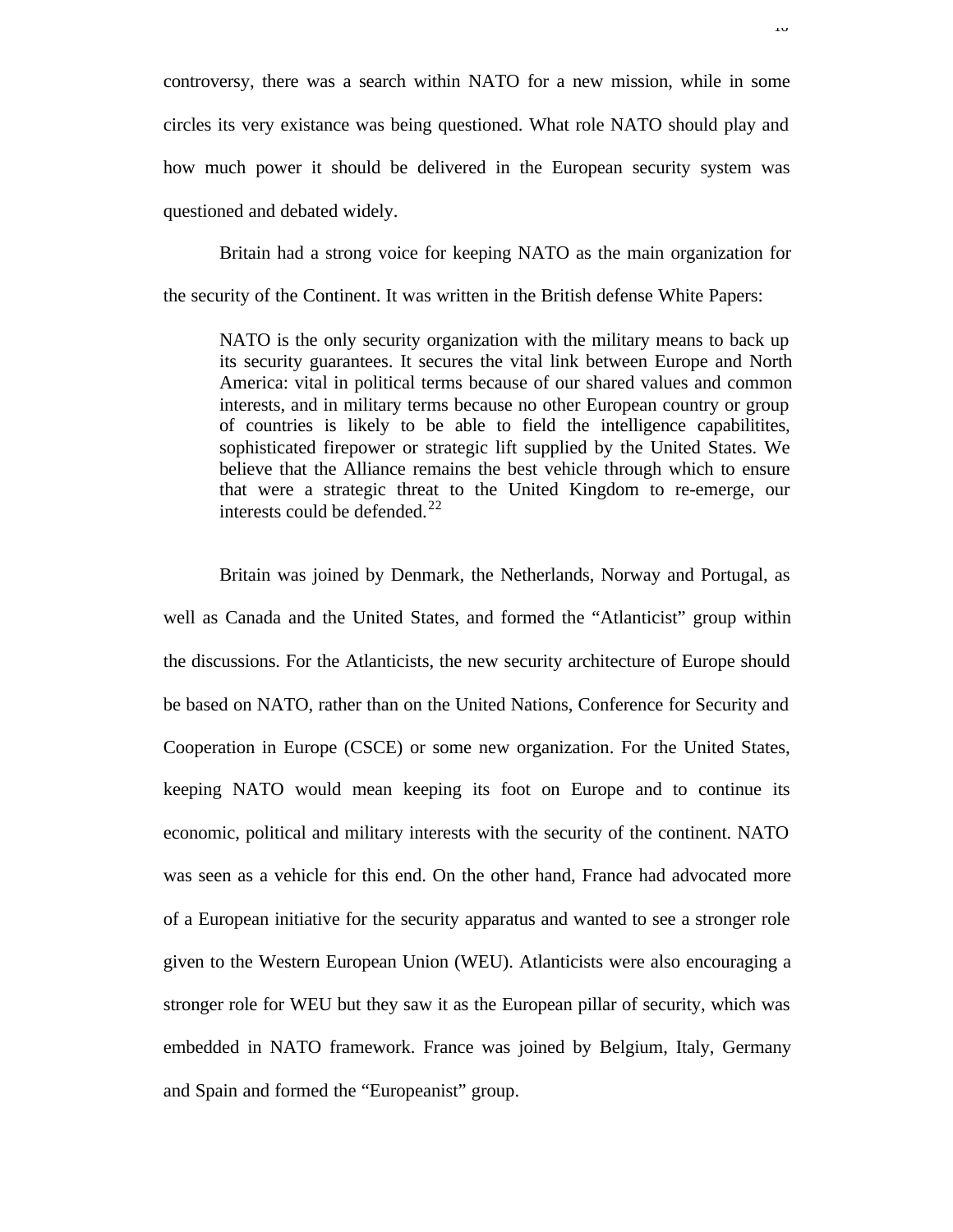What came out of these discussions was the triumph of the Atlanticists. NATO was kept as the main security organization as the Cold War ended and its new mission was decided in November 1991 Rome Summit where NATO adopted its Strategic Concept. The Strategic Concept outlined a "broad approach to security based on dialogue, cooperation and maintanance of collective defence capability".<sup>23</sup> The Concept foresaw cooperation with the new partners in Central and Eastern Europe as an integral part of the Alliance's strategy. North Atlantic Cooperation Council (NACC) was established within this understanding to "support for the steps being taken in these countries towards reform, to offer practical assistance to help them succeed in this difficult transition, to invite them to participate in appropriate Alliance forums and to extend to them Alliance's experience and expertise in political, military, economic and scientific consultation and cooperation."<sup>24</sup> Russia had reacted positively to the strategic concept and the formation of NACC. Deputy Foreign Minister of Russia, Vitaliy Churkin was saying that "hardly anyone could have imagined just five or six years ago even how radically the change in our relations would now be", adding that the purpose of NACC, incorporating the NATO countries and those of the former Warsaw Pact, including all states of the CIS is "dialogue, but mainly, cleansing Europe of the legacy of the Cold War and eradicating the feeling of hostility and mistrust under conditions where stockpiles of arms and equipment persist on the continent".<sup>25</sup> Ukraine also reacted positively and joined NACC immediately after its formation.

 $\overline{1}$ 

As can be seen, initially there is a harmony of interests and good relationship between NATO on the one side and Russia and Ukraine on the other. Although problems between Russia and Ukraine continued, the pace of developments in cooperation efforts between the former controversies is striking. While Ukraine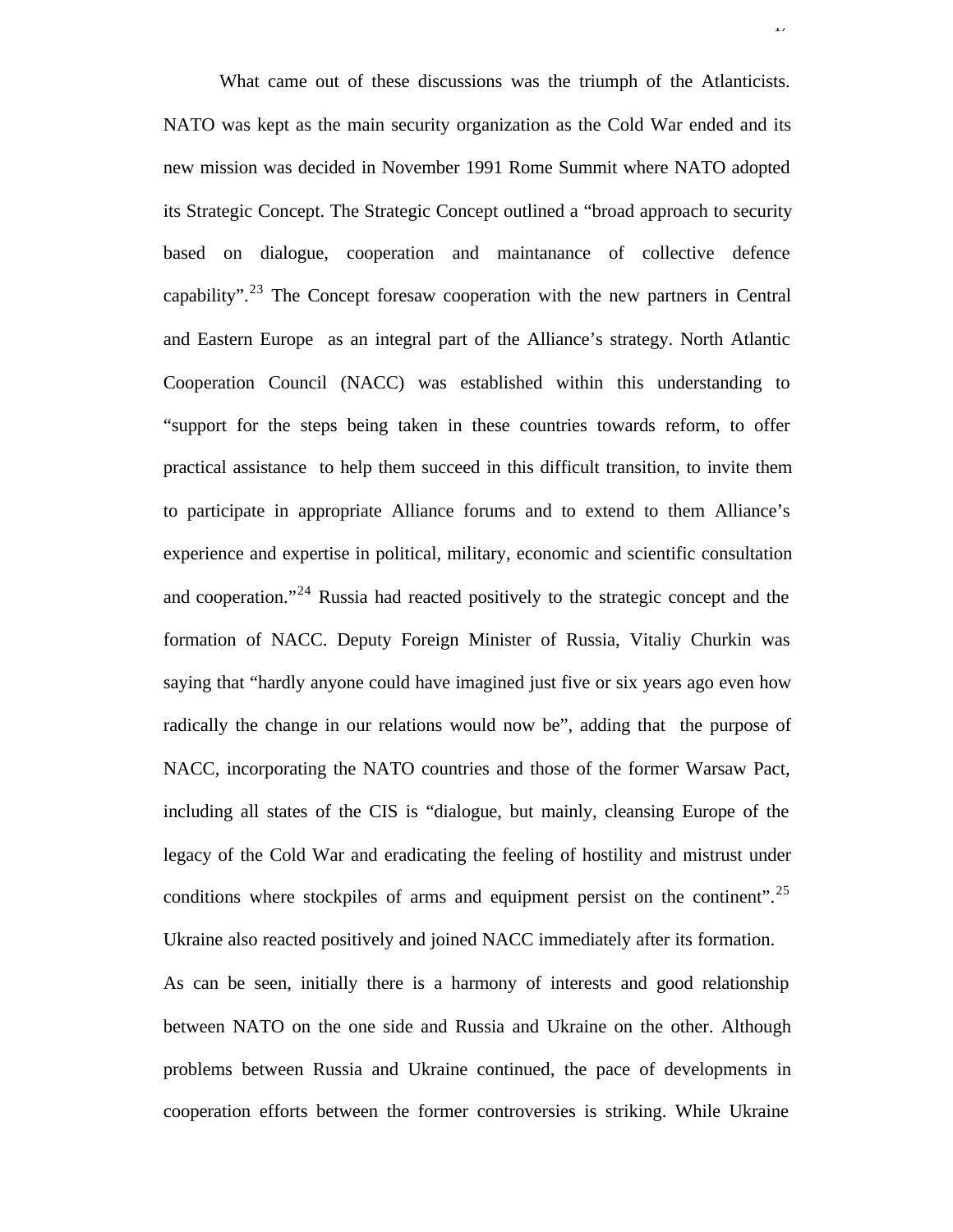maintained close relations, this honeymoon period with Russia will soon be over and problems will start especially with the "enlargement" issue.

### **NATO Enlargement**

Russian government had assumed, perhaps naively, as they embarked on an unequivocally pro-Western course, that the end of the Cold-War would be the end of the NATO as well. The Russian side tried to avoid the idea of its former controversy gaining a redefined and strong role in the Euro-Atlantic security that might exclude Russian interests. What Russia wanted was a new security agenda in which it can play an active role. Russian Foreign Ministry expressed this view saying that: "provision of security in Europe and in East European region in particular, should be looked for along the path of creating and strengthening pan-European structures, and not at the expense of enlarging military-political unions".<sup>26</sup> Things did not develop along Russian preferences, however. Generally the domestic politics of the United States is shown behind the formation of the policy of NATO enlargement. It is mentioned that the inability of the Clinton government to pass a health care bill in the fall of the 1993, and the continuous criticisms it received in foreign policy issues on Somalia, Haiti and Bosnia, made it look for a new foreign policy doctrine to enhance its stagging prestige. In a series of rapid-fire speeches, the Clinton Doctrine of Enlargement emerged: on 21 September, the National Security adviser Anthony Lake proclaimed the shift from containment to enlargement; and on 27 September, President Clinton added a universal dimension to the aims of enlargement. It was thought that the NATO enlargement would accomplish the tasks of assuring the continuity of NATO, with an enlarged role and mission and the continuation of the role of the United States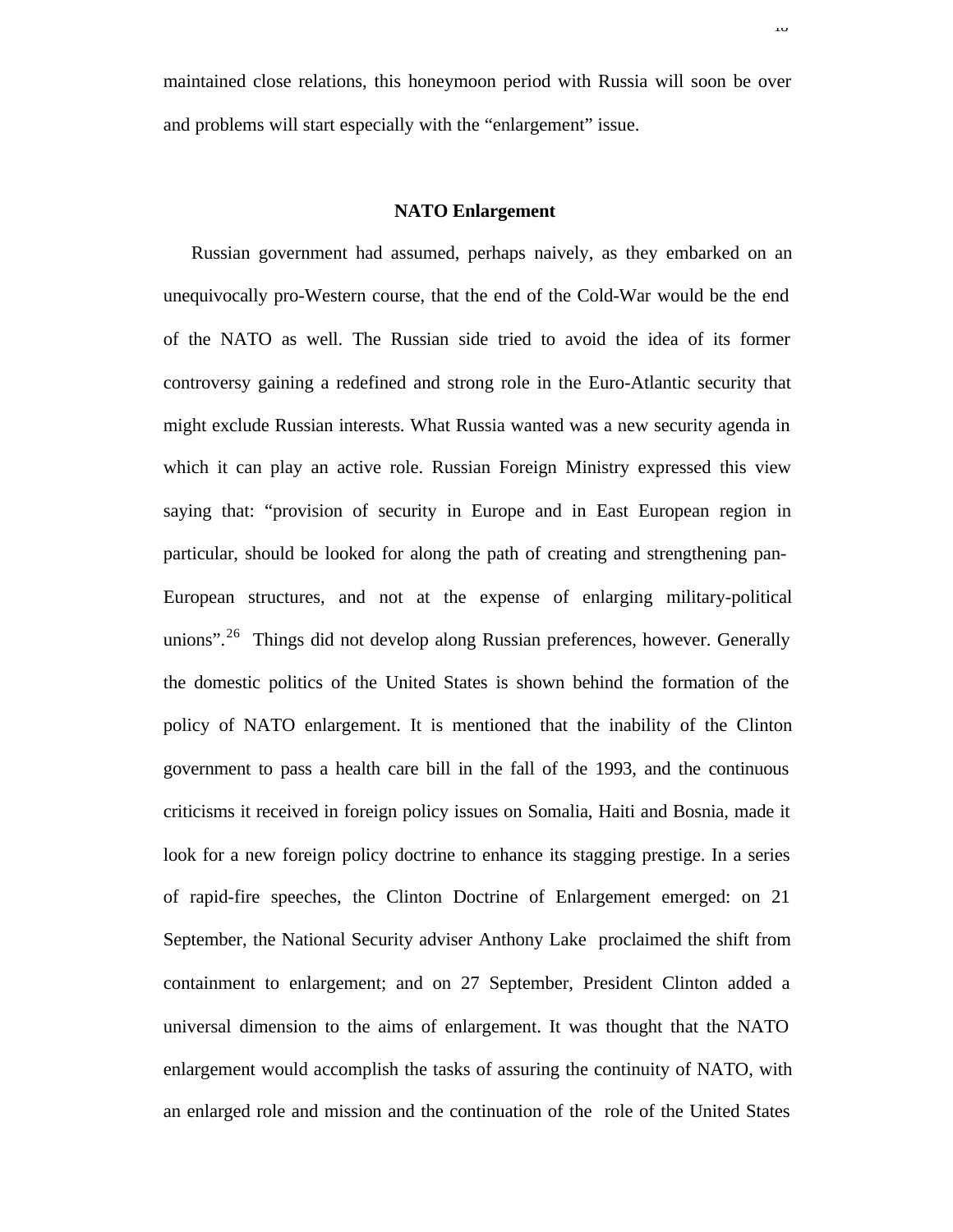in Europe. It would provide a politically acceptable framework for German role in Central and Eastern Europe while at the same time satisfying the growing demands of the Poles and Czechs (supported by the large Polish-and Czech American domestic political constituencies) to be a part of the Alliance. Such an enlargement of NATO and the incorporation of the Eastern and Central European states would help boosting pro-Western, democratic and market societies in these countries, as well. $^{27}$ 

Russia's response to the proposed NATO expansion was negative. AlthoughYeltsin endorsed Poland's application to join NATO in a visit to Warsaw in the summer of 1993, he quickly reversed himself after the visit. Yet, at a press conference in Warsaw on 25 August 1993, Yeltsin said that NATO membership was the Pole's decision alone. He signed a statement with Polish President Lech Walesa that said:

The presidents touched on the matter of Poland's intention to join NATO. President L.Walesa set forth Poland's well-known position on this issue, which was met with understanding by President Yeltsin. In the long term, such a decision taken by a sovereign Poland in the interests of overall European integration does not go against the interests of other states, including the interests of Russia. $^{28}$ 

Russian newspapers gave the news of initial Russian approval of Polish accession to NATO, saying that Poland, "having gotten rid of its old, tiresome husband- the Soviet Union- is preparing for another marriage- with the North Atlantic Alliance… and Yeltsin blessed this marriage during his visit, obviously playing the role of "big brother" for the last time."<sup>29</sup> While Yeltsin was "blessing" this event, Foreign Minister Andrei Kozyrev was saying that Poland's joining NATO "smelled musty like mothballs".<sup>30</sup> The next day in Prague, when asked about Czechs joining NATO, Yeltsin said "Russia does not have the right to prevent a sovereign state from joining a European organization".<sup>31</sup>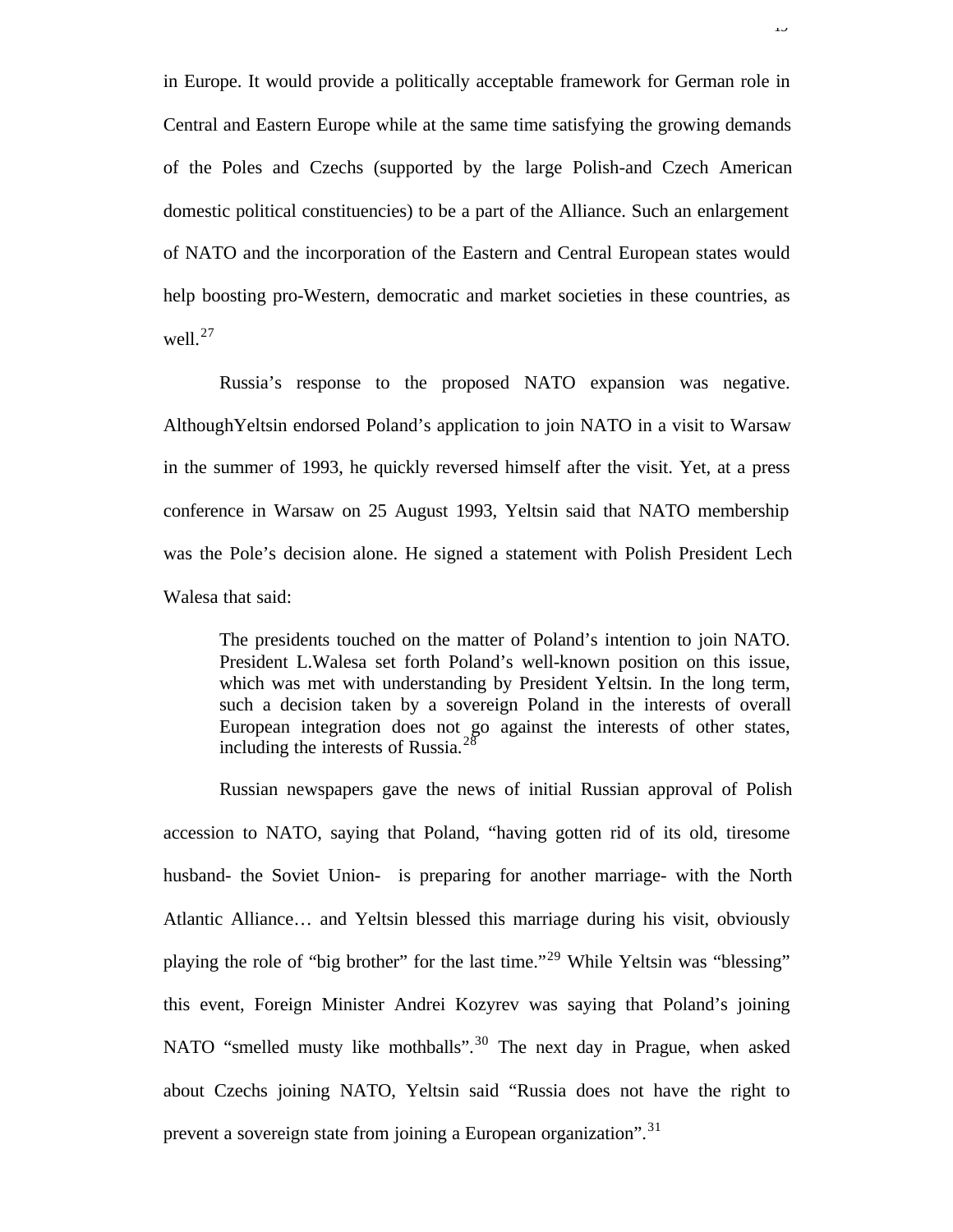In a response to Russian concession on the issue of Eastern European countries joining NATO, German Defense Minister and the NATO Secretary-General Manfred Woerner for the first time took up the enlargement argument and said that:

In my view, the time has come to open a more concrete perspective to those countries of Central and Eastern Europe which want to join NATO and which we may consider eligible for membership... Even if there are no immediate plans to enlarge NATO, such a move would increase the stability of the whole Europe and be in the interest of all nations, including Russia and Ukraine. I am happy that President Yeltsin also sees it this way. We intend to build bridges and not barriers. Nobody will be isolated.<sup>32</sup>

 However, soon after the visit Yeltsin joined those in his administrationparticularly the military- in opposing NATO expansion with the concern that "Eastern Europe's close ties with the West may end up isolating Russia". To express his criticisms, Yeltsin sent a letter to Western capitals, arguing that "the enlargement would be illegal under the terms of the international deal leading to the German unification in 1990".<sup>33</sup> Russian side hold the belief that the incorporation of a unified Germany into NATO precluded the possibility of further enlargement of the Alliance. Analyst Sergei Karaganov is noted to express such views when he said:

In 1990 we were told quite clearly by the West that the unification of Germany would not lead to NATO expansion. We did not demand written guarantees because in the euphoric atmosphere of the time it would have seemed indecent- like two girlfriends giving written promises not to seduce each other's husbands.  $34$ 

The issue of whether such promises were made to Russia remains a controversy. However, Russian side keeps repeating that the promotion of NATO enlargement is an abandoning of promises made during the time of German unification, thus creating a "sense of betrayal" on the Russian side. It reopened

 $\overline{\mathcal{L}}$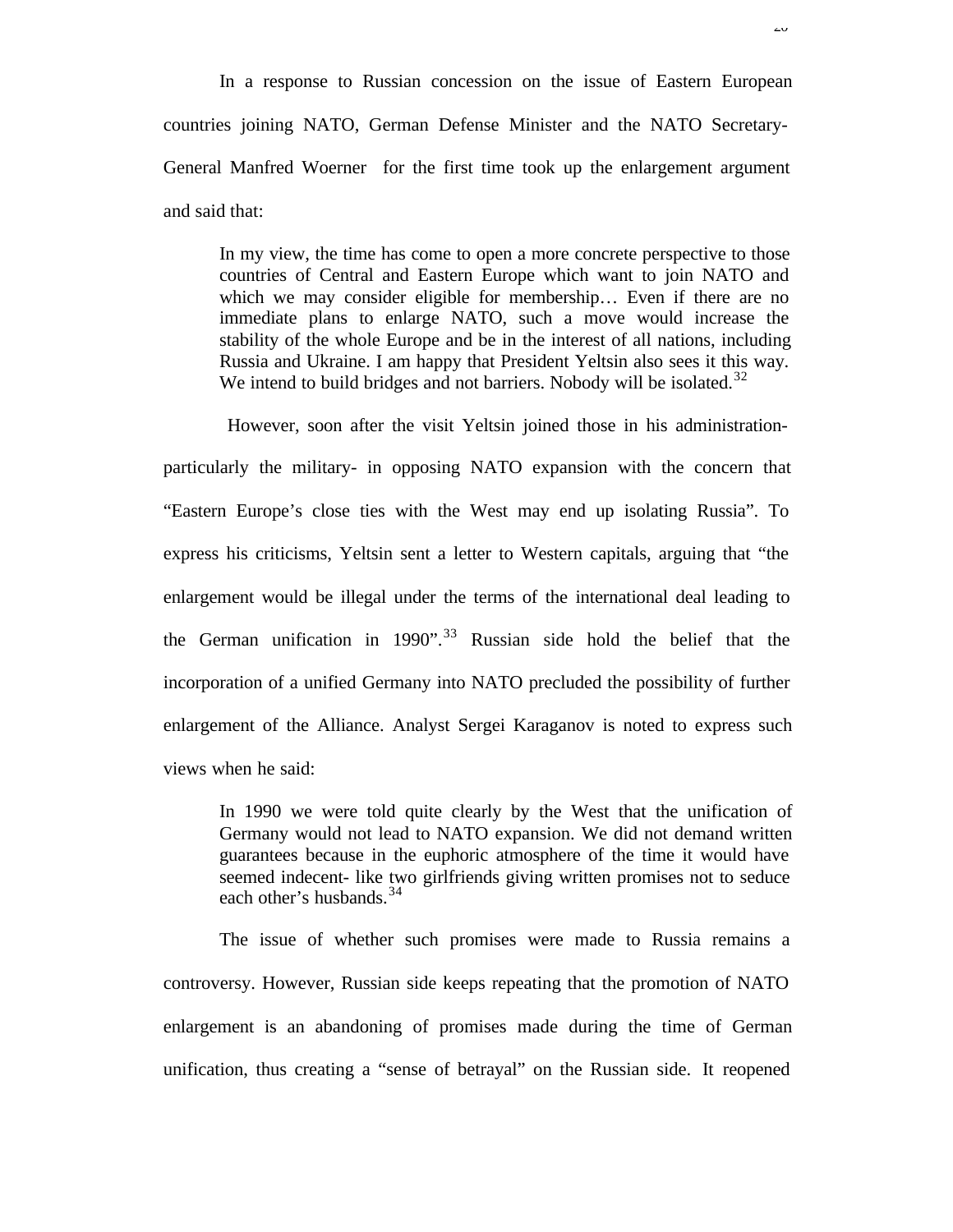psychological, if not ideological, division which can only complicate the task of securing peace in Europe.

 $\overline{21}$ 

A report prepared by Russia's Foreign Intelligence Service (FIS), headed by Evgeii Primakov, in late November 1993 entitled "Prospects for the Expansion of NATO and Russia's Interests" summed up the government's objections against a proposed NATO expansion. It argued that NATO's expansion to the proximity of the Russian borders would occasion "a drastic revision of all defense concepts" because of the threats to Russia's vital interests. Among the specific consequences of NATO expansion would be a fundamental rethinking of Russia's defensive posture and a restructuring of the armed forces; Romania as a member of NATO would be encouraged to absorb Moldova; the Baltic states would seek admission if the Visegrad states were embraced. In sum, "if the countries of Central and Eastern Europe join that organization (NATO), the objective result will be the emergence of a barrier between Russia and the rest of the continent".<sup>35</sup> As an alternative to NATO admitting new members and expanding, Yeltsin proposed that "NATO and Moscow provide joint security guarantees for Eastern Europe<sup>35</sup>, an idea that appealed neither to NATO nor to its new potential members.

The Clinton administration's answer to the dilemma of Eastern Europe's quest for NATO membership and Russia's opposition was a plan know as the "Partnership for Peace"(PfP). First brought up at a meeting of NATO defense ministers in late October 1993, the PfP idea was in part designed to keep Russia from being isolated and to avoid strengthening the hardliners within Russia. At the same time, by holding out the promise of eventual membership for the former Warsaw Pact states, NATO sought to elevate Eastern European concerns. The proposal about PfP was received positively in Russia. During the discussion period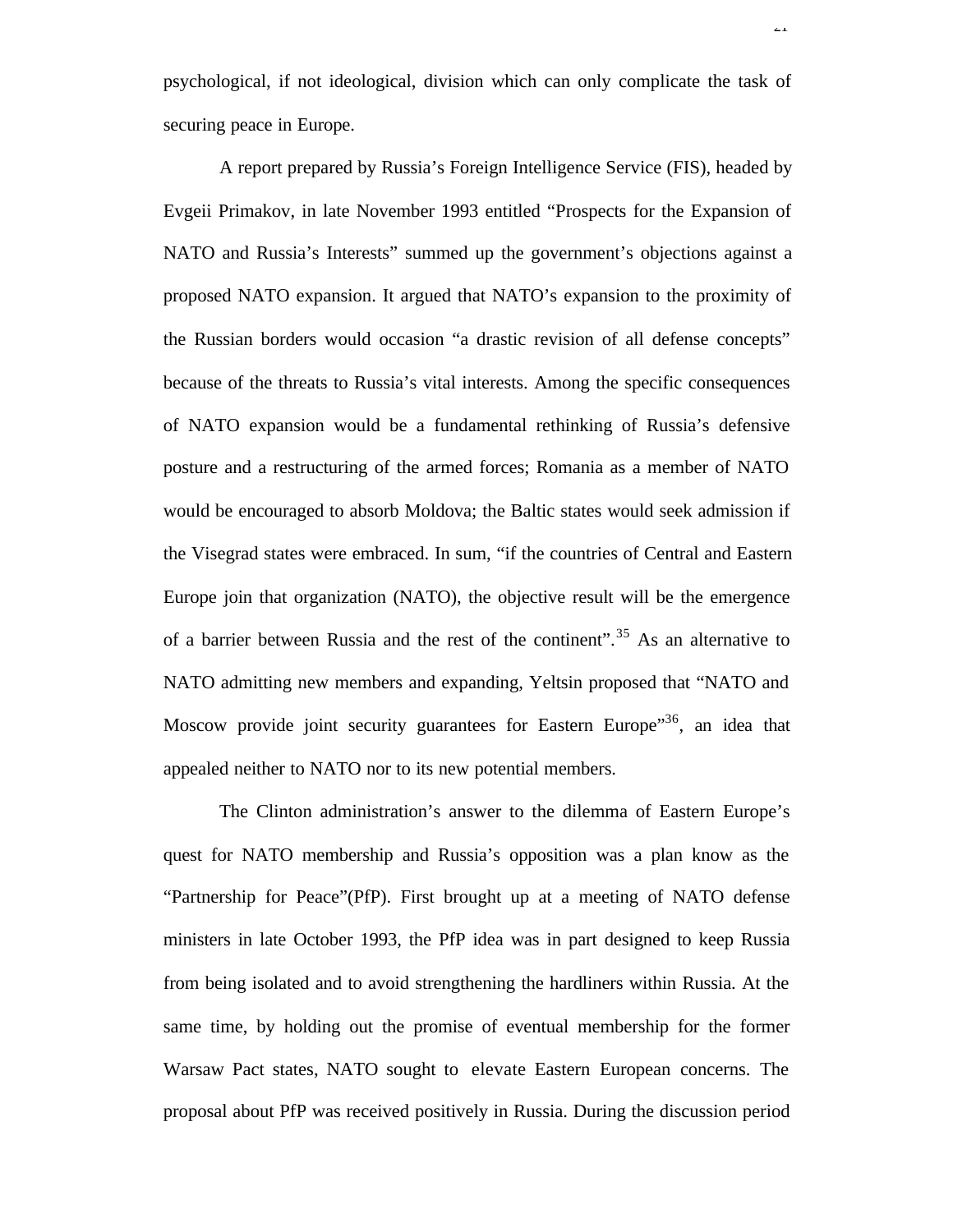on its impact on Russia, it was perceived as being corcordant with Russia's notions to construct a new European architecture, while at the same time concern persisted against "the drawing of demarcation lines between European countries and emergence of unequal security areas."<sup>37</sup> At a NATO summit meeting in Brussels on 10-11 January 1994, President Clinton formally proclaimed the Partnership for Peace(PfP) proposal, which held out the prospect for NATO membership for Central Europe, the Baltic states, and the republics of the Former Soviet Union, including Russia. At once an invitiation to join in the evolutionary process of the "enlargement" of NATO, it was also a dampaner of the expectations, leaving purposely vague the timing and procedure for admission. Foreign Minister Kozyrev generally supported the initiative, nothwithstanding the findings published in late November 1993 by the Foreign Intelligence Service report. Moscow responded positively to PfP plan, not only because it undermined Eastern-Central Europe's pressure to join NATO, but additionally because it gave Russia an opportunity to influence the structure of European security. Public sentiment in Russia, however, understood well that PfP was designed to counter the fear of Russian aggression and its root was "anti-Russian". There was thus from the beginning an ambivalent attitude as to whether Russia itself should join the PfP and if it joined, what conditions should be linked to its participation. On the occasion of President Clinton's visit to Moscow in January 1994, Yeltsin strongly endorsed the PfP initiative. Several months later, Prime Minister Viktor Chernomyrdin advised US Defense Secretary William Perry that his country was prepared to join the PfP unconditionally. But there was a strong opposition within the Federal Assembly, Russia's parliament. Sergei Yushkenkov, chairman of the Duma's Committee on Defense, expressed the widely held view that Russia should join the PfP only if

22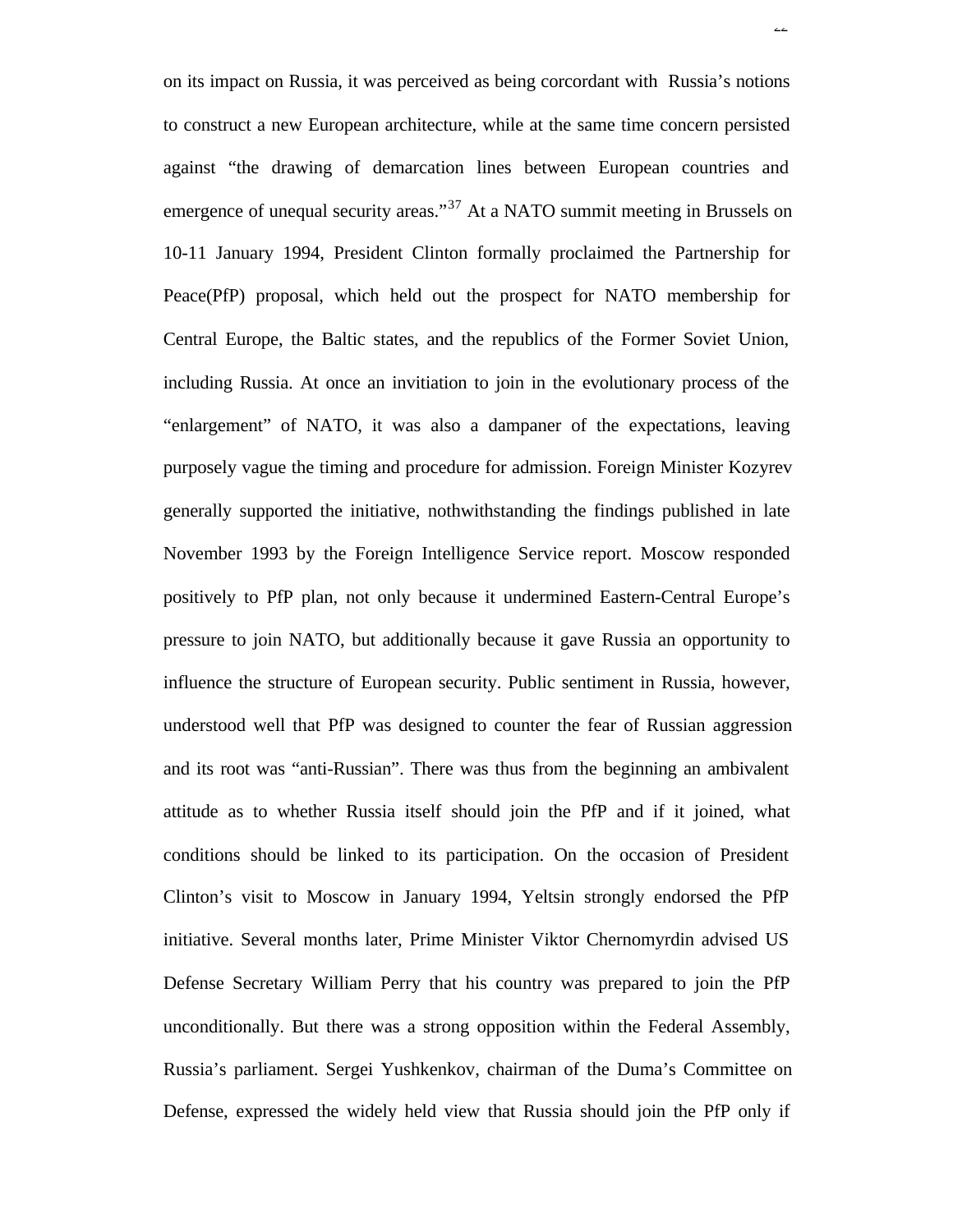consideration was given to its special status, "the status of a nuclear power, the status of a state with a mighty potential".<sup>38</sup> Doubts about the PfP were kindly rekindled by the military activity of NATO in Bosnia in the winter and spring of 1994. NATO military strikes were made without consulting Moscow, raising the deep-seated fear that Russia was not accorded the equal status to which it felt entitled. While the country debated whether or not to join the PfP, the Ministry of Foreign Affairs was pressing for a security arrangement for Europe that would downgrade NATO's primary role. Russian Foreing Ministry was proposing an all embracing security framework "to construct a single pan-European space which would allow nobody to feel isolated rather than to fill in the vacuum of security in several European regions by increasing the closed blocs which is inherited from the past".<sup>39</sup> For this aim, early in 1994, Foreign Minister Kozyrev pressed for a new concept. He proposed: "that the North Atlantic Cooperation Council (NACC) be transformed into an independent structure of military-political cooperation, but one that is closely linked to the  $CSCE$ <sup> $40$ </sup> Under this proposal, the CSCE is assigned the role of coordinator of the efforts of the European Union, the Council of Europe, the Western European Union and the CIS in the areas of strengthening stability and security, peacekeeping and protecting the rights of national minorities in Europe. In a word, NATO would be subordinated to CSCE (which later became OSCE).<sup>41</sup> NATO refused to accept such a proposal and Russia was forced to look again to the PfP for whatever formal impact it might have on European security. On signing the PfP document in Brussels on 22 June 1994, Kozyrev was still repeating his proposals about an initiative that would involve treating the two former Cold War adversaries on an equal footing and that would provide NATO an opportunity to continue its adaptation to the "real needs of European security"; to change its

ن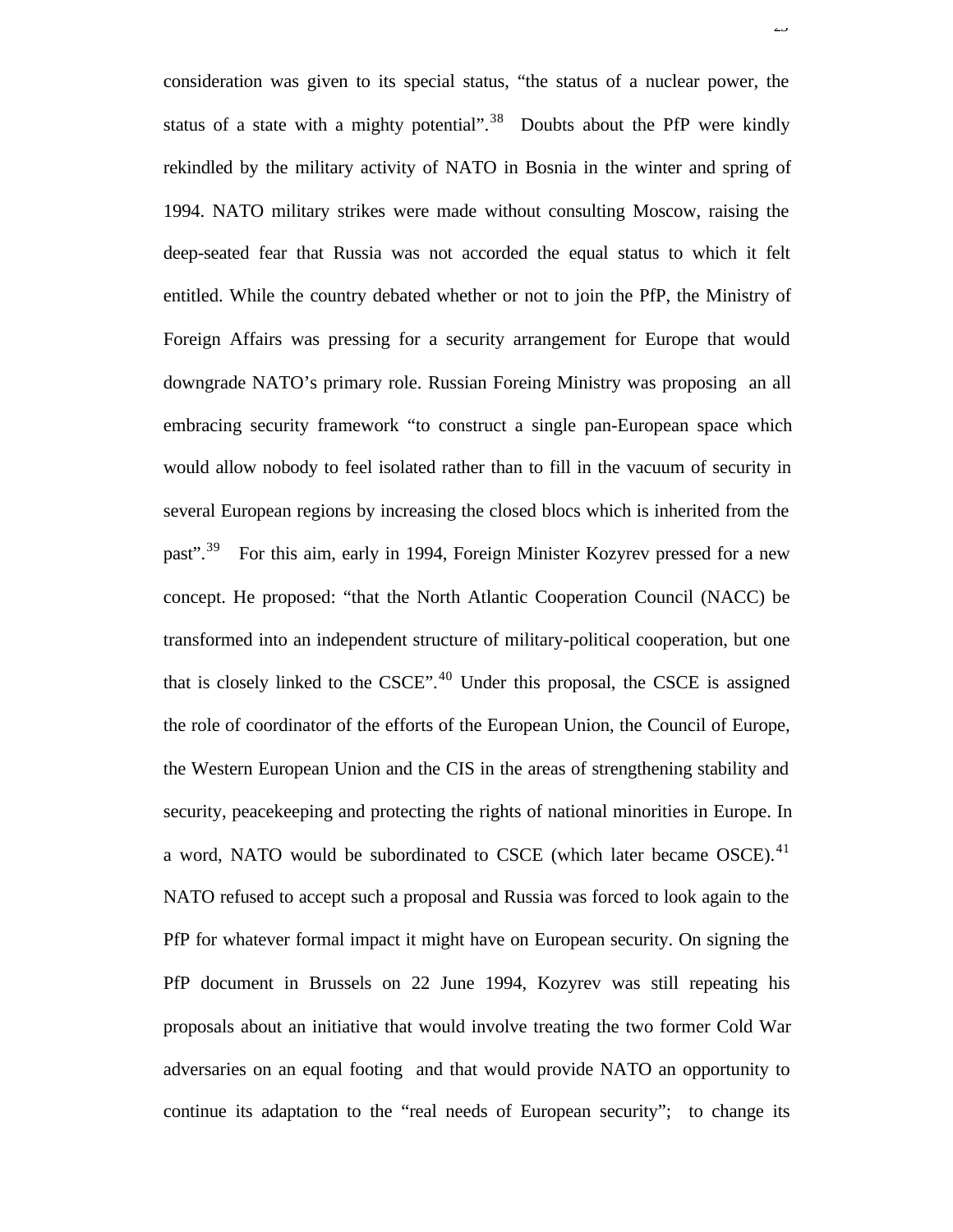activities with those of the CSCE, which plays the key role in matters concerning European security and cooperation. <sup>42</sup> On June 23, Kozyrev signed the same basic framework document as the other states joining the PfP. No special consideration was given to the Russians, though a protocol signed at the same time affirmed that NATO and Russia will prepare a wide-ranging individual program of partnership, that will comply with Russia's size, importance and potential". <sup>43</sup>

The November 1994 elections in the United States resulted with the Republican victory in the Congress and brought a more critical stance towards Moscow. In particular, the Republican leadership was committed to NATO expansion, a position supported by the Clinton administration. While the United States had no timetable for expansion, it was determined that Russia would not be in a position to veto the admission of new members. In December, Russia's two foreign policy leaders shocked the West with an attack on NATO policy. At a meeting in Brussels before the NATO Council, Andrei Kozyrev gave a speech postponing Russian participation in the PfP. He gave the reason for such a move as "hasty and unwarranted expansion of the Alliance is not to Russia's liking."<sup>44</sup> This was followed by an equally harsh speech by Boris Yeltsin at the Budapest summit meeting of the CSCE. He repeated his idea of using CSCE rather than NATO as the foundation of a European security system. Pushing NATO up to Russia's borders, he said, risked plunging Europe into a "Cold Peace."<sup>45</sup> This hardline rhetoric was in fact a part of a general shift to the right in Russian foreign policy.

At the same time, Prime Minister Victor Chernomyrdin was warning that the expansion of NATO will split Europe. Among Russian democrats who had seen NATO as an institution that was important for the promotion of stability in Europe,

 $\overline{a}$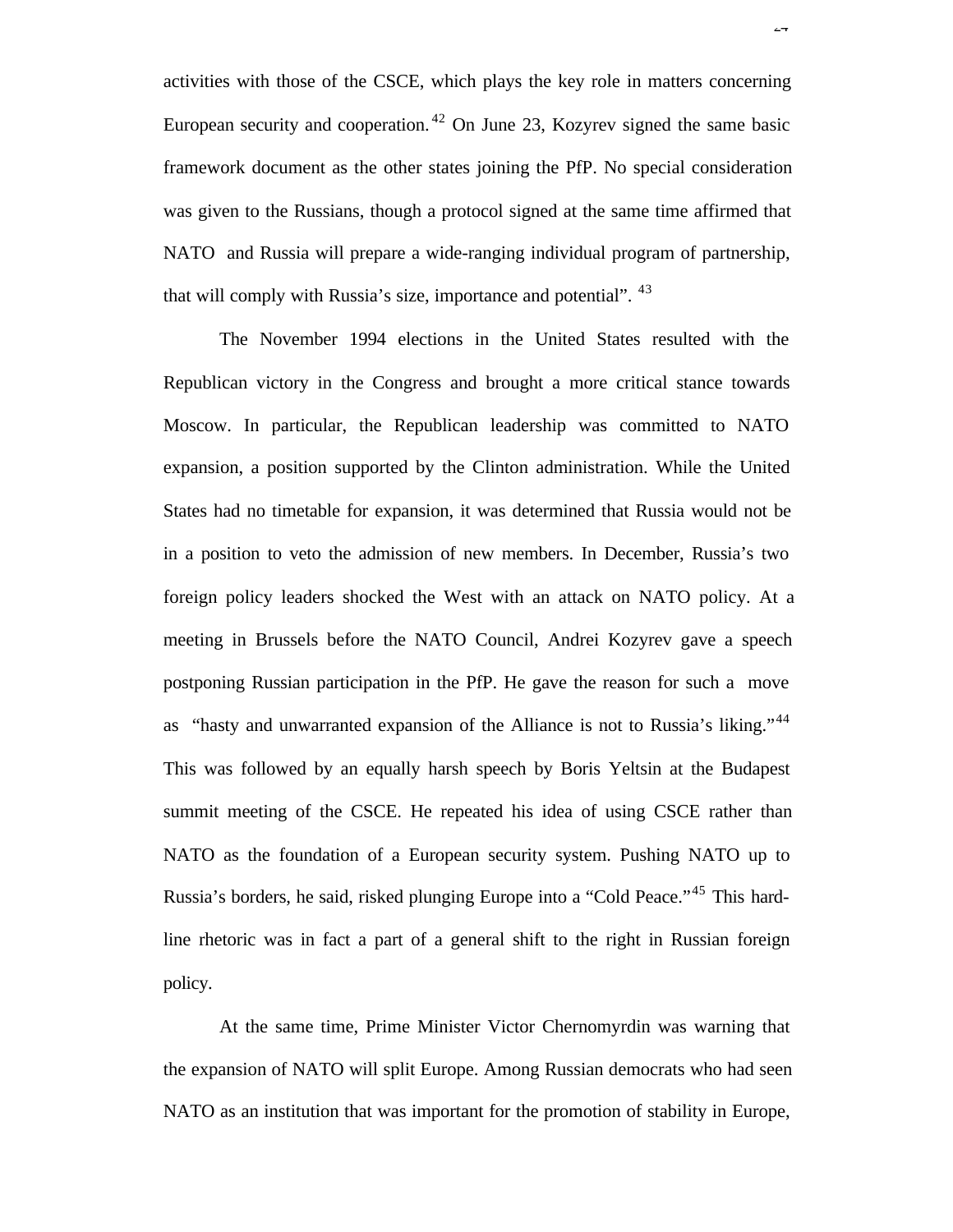developed a "sense of betrayal". As for the ultranationalists, the anti-American Vladimir Zhirinovsky, PfP is a threat to Russia and the evidence of "American expansionism in the Slav world".<sup>46</sup> Critics go on saying that the Cold War may be over, but according to Georgii Arbatov, its legacy "remains a nest of dangerous mines on the path of Russian-American reconciliation". For First Deputy Defense Minister Andrei Kokoshin, PfP's enlargement is a containment policy though "this time the target is not communism … but Russia as a great state and even as a certain type of civilization that made a huge contribution to the evolution of the world culture".<sup>47</sup> Andranik Migranian who is one of Yeltsin's advisers, warned his countrymen against allowing Russia to be strategically isolated. "We must not ignore even the theoretical possibility of creation of a cordon sanitaire between Europe and Russia and the threat of excluding Russia from Europe."<sup>48</sup> The more the Americans try to convince the Russians "of the inevitability of NATO's eastward expansion", the greater the tendency in Moscow, notes a Russian report on Russia-United States- NATO Seminar, to see in the PfP a conscious design "to isolate Russia and eliminate her from decision-making of key European issues".<sup>49</sup>

 $\overline{\mathcal{L}}$ 

Among Russian officials and analysts the broad consensus opposing NATO's expansion was further reinforced by the US-led NATO airstrikes against Bosnian Serb positions in August-September 1995. The demonstration of power brought the fighting to an end, leading to the Dayton accords and the de facto partition of Bosnia, but it also infuriated the Duma, which called for the reconsideration of the PfP, a unilateral withdrawal from the UN sanctions against Yugoslavia (Serbia) and the reassessment of Russia's foreign policy options. A senior liberal figure in Duma is noted to say:

The massive air attacks on the Bosnian Serbs from the Summer of 1995 demonstrated that force, not patient negotiations, remained the principal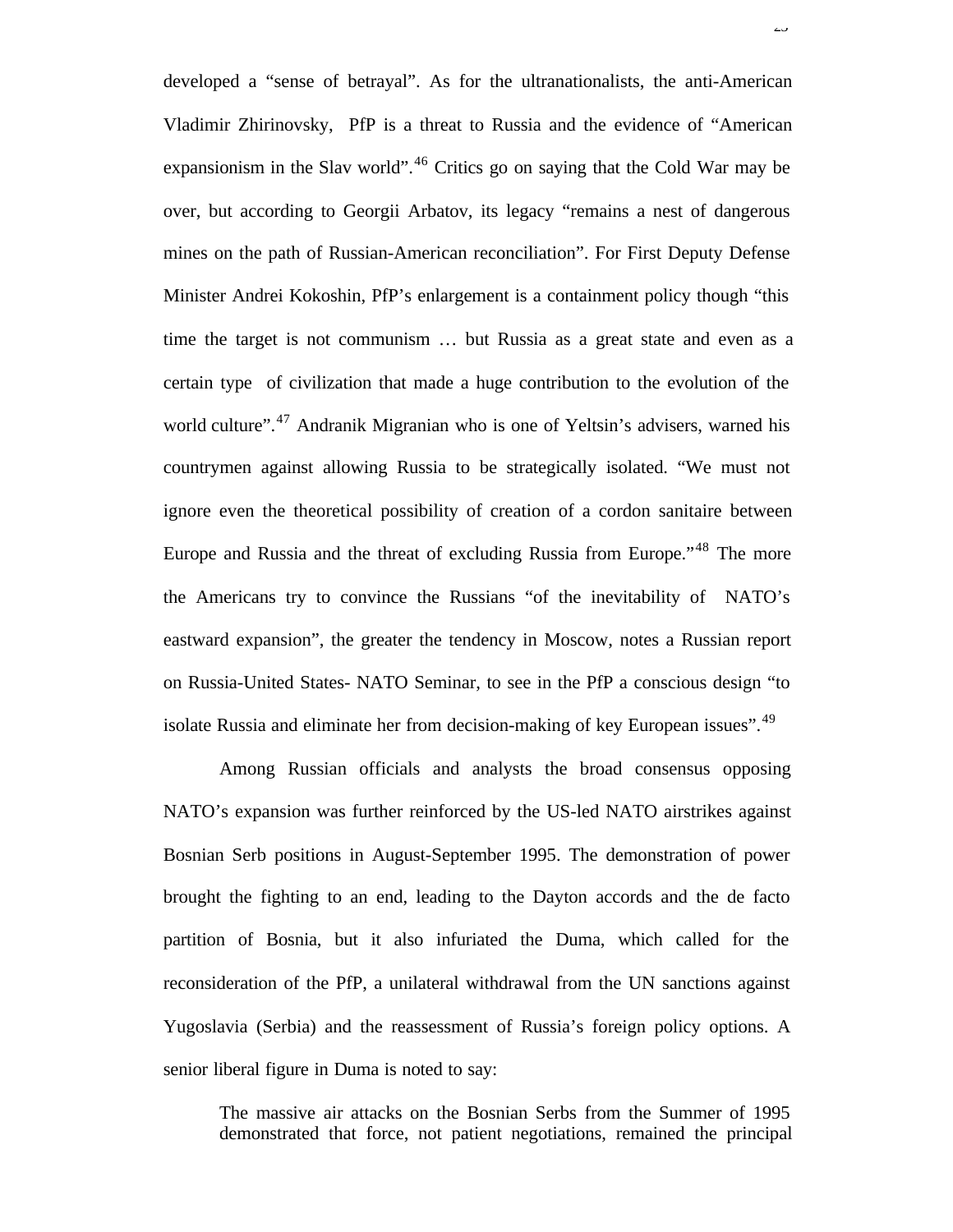instrument of diplomacy and that Moscow's position was only taken into account so long as it did not contradict the line taken by the United States. In the eyes of the majority of Russians, the myth of the exclusively defensive nature of NATO was exploded.<sup>50</sup>

The harsh criticism of the Russian side on enlargement will continue even after a Founding Act is signed between parties. It is a widely held view that the reason behind Russian opposition to NATO enlargement has psychological roots. Historically, NATO and the former Soviet Union viewed each other as enemies and that "this psychological mindset cannot be broken painlessly." Foreign Minister Kozyrev was saying that the Central and Eastern European countries "had never stopped being the subject of Russia's interests" and added that "Russia had cast aside its former imperialist policies but could not avoid the reality that it was the biggest state in the Eurasian region."<sup>51</sup> James Sherr, a fellow for conflict Studies at Britain's Royal Military academy at Sandhurst, says that the problem of NATO expansion for Russians is as much psychological as geopolitical: "The Russians have discovered since 1992 that history is being made around their borders and around the borders of the Soviet Union, but it is not being made by them. And that is an extremely difficult reality for people who continue to think of themselves as a great power… to accept". Sherr added that it is difficult "to convince large circles of people in Russia that NATO enlargement is not conducted for geopolitical reasons…" He said many Russians see expansion as "part of a general Western policy designed to further weaken and enfeeble Russia and marginalize it not only from Europe, but from other strategic centers of the world."<sup>52</sup>

Despite the initial opposition to NATO operations in Bosnian crisis, Russia and NATO cooperated closely in the implementation of the military aspects of the 1995 Peace Agreement on Bosnia-Herzegovina, adding "a new dimension to the evolving NATO-Russia security partnership".<sup>53</sup> Beginning of the deployment of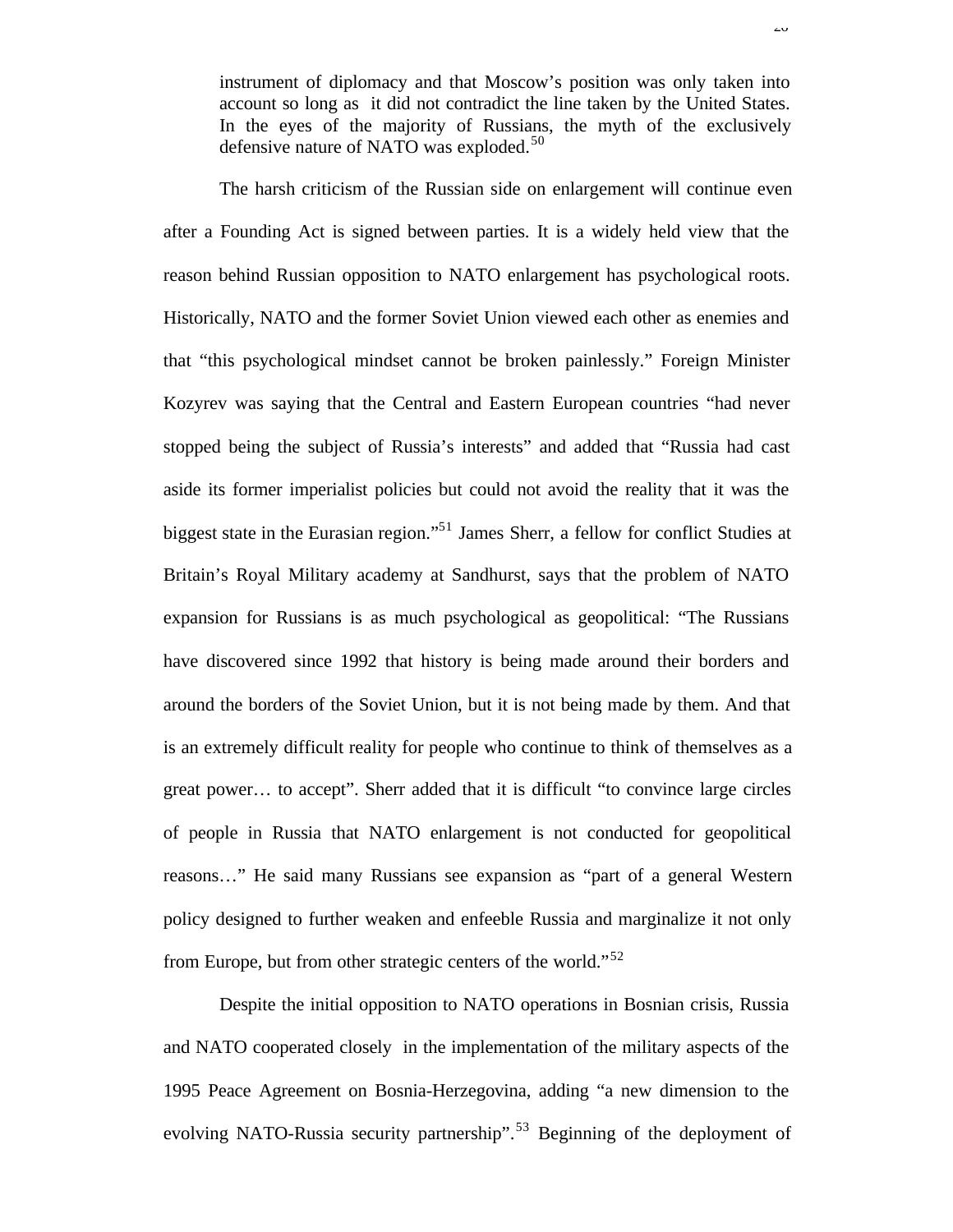Russian troops on 13 January 1996 in the NATO-led Implementation Force (IFOR) and subsequently in the Stabilization force (SFOR), for the maintainance of peace and security of the region indicate that despite differences of opinion on some points, cooperation for the enhancement of stability of the region continued between the two parties, especially when Russian interests complied with it.

 $\overline{27}$ 

However, NATO's intervention in Kosovo in 1999 will only help to accentuate Russian concerns and the severing of relations between Russia and NATO. These issues will be discussed below.

#### **Ukraine and NATO Enlargement**

Ukraine, unlike Russia welcomed the idea of NATO enlargement. President Kravchuk had never opposed to the expansion of the Alliance or the possibility of a future Ukrainian membership to NATO. This is reflected in his disdain for military cooperation with Eurasian structures such as the Tashkent CIS Collective Security Treaty, in favour of European security structures.

Kravchuk said that "the best guarantee to Ukraine's security would be membership to NATO".<sup>54</sup> Against those opposing the expansion of the alliance, in line with the Russian view; the reformists saw joining NATO as a part of Ukraine's "return to Europe" from which it was artificially torn from by communism and Russian imperialism. Reformists have named those opposed to expansion as carrying "vestiges of past ideological narrow-mindedness, also including deliberate attempts on the part of those forces to hamper Ukraine's admission to the circle of civilized states".<sup>55</sup> Thus, President Leonid Kravchuk had never opposed the expansion of NATO or even future membership of this military alliance.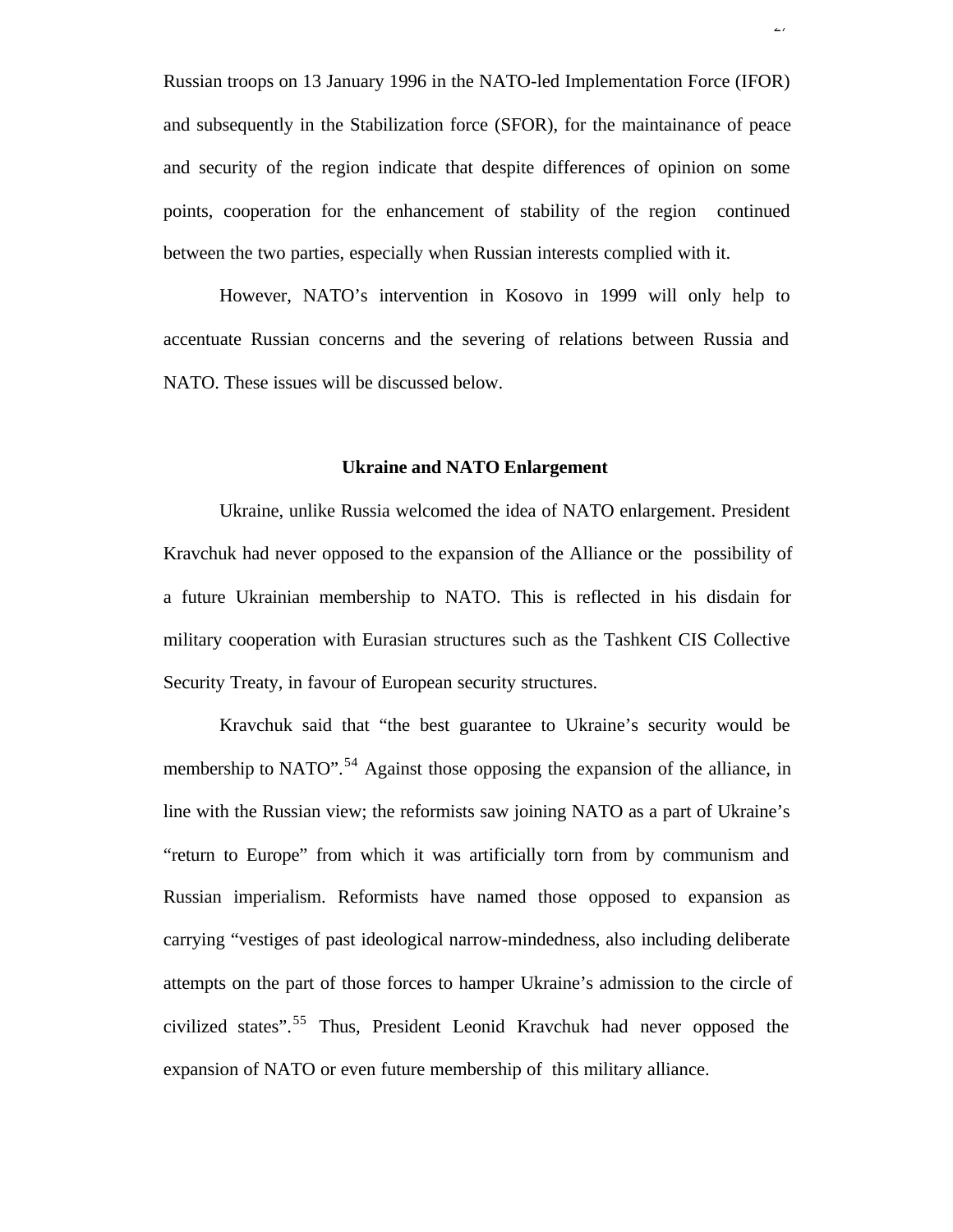Within this perspective, in February 1994, Ukraine became the first CIS country to enter the PfP. President Kravchuk repeated his support for an immediate Ukrainian membership to NATO and saw PfP as a step towards this aim. This policy of pro-Western orientation, had a change with the victory of allegedly 'pro-Russian' Leonid Kuchma in July 1994 elections. From the second half of 1994 onwards, Ukraine pursued a more balanced approach in foreign policy and some criticisms were raised against NATO enlargement and PfP. President Kuchma said that "Ukraine does not have any objections to NATO's eastward expansion but believes that it is necessary to respect Russia's interests at the same time. If we do not want Europe to be split into opposing camps again, we should not oppose Russia's interests."<sup>56</sup> But soon, the position of Kuchma moved towards a more Western context, approving NATO's policies. An important role in this change was given to the political and academic elite in Kyiv, supporting the pro-Western structures and standing against Eurasian security proposals. During Bill Clinton's visit to Ukraine in May 1995, this position became more visible as Kuchma said he believed NATO was the guarantor of stability in Europe, adding that any expansion should be evolutionary and "Ukrainian security should not be harmed by being left in a no man's land between two expanding blocs".<sup>57</sup> After joining PfP, Ukraine participated extensively in alliance activities taking part in military exercises within this context, under Kuchma regime. Ukraine has made significant contribution to the Implementation force (IFOR) in Bosnia and participated in Stabilization Force (SFOR) subsequently.

 $\overline{\mathcal{L}}$ 

It is generally among the elite and the young people that NATO is more popular. At this point it will be interesting to look at the results of some polls conducted about Ukrainian public opinion on NATO. According to a survey made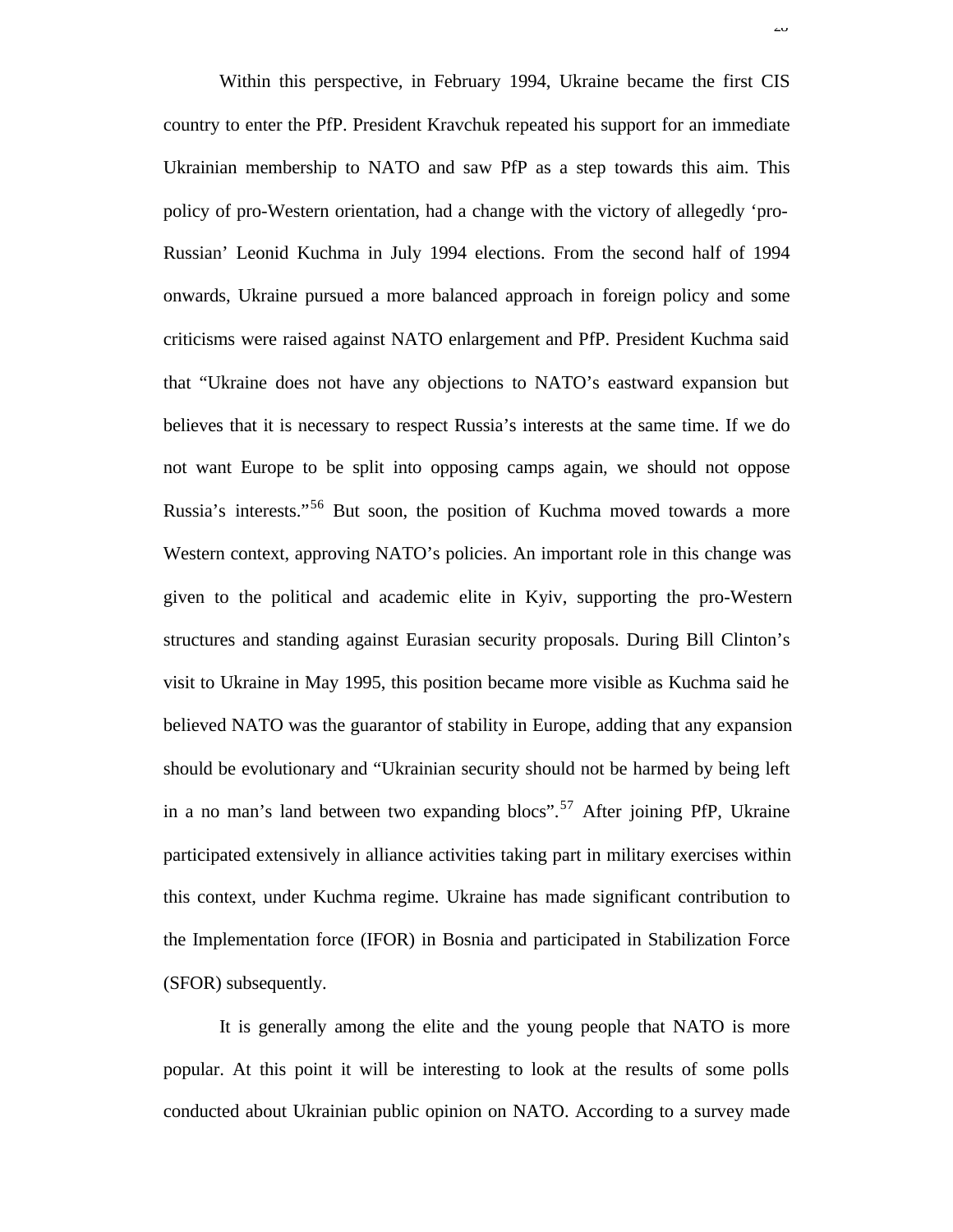among the elite by the Ukrainian Centre for Peace, Conversion and Conflict Studies, it can be said that the majority of Ukrainian elite support NATO enlargement. Only 2.4 per cent of the elite openly opposed the enlargement while 50 percent believed that it conformed to its interests. 58 percent of the respondants said that it expanded the zone of stability and cooperation in Europe, while 46.5 percent said that it served to halt Russian expansionism and 34.9 percent felt it led to greater integration into European structures. In another poll conducted among the elite in Winter 1997, none of the respondants wanted a military integration with the CIS, while 60 percent supported NATO membership and the remaining 40 percent wanted to maintain Ukraine's current neutrality and non-bloc status.<sup>58</sup> When opinion among other segments of the society is considered about NATO membership, the figures are not as favorable as among the elite. According to research conducted in December 1996 by Socis-Gallup and the Democratic Initiatives Fund, only 36 percent of the Ukrainians favor NATO membership, 19 percent says Ukraine should not become a member and 45 percent was undecided. Foreign Minister Udovenko was saying that "minds are penetrated by communist ideology which said that NATO was enemy No. 1. And now suddenly we say that NATO does not pose a threat to us. This is strongly challenged by a part of our society...".<sup>59</sup>

29

It is generally noted that the worries about the role of Ukraine in the region revolve around the concern to be left as a buffer between two expanding blocs or to undermine relations with Russia. President Kuchma has announced that "We do not want Ukraine to become a buffer, because love from both sides can lead to squeezing. At the same time, I do not want Ukraine to be a bridge, because many will trample on her".<sup>60</sup> The balanced approach towards both the east and the west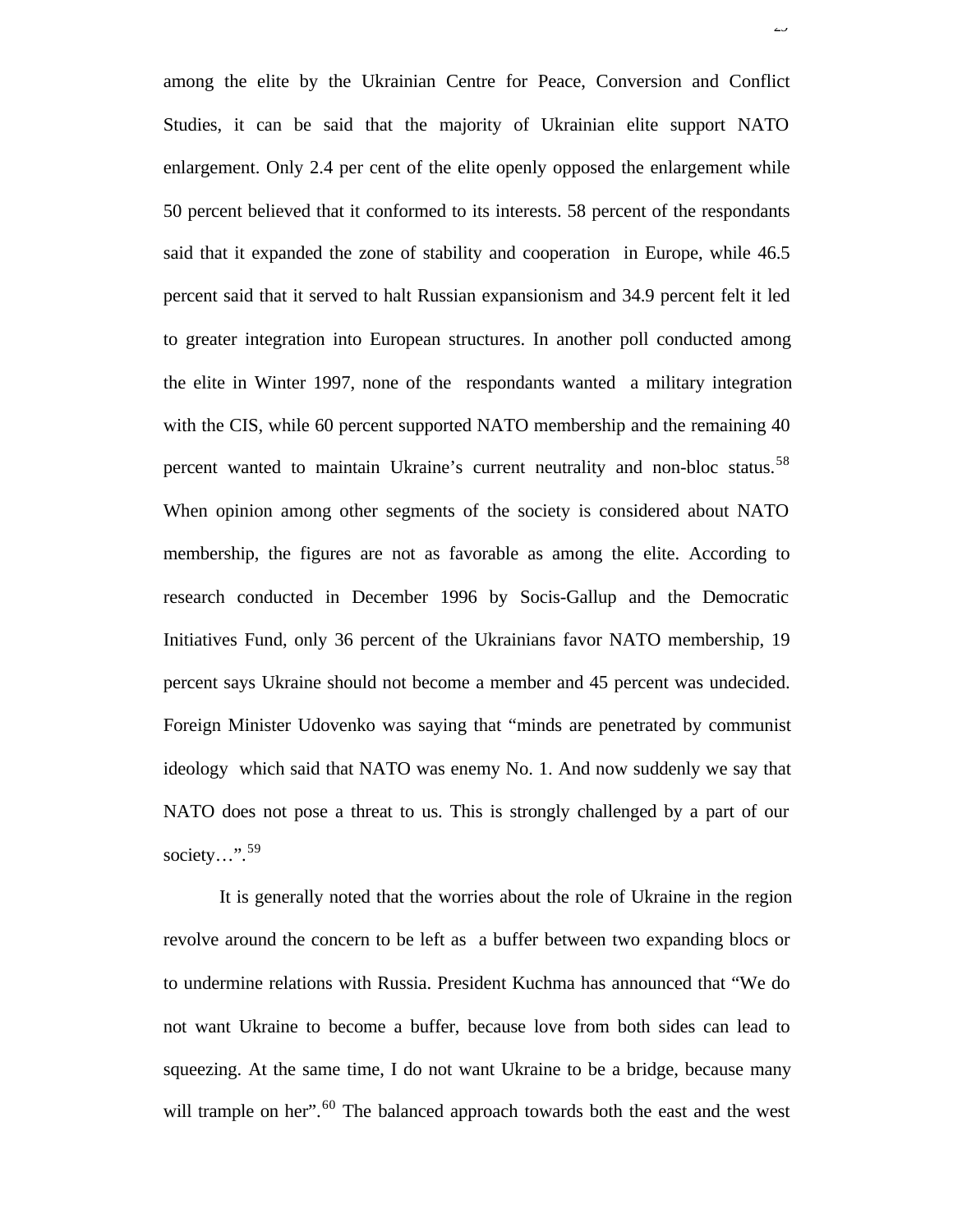will continue during this period, giving signs of a pro-Western attitude from time to another with the statements of Kuchma calling for the efforts to achieve integration in European and transatlantic structures a foreign policy priority.<sup>61</sup> Relations will further be enhanced between Ukraine and NATO with the Charter to be signed in 1997, increasing the cooperation between the parties.

30

#### **The NATO-Russia Founding Act**

While Russian opposition against NATO enlargement was continuing, talks about a special agreement to be signed between NATO members and Russia was being prepared. The main reason behind such a special agreement with Russia is to ease the Russian worries about NATO enlargement before the accession of Poland, Hungary and Czech Republic to the Alliance. It was in December 1996 that NATO made the offer for a special agreement to Russia, which Russian side accepted during the then Foreign Minister Primakov's visit in Brussels on 11 December. Drafts were being prepared by both sides and discussions were held about the contend of the agreement. Russian side continously repeated its demand that the agreement should be legally binding, thus giving Moscow the power of veto. Especially Russian concerns and demand for veto revolved around the key NATO decisions like the accession of new members and decreasing to a minimum the impact of such an enlargement like the stationing of troops and deployment of nuclear weapons to the territories of newly admitted members. Yeltsin kept repeating that the spread of nuclear weapons and NATO military arsenal to the territories of Eastern European countries would mean the creation of a 'cordon sanitaire' around Russia which is unacceptable. Yeltsin was reiterating the need for a legally binding agreement, adding that "such an agreement should include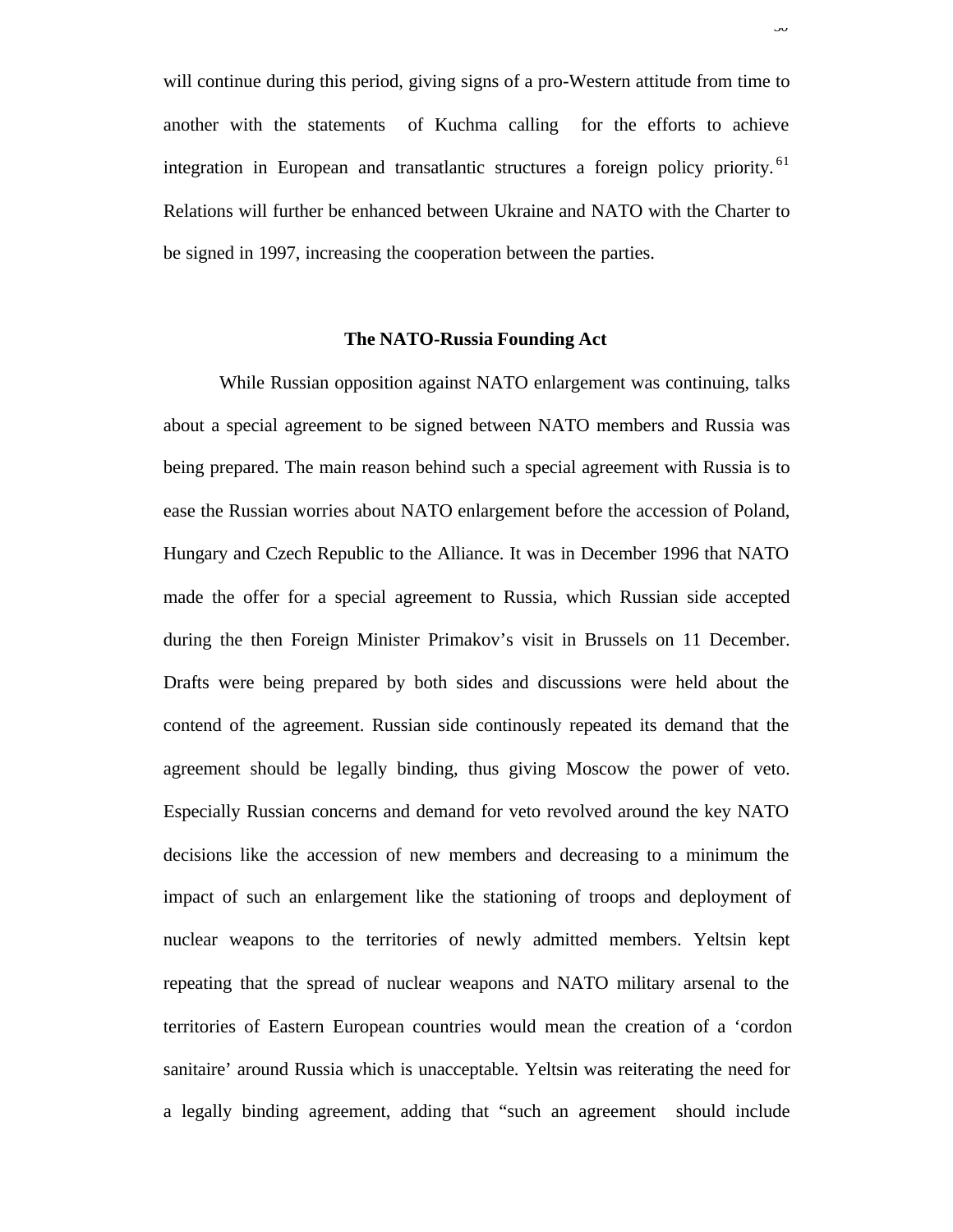guarantees that NATO's military infrastructure would not advance eastwards and that no foreign troops, conventional and nuclear weapons would be deployed beyond the territories where they are currently located".<sup>62</sup> Against these demands NATO held a position that it will not place nuclear weapons to the territories of new members while holding back on the point that the agreement should be binding. NATO did not want to accept any limitations to its decision-making. The high level dialogue for the agreement did not change Russia's opposition to the NATO's enlargement plans. A month before the agreement was signed, the Russian then Prime Minister Viktor Chernomyrdin had voiced opposition against NATO's eastward expansion describing it as "nearly the worst and the biggest error" since the end of the Cold War, also adding that the agreement to be signed should be binding to the maximum degree and should guarantee Russia's interests.<sup>63</sup>

 $\overline{J}$ <sup>1</sup>

Despite all the difficulties in the wording of the document, it was finalized by mid-May 1997, before the Madrid Summit where NATO would decide which countries would become full fledged members of the Alliance in 1999. The main problem with the document was how binding it would be under international law. The proposal to call the document "Charter" was rejected by the Russian side saying that it downgraded its importance . The name "Treaty" proposed by Moscow was opposed by NATO saying that it would mean *de facto* acknowledgement of a Russian right of say with respect to internal alliance matters.<sup>64</sup> Agreement was reached on the term "Founding Act".

The Founding Act is composed of a preamble and four chapters. The NATO-Russia Founding Act starts with a preamble which says that "NATO and Russia do not consider each other as adversaries" and that "they share the goal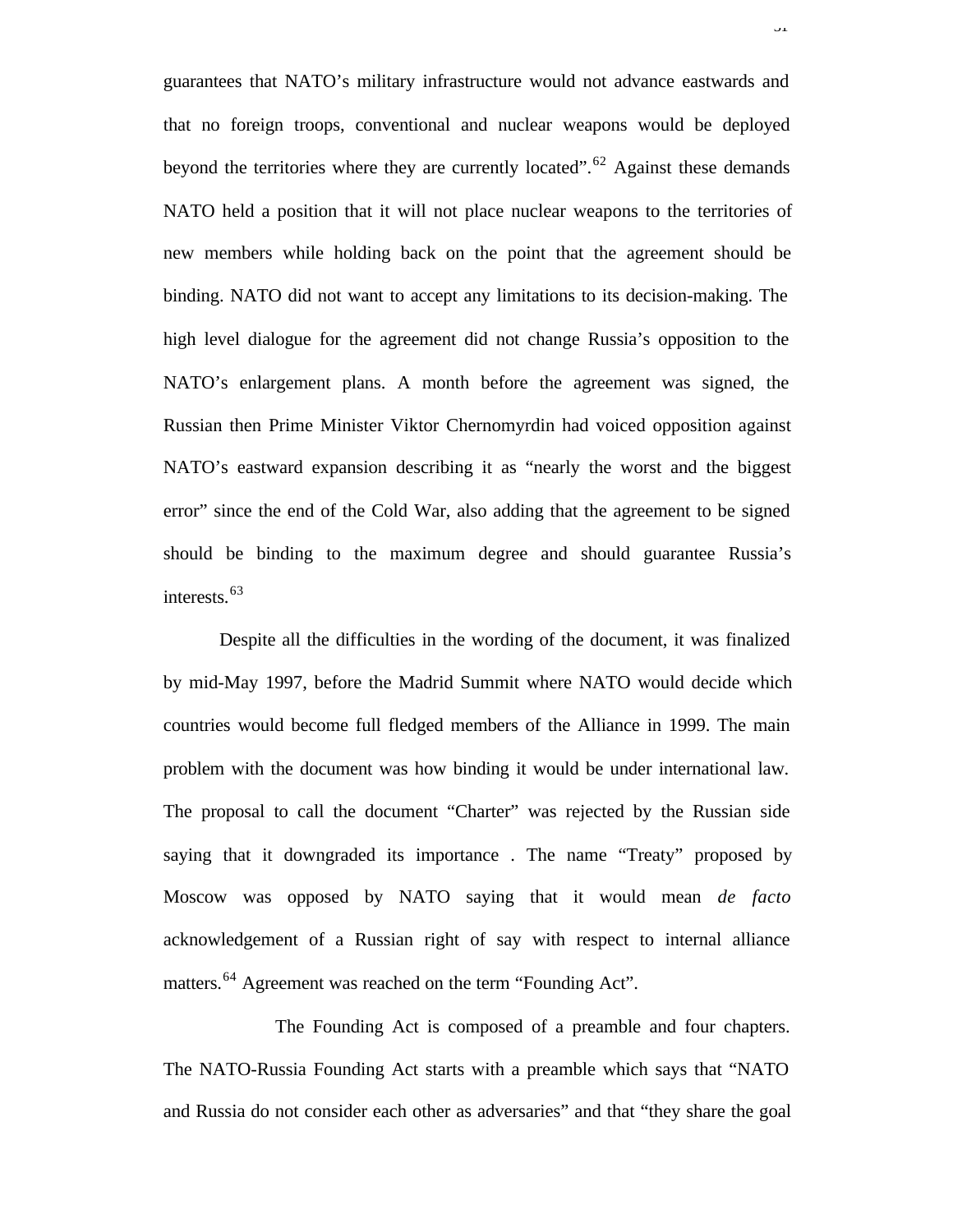of overcoming the vestiges of earlier confrontation and competition and of strengthening mutual trust and cooperation".<sup>65</sup> The aim of building a "lasting and inclusive peace in the Euro-Atlantic area on principles of democracy and cooperative security" as well as "a stable, peaceful and undivided Europe, whole and free, to the benefit of all its people" is written as the main objectives of both parties.<sup>66</sup> The first chapter, titled as "Principles" is about the guiding lines on which future security should be based. The wish to "work together to contribute to the establishment in Europe of common and comprehensive security" is noted, with special emphasis on OSCE. Chapter II, lays down the mechanism for consultation and cooperation and when appropriate for joint decisions and joint action between the two parties, namely the NATO-Russia Permanent Joint Council. The objective of the Council is "to build increasing levels of trust, unity of purpose and habits of consultation and cooperation between NATO and Russia, in order to enhance each other's security and that of all nations in the Euro-Atlantic area and diminish the security of none".<sup>67</sup> It should be noted that the provisions of the Act do not provide NATO or Russia with rights of veto over the actions of the other.

32

The third chapter deals with the areas for consultation and cooperation between the parties on issues like the security and stability in the Euro-Atlantic area, conflict prevention, joint operations, exchange of information, arms control issues, conversion of defense industries, combatting terrorism and drug trafficking. It is noted that other areas can be added by mutual agreement.

The fourth chapter deals with the political- military matters between the parties. It is in this part of the Act that Russia's concern over the expansion of NATO nuclear capabilities to the territories of the new member countries is addressed. It is said in the Act that the member states of NATO "have no intention,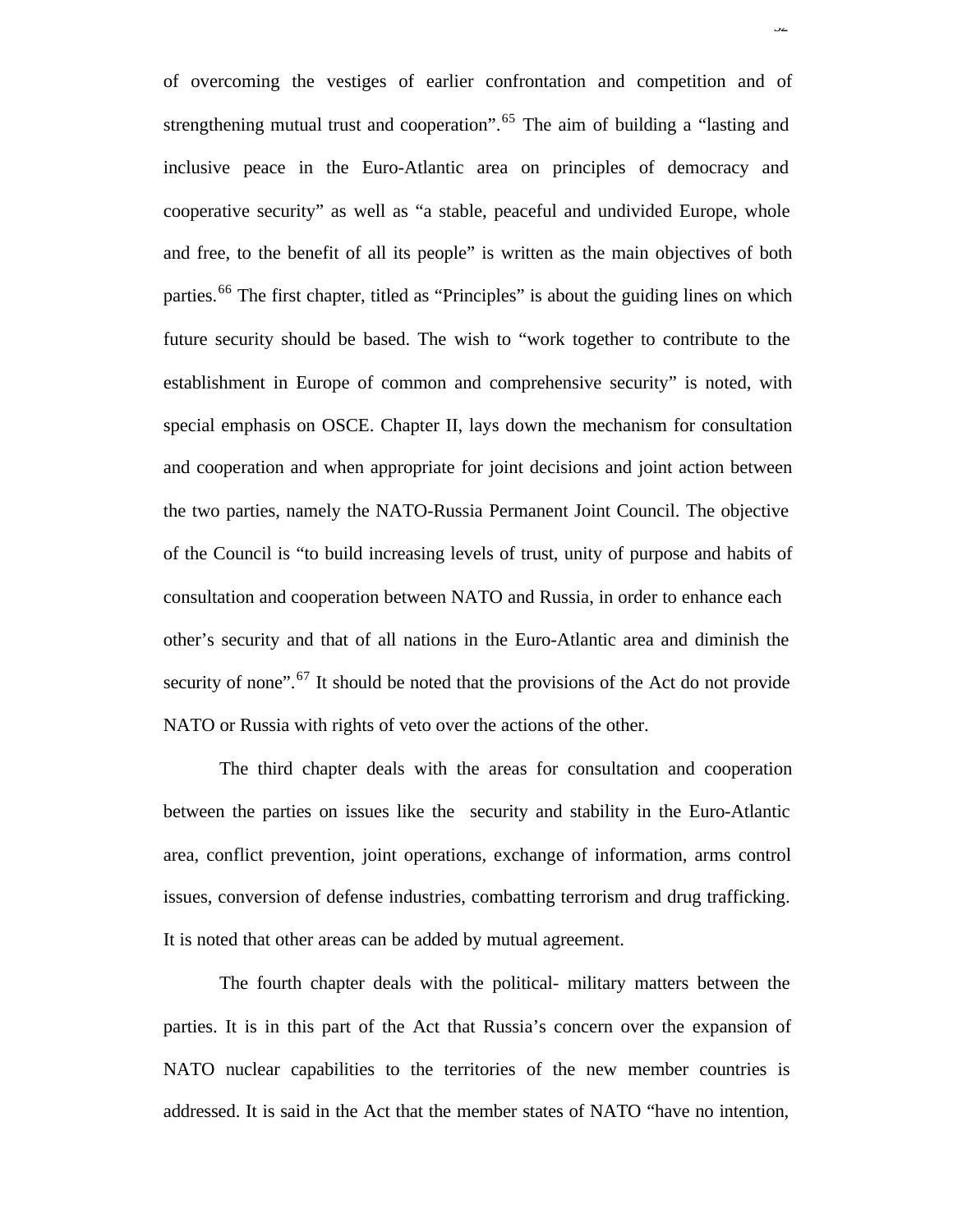no plan and no reason to deploy nuclear weapons on the territory of the new members, nor any need to change any aspect of NATO's nuclear posture or nuclear policy- and do not foresee any future need to do so".<sup>68</sup> In the Act, there is special emphasis on the Treaty on Conventional Armed Forces in Europe (CFE), signed in 1990 and both parties' commitment to adapt it to new realities of post-Cold War period. An agreement on national ceilings for weapons and soldiers, which are to be reviewed in 2001 and at five year intervals thereafter is the goal of both parties. In addition to that, improvement of contacts between the military authorities on both sides that will lead to regulary scheduled dialogue on military matters, joint exercises and training is also an objective.

رر

The NATO-Russia Founding Act is signed in Paris on 27 May 1997. Boris Yeltsin was saying during the signing of the document that "The Founding Act will protect Europe and the world from a new confrontation and will become the foundation for a new, fair and stable partnership, a partnership which takes into account the security interests of each and every signatory to this document".<sup>69</sup> Secretary General Javier Solana welcomed the document and the cooperation environment brought with it by saying that "The task is clear: to give life to this document by making full use of the newly created opportunities. The Atlantic Alliance, for its part, is determined to embark on a far-reaching partnership that will help to leave behind the divisions of Europe for good. This is not just a vision. This will be a practical guide to our policy as we step across the treshold of the new century". $70$ 

Significant progress has been made between the parties for enhancing cooperation on both security and defense issues. NATO-Russia Joint Council, created under the Act has helped building a forum for a new dialogue and contacts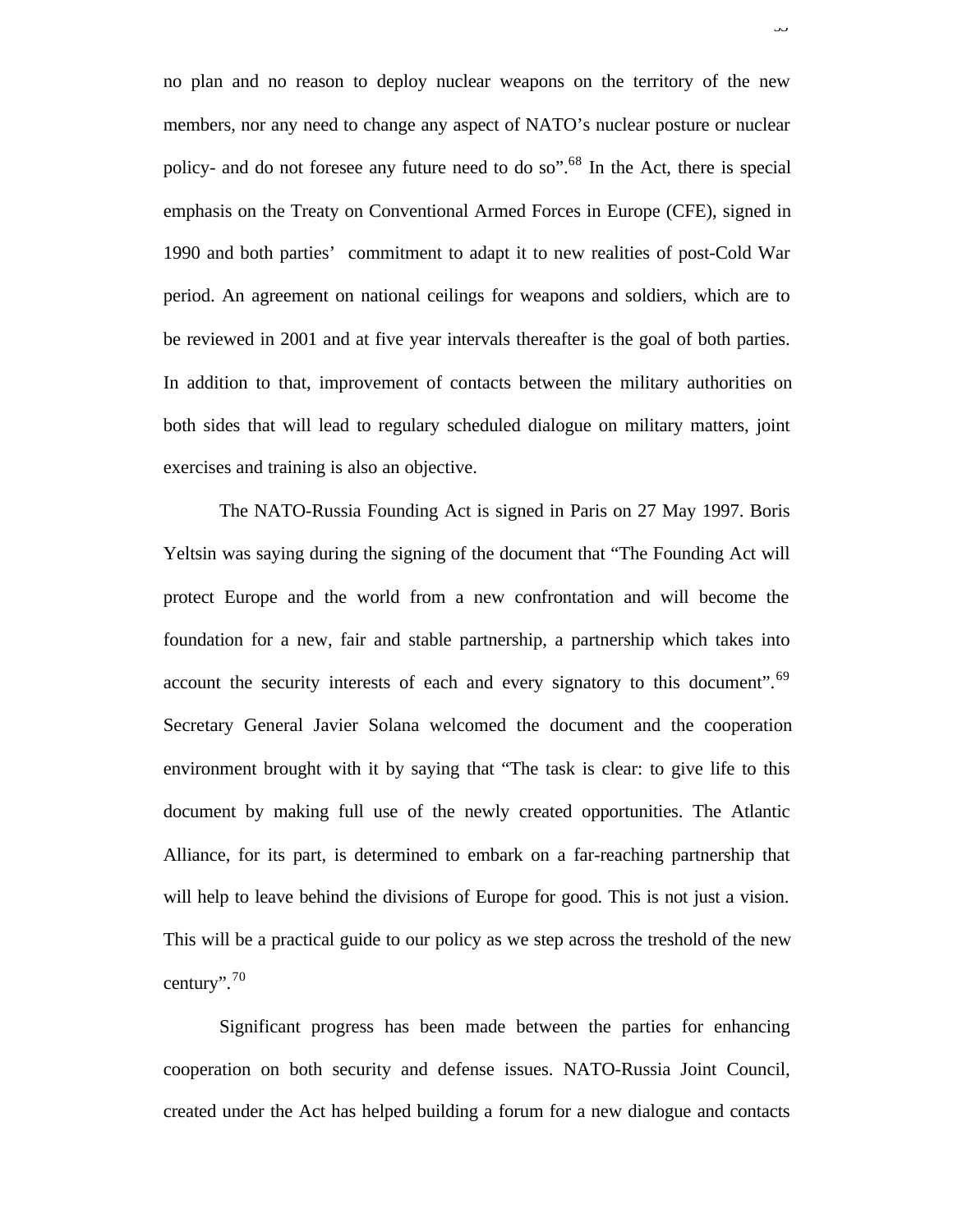at different levels. However, all this cooperation efforts did not ease Russian concerns for the NATO enlargement and calls for the reconsideration of the issue continued even after the Act was signed. It is striking that on the same day NATO and Russia was signing the Founding Act, the Poles, Balts and Ukrainians were holding their first regional summit to demonstrate their support for each other in the process of joining NATO and Western security structures. Russia on the other hand kept calling all countries to alternatives other than NATO. Not attending the Madrid summit of 1997, where the three Eastern European Republics were invited to join NATO, Russia continued to search for alternative security structures with CIS members, thus continuing its relations with NATO and participating in NATO-Russia Permanent Joint Council. Relations between the parties continued on a regular level, with enhanced forums for dialogue and consultation- opposition against NATO enlargement continuing- until the NATO operation in March 1999, to end the crisis in Kosovo.

.<br>۳

#### **Charter on a Distinctive Partnership Between NATO and Ukraine**

Ukrainian leaders thought that they have exhausted every possible measure within the PfP framework to enhance their cooperation with NATO and the next step was the signing of a special agreement with the Alliance. The NATO part also thought that such an agreement would be a good opportunity to thank Ukraine for not opposing the enlargement process, as well as a good balancing approach after the NATO-Russia Founding Act. Ukrainian side, like Russia, wanted the agreement to be a legal and a binding one, thus guaranteeing Ukrainian security. Although the agreement did not become a "treaty" but remained as a charter, it can be regarded as a success for the Ukrainian foreign policy firstly because the Charter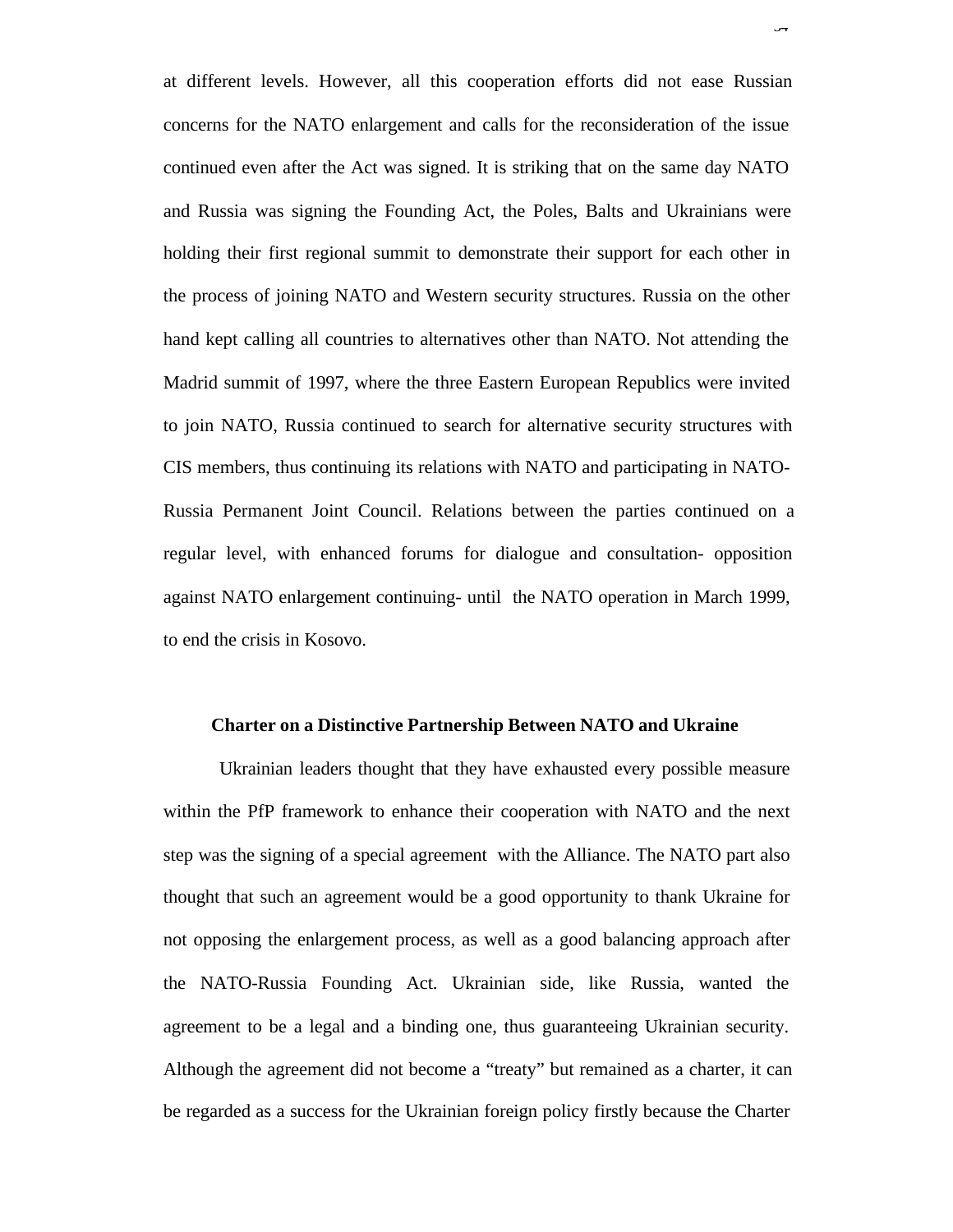recognized Ukraine as a "Central and Eastern European country", realising the Ukrainian desire to be a part of Europe. Secondly, it left the enlargement door open for Ukraine, for a future application, and it addressed Ukrainian isolation, moving it closer to European military and political structures.<sup>71</sup>

The Charter on a Distinctive Partnership Between NATO and Ukraine, signed in Madrid on 9 July 1997, starts with a commitment on both sides to "further broaden and strengthen their cooperation and to develop a distinctive and effective partnership, which will promote further stability and common democratic values in Central and Eastern Europe."<sup>72</sup>

In the second part the parties lay down the commitment that they will base their relationship on the principles of international law and international instruments. The third part of the Charter deals with the areas for consultation and cooperation between the parties, covering the issues from "political and security related subjects" to disarmament and non-proliferation issues. The fourth part, talks about "Practical Arrangements for Consultations and Cooperation between NATO and Ukraine" and proposes the formation of a NATO-Ukraine Commission to "assess broadly the implementation of the relationship, survey planning for the future, and suggest ways to improve or further develop cooperation between NATO and Ukraine".<sup>73</sup> The last part talks about the cooperation between parties for a more secure Europe. The statement: "NATO allies will continue to support Ukrainian sovereignty and independence, territorial integrity, democratic development, economic prosperity and its status as a non-nuclear weapon state, and the principle of inviolability of frontiers, as key factors of stability and security…"<sup>74</sup> is what Ukraine was looking for since its independence, thus relieving main worries about Ukrainian isolation and insecurity.

رر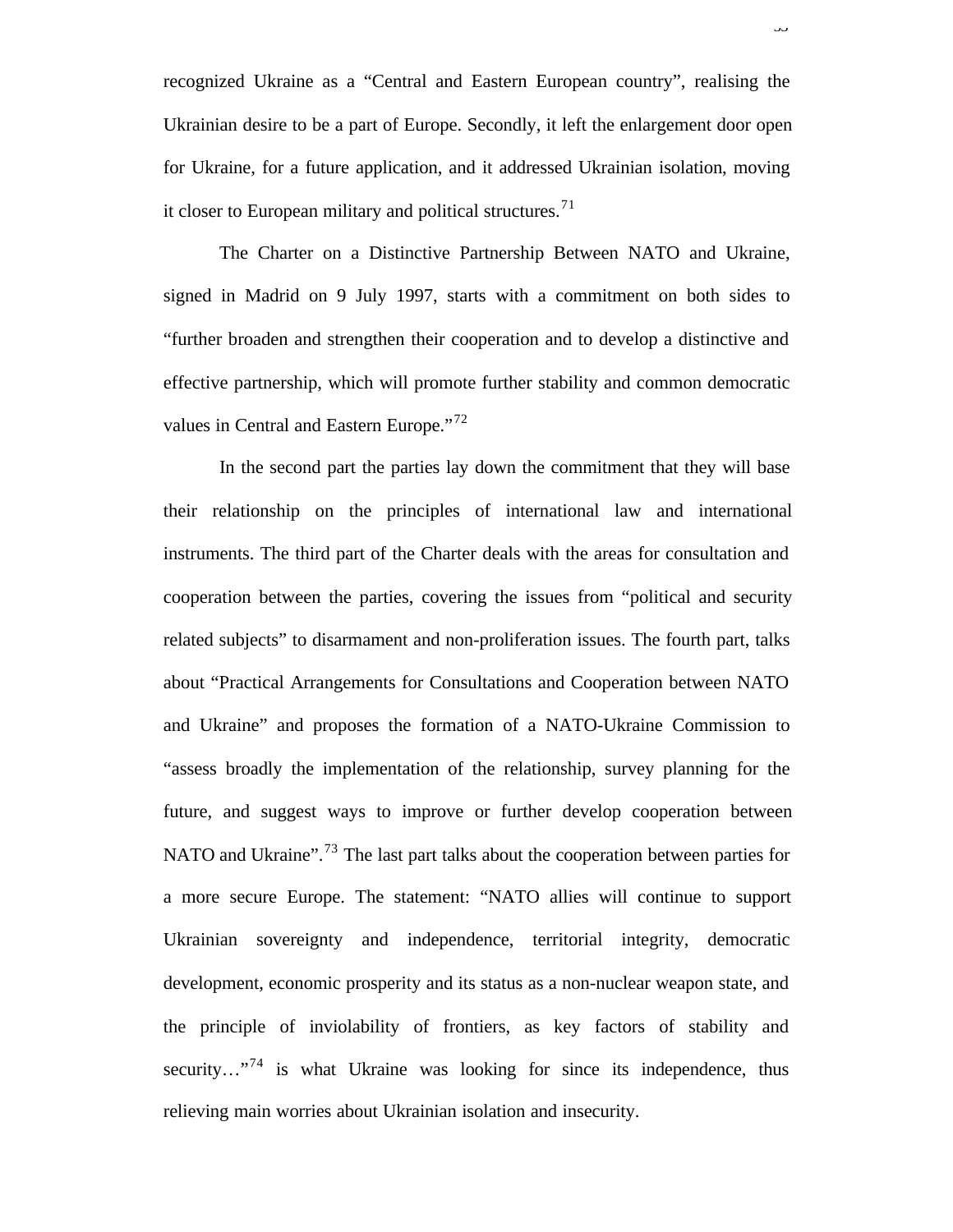President Leonid Kuchma was saying on the day of the signing of the Charter that "Madrid 1997 will undoubtedly go down in history as a city where the dividing line left by the Cold War in the centre of Europe was eliminated".<sup>75</sup> Secretary General Javier Solana was saying at the same time that "Today is a truly historic day in NATO-Ukraine relations. Today's signing of the Charter between NATO and Ukraine is the beginning of a new era in our relations and a visible symbol of new Europe".<sup>76</sup>

The enhanced cooperation between the parties will continue, with some deterioration with the Yugoslav Crisis.

#### **The Impact of the Yugoslav Crisis on Relations**

NATO strikes against the Federal Republic of Yugoslavia at the end of March 1999 came as a shock to many Russians. Use of force by NATO, against a sovereign country without the sanction of the United Nations Security Council "devalued not only Russian veto right but also the former superpower's actual international weight".<sup>77</sup>

Immediately after the air strikes against Serbia began, Russia suspended its participation in the Founding Act and the PfP, withdrew its military mission from Brussels, terminated talks on the establishment on NATO's military mission in Moscow and ordered the NATO information representative in Moscow to leave the country. The Ministry of Defense told that it saw "no opportunity today to continue cooperation with NATO- the organization which committed an aggression, an organization which has destroyed agreements reached in a persistant joint search, as well as ruined those constructive foundations on which this cooperation was beginning to form".<sup>78</sup> Defense Ministry was saying that:

NATO, as an organization that has committed an act of aggression and a crime, has no right today to be a part of a European security system. Europe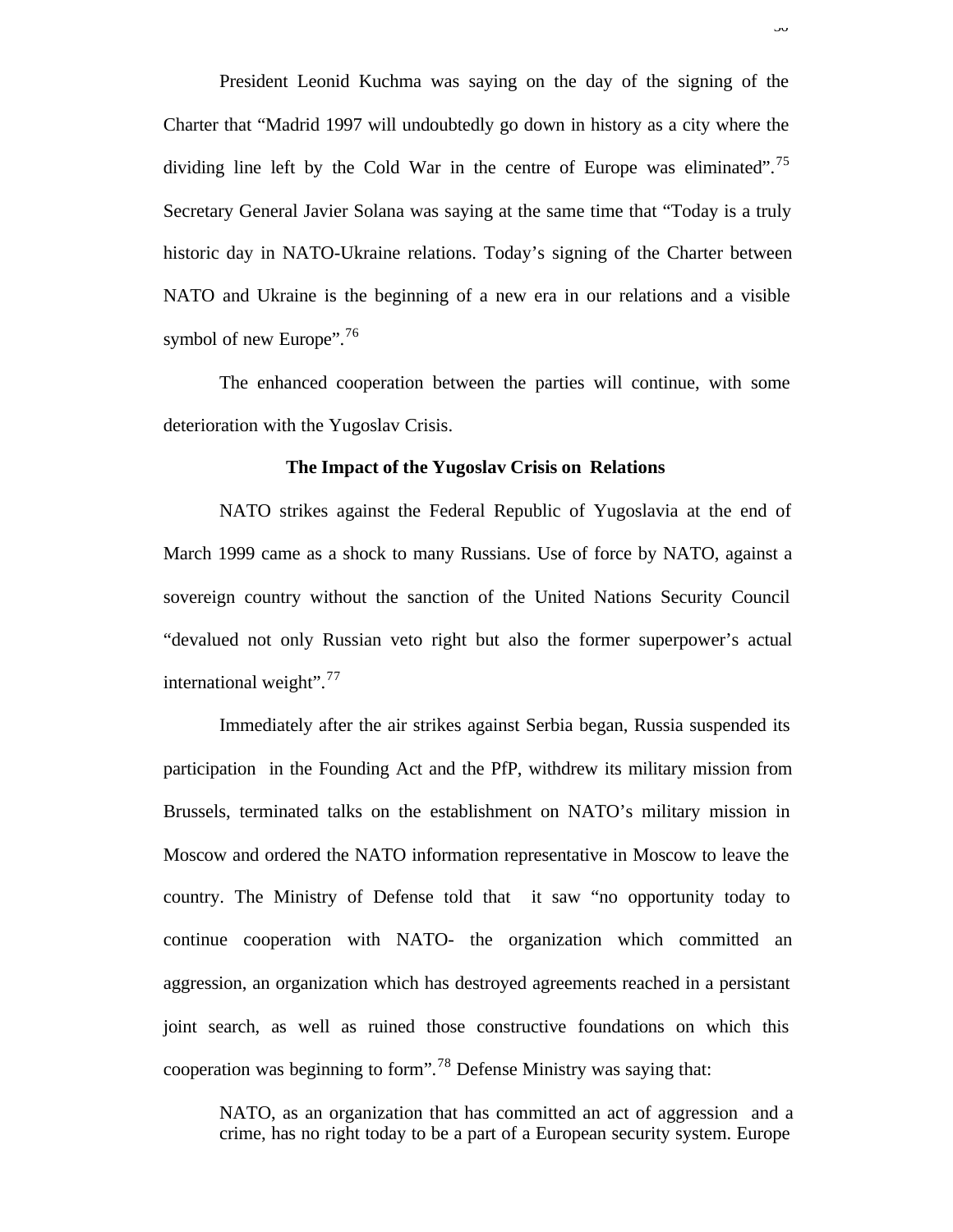needs other institutions that will guarantee the security, firstly of all the states of Europe and secondly, that will not threaten… acts of agression even outside of Europe.<sup>79</sup>

37

Against such measures and criticisms by Russian side, NATO's Secretary General Javier Solana was talking about the Alliance's mission for Kosovo at a White House conference just before the Washington Summit as a necessity . He said:

if Europe is to enjoy a stable, democratic peace, it is essential that our values prevail in Kosovo and not those values of Milosevic… We will not be diverted from our objective and the objective is clear- the removal of Serb forces from Kosovo and … an international force that will be able to ensure that the refugees- the people who are really suffering now- can go back to their country, to their homes, with security. <sup>80</sup>

In another speech Solana invited Serbian people to work with NATO, saying that "Our quarrel , as I have said many times, is not with the Serbian people, but with the government of Milosevic". He said the Serb people "deserve an alternative, a vision of a democratic Serbia integrated under the scheme into the rest of Europe and enjoy the same benefits- cooperation and integration of the other countries in the region. We will offer them such an alternative".  $81$ 

However, few people in Russia agree with Solana's ideas, that NATO took this action to stop a humanitarian catastrophe. On the contrary there is the idea that United States and NATO designed this attack to "divide and immobilize Yugoslavia as the last pillar of the post-war balance" and to increase its military presence in Balkans, "that will help to encircle Russia". <sup>82</sup> Opinion polls of the time showed that 90 percent of the Russians opposed the bombing. $83$  There were questions in Russian Duma as "who could guarantee that, if not Russia, someone close to Russia will not be punished in the same way." The verdict "Today they are bombing Yugoslavia but are aiming at Russia" is a widely held opinion at different levels of the society. <sup>84</sup>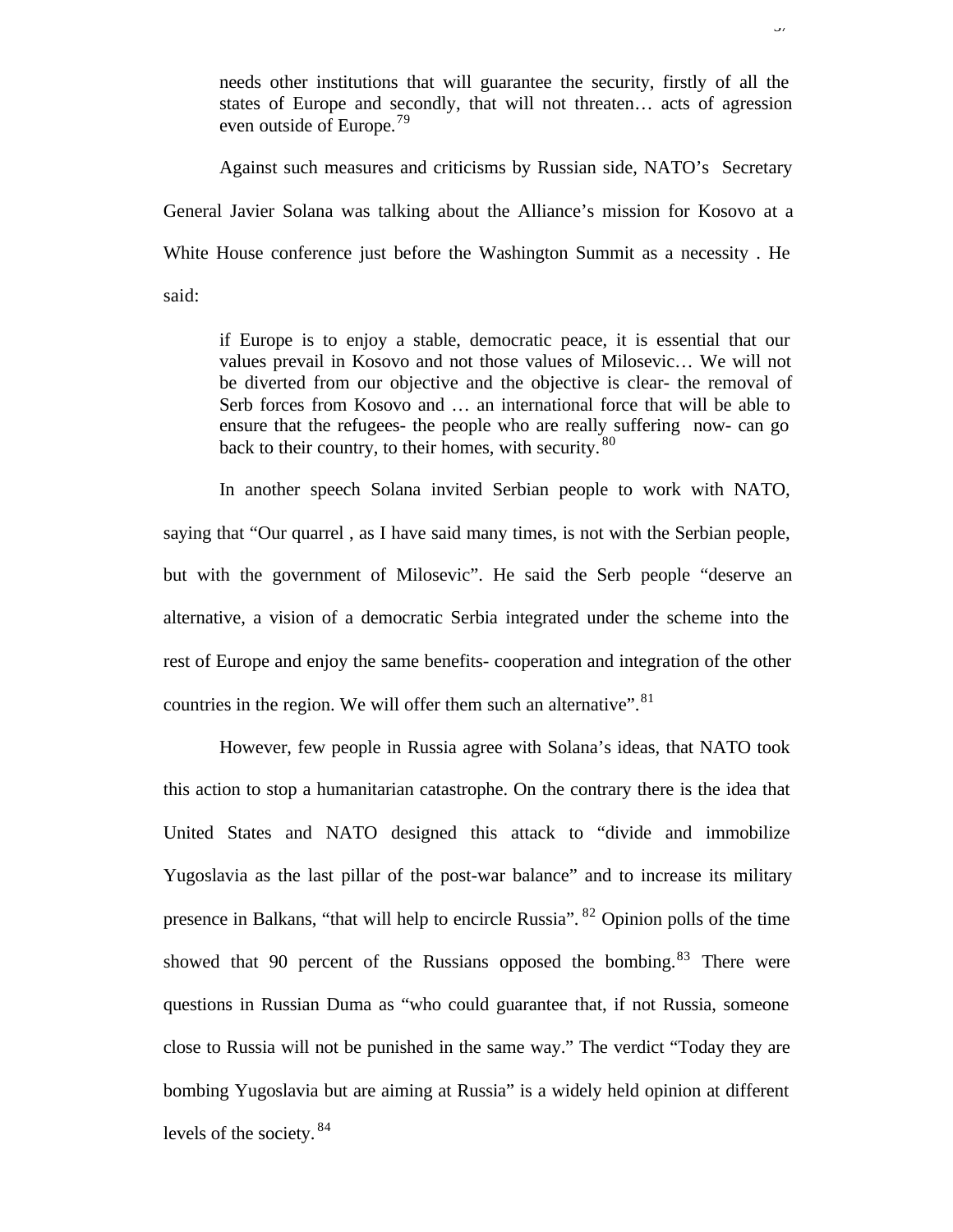NATO's New Strategic Concept, adopted during the air-strikes did not help to alleviate the Russian concerns. For some years the need of NATO to adjust to new developments and future threats was being discussed in meetings. NATO's core function of collective defense against future threats like the proliferation of weapons of mass destruction, including nuclear threats from rouge states was given attention. Russia has told that it is concerned about some aspects of NATO's new strategic concept. Russian deputy foreign minister Yevgeni Gusarov told that "it appeared that NATO wanted to expand its competence to embrace Eastern Europe and the post-Soviet space".<sup>85</sup> Gusarov said Russia wanted the new NATO document to guarantee that NATO would act in compliance with international law. Russia also wanted a clear indication that the United Nations Security Council is primarily responsible for maintaining international peace and security. He said: "We hope that the new strategic concept will be free of the vestiges of the cold war, and that the role of NATO will be rather political than military." He also said: "We hope the NATO Alliance would act in common European interests as an important element of the European security structure. We do not want a recurrence of confrontation with NATO."<sup>86</sup> On 26 April 1999, NATO approved the strategic concept issued in a communiqué in Washington and the NATO leaders agreed to expand the alliance's focus beyond members borders. The concept sets out a role for NATO in fighting ethnic conflicts such as Kosovo, battling terrorism and organised crime, and trying to prevent the spread of nuclear, biological and chemical weapons. Clinton said: "For five years now, we have been working to build a new NATO prepared to deal with the security challenges of the new century. Today, we have reaffirmed our readiness, in appropriate circumstances, to address regional and ethnic conflicts beyond the territory of NATO members. I am

**ي**ر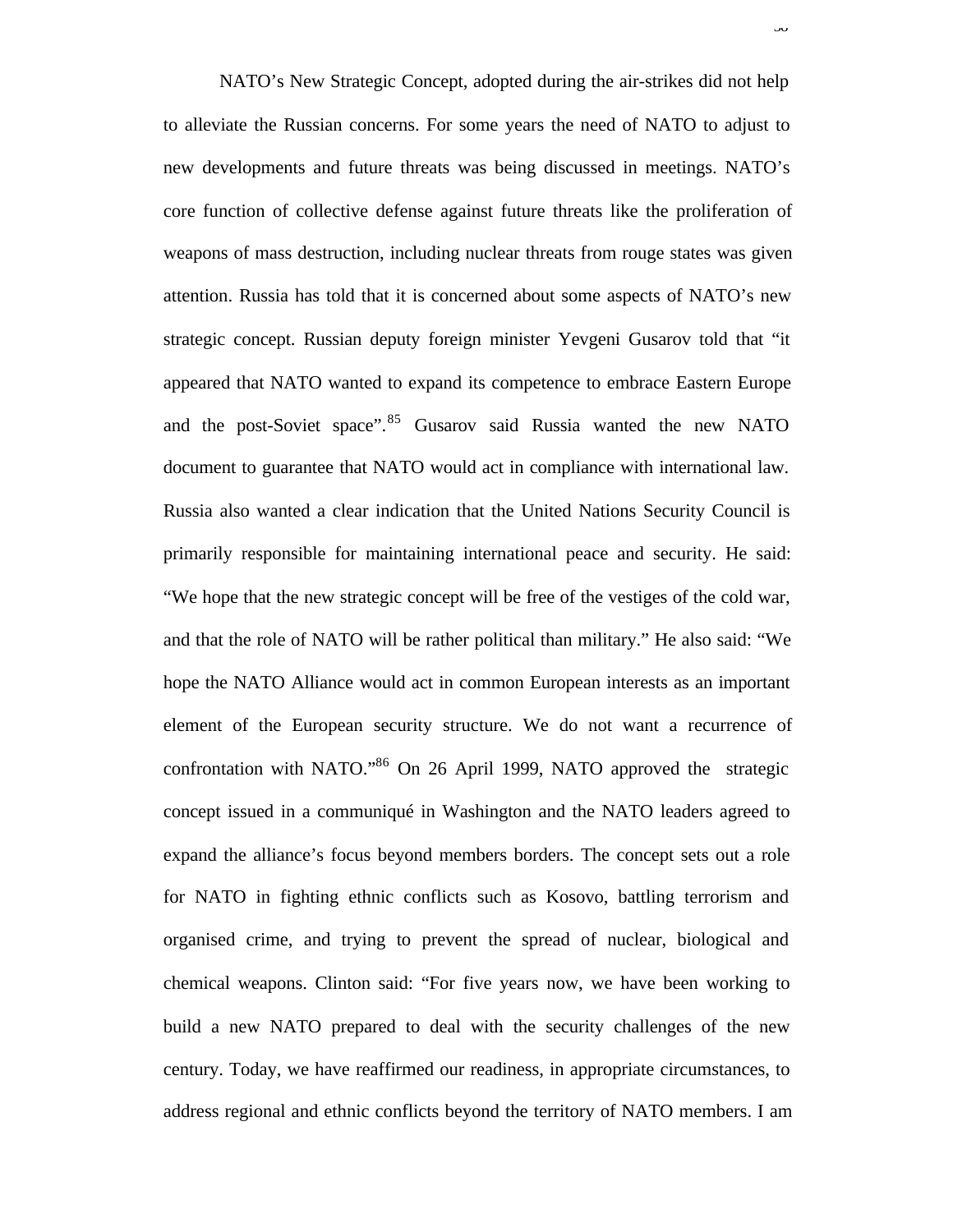pleased that our strategic concept specifically endorses the actions, such as those are now undertaking in Kosovo."<sup>87</sup>

ىر د

Russia sees that with the adoption of the New Strategic Concept, NATO will continue to embark on out of area operations like in Kosovo, without a Russian saying in the process. Seen from the prism of Chechnyan experience, where would NATO's next operation take place raised questions in Russian public opinion.

On 11 June 1999, a surprise deployment of 200 Russian troops to Pristina Airport took NATO unprepared, but it also guaranteed the Russian place in the Kosovo operation. The costly involvement in Kosovo was justified by the Russian regime saying that they aim "to prevent NATO from unilaterally setting up a permanent military presence in the region; to protect the Serbs from Albanian 'terrorists' and watching the implementation of the UN resolution on Kosovo Liberation Army's disarmament; and preservation of Yugoslavian territorial integrity".<sup>88</sup>

By the end of the NATO bombings, Russia supported the international demands for Serbian withdrawal thus playing an active role in this decisive move. Russian special envoy Viktor Chernomyrdin and US Deputy Secretary of State Strobe Talbott are both involved in the diplomatic efforts. Solana said: "we still have some differences with Russians, but we are making progress." By August 1999, an opinion poll conducted in Russia was showing that there was an improvement in the attitude towards NATO. To the question "How do you think relations between NATO and Russia will develop after the Kosovo crisis, only 17 percent expected Cold war tensions, while 52 percent supported gradual normalization. <sup>89</sup> Prime Minister Vladimir Putin said against the poll results saying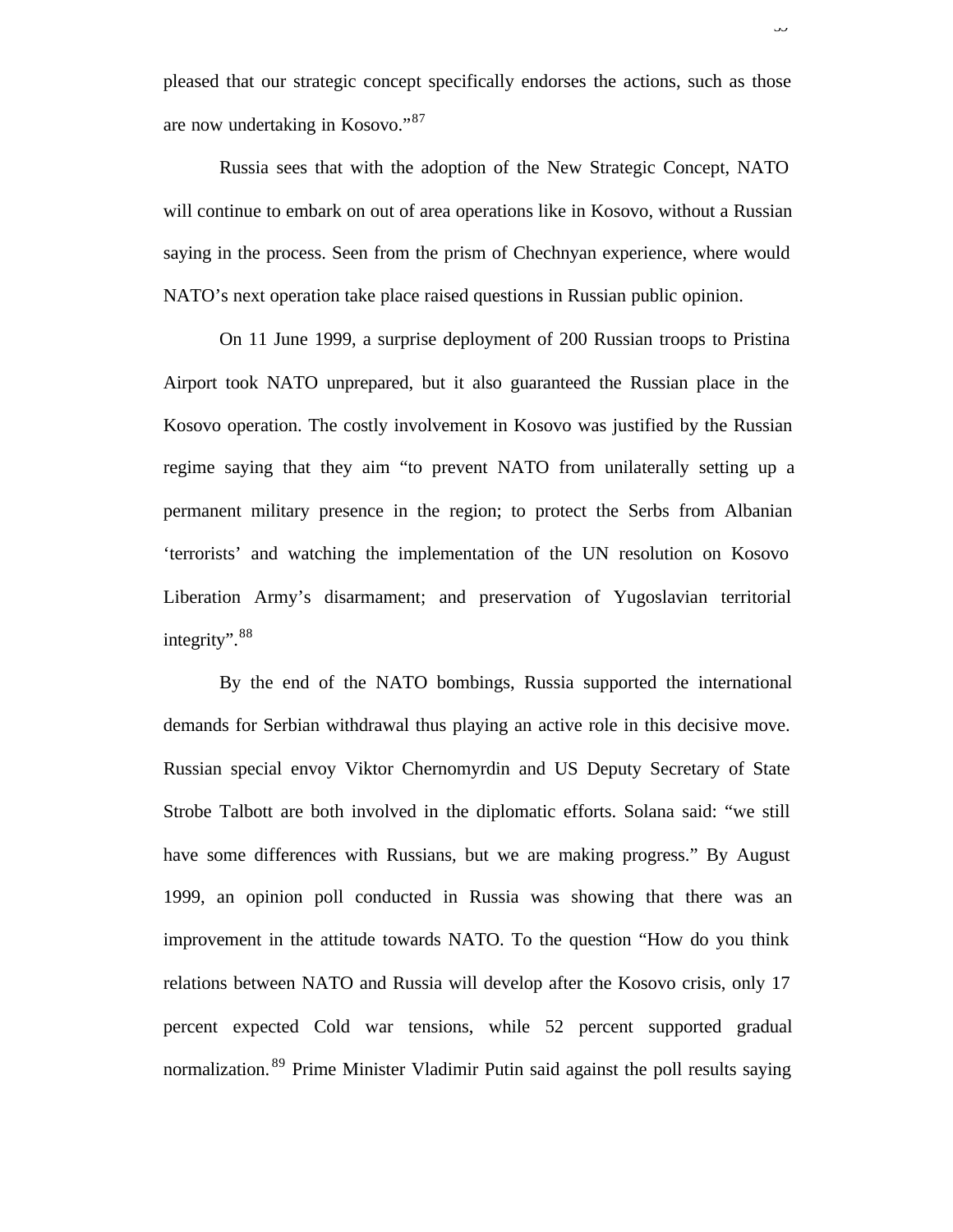that "Russia should be and will be a part of the civilised world and in this context we will cooperate with NATO."<sup>90</sup>

Ukraine also reacted to the Yugoslav crisis in parallel lines with Russia. The Foreign Ministry's statement as the air stirkes began, voiced deep concern saying that "the use of military force against a sovereign state without the sanction of the UN Security Council is unacceptable". <sup>91</sup> There were even calls from the parliament that Kyiv should rearm with nuclear weapons in response to the NATO airstrikes but had failed to adopt a resolution for this.

Ukraine continously repeated its demand to play a mediator role between the parties in the conflict and thus proposed a three stage peace plan for the settlement of the conflict on 15 April. However, NATO was not very interested about the mediation efforts of Ukraine, rather paying attention to Russian efforts by Viktor Chernomyrdin, as the special envoy to the conflict. Regarding this issue, Ukrainian Foreign Minister Tarasyuk was telling that "Ukraine does not want a monopoly on mediation".<sup>92</sup> Thus, there was a growing agreement and cooperation between Russia and Ukraine on the issue. James Sherr and Steven Main note two striking points in Ukrainian pronouncements from 20 April onwards: first is that "the Yugoslav conflict cannot be resolved without the participation of Russia" and the second that "the positions of Russia and Ukraine fully coincide".<sup>93</sup>

The Yugoslav crisis seem to open some new questions and concerns for the Kuchma government concerning European security. Seeing NATO as the guarantor of stability and security since independence, the Yugoslav crisis opened the question to what extend NATO was fulfilling that role by bombing a sovereign country. However, this concern seems to remain as a part of the past.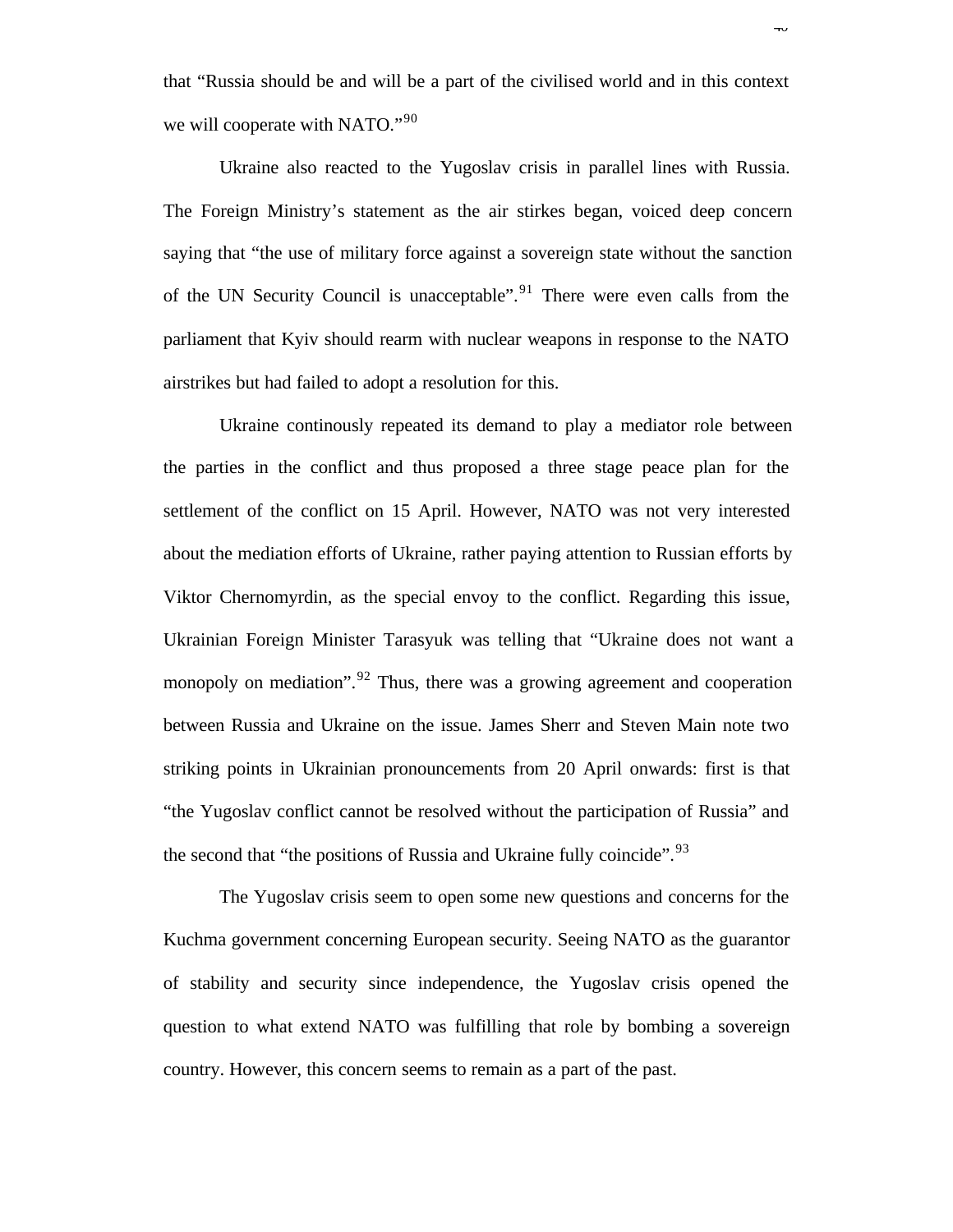### **Conclusion**

**+1** 

The main source of the problem between NATO and Russia during both the enlargement issue and the Yugoslav crisis was that Russia believed the promises it was given were not kept, and NATO's promises cannot be trusted. But, Russia cannot remain outside the security structures in Europe. As Robert Blackwill notes, "there is no problem in Europe that is not more manageable through Russian cooperation, and none that does not become more intractable if Moscow defines its interests in ways that oppose Western interests". <sup>94</sup>

After the suspension of relations, it was in February 2000, that NATO Secretary General Lord Robertson has paid a visit to Moscow, in order to "improve relations and set back the differences encountered by the Kosovo crisis".<sup>95</sup> It was agreed during the meeting that the relationship should be restored to a normal level and issues for cooperation should be developed. With the election of Vladimir Putin as the President of Russia on 26 March 2000, the foreign policy priorities of the country seems to pay more emphasis on relations with CIS. On defense issues, Putin put attention to increasing the defense budget by 50 percent, saying that Russia cannot be a great state "without strong armed forces".<sup>96</sup> On relations with NATO, Putin repeated his thoughts saying that it is difficult to imagine NATO as an enemy, but Russia wants "equal and trusting relations with its partners. The sovereignty and the territorial integrity of states cannot be violated under the slogan of a so-called humanitarian intervention. …Anyone who insults us is not long for this world".<sup>97</sup>

During the 24 May 2000 NATO-Russia Council meeting, a positive environment in relations was witnessed, with Putin's answer to the question if Russia might become a member of NATO as "Why not? My position is the same.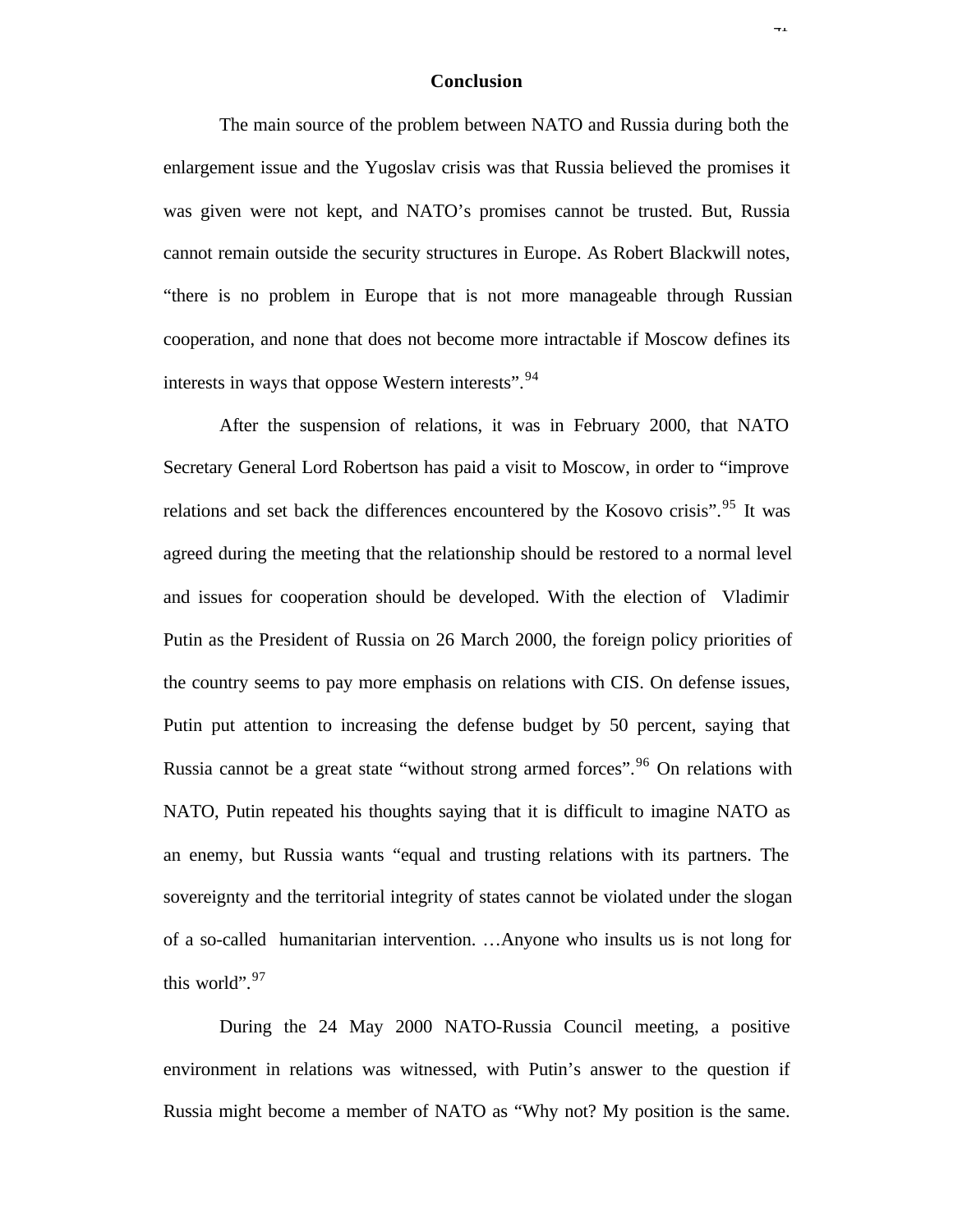But it is not on the current agenda". Lord Robertson said that it is necessary for misunderstandings to be cleared up between the two sides over NATO's strategic concept and Russia's new military doctrine, which he said has raised questions in the West especially over the provisions of strengthening the role of the nuclear weapons."<sup>98</sup> It was said by the Russian Foreign Ministry that it is not possible to expect that the relations between NATO and Russia will be as it was before the Yugoslav crisis. A new agenda of a program "of cooperation that would meet Russia's interests will be proposed". Accordingly, such a program will replace Russian participation in the PfP, which "cost considerable efforts and resources but failed to produce and effect"<sup>99</sup> Thus Russia wants to further relations within a new framework where Russia will have power over the relations, and will be able to have a say in the decisions of the Alliance. The close ties with CIS might give Russia more power in dealing with the West, having secured its ties with its Eastern neighbours and curbing the opposition from the Eurasians.

 $T\Delta$ 

The proposal of President Putin to build up a joint European anti-missile defense system "together with Europe and NATO, that will enable us to avoid all problems linked to the imbalance of force and would allow a hundred percent guarantee for each individual European country with the support of our U.S. collegues and partners"<sup>100</sup>, was positively perceived by NATO. NATO official spokesman said that this is a sign that Moscow is willing to cooperate with international community "both on arms control and threat posed by weapons of mass destruction."<sup>101</sup> This is another indication that Russia will not abstein itself from the security structures of Europe and will open ways for cooperation that is in its interests. This also shows that Russia wants to put forward its own points and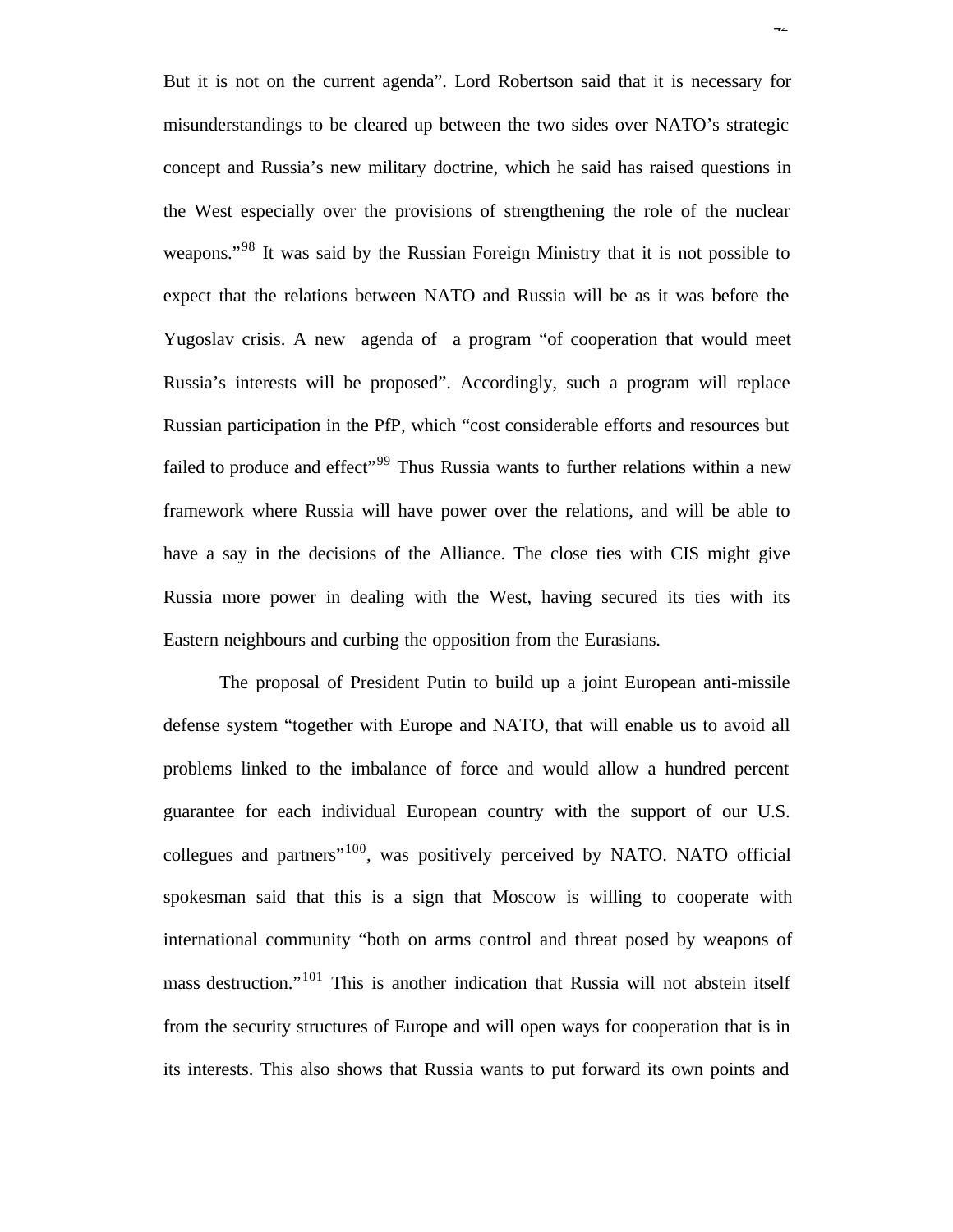initiatives in its relations with NATO and be not only the party who complies with what it is given, but the one who proposes and leads.

Ukraine continues to further its cooperation with NATO and it seems that this relationship will gain more depth in the coming years. NATO's Secretary General Lord Robertson was saying during his visit to Kyiv in January 2000 that "a self-confident, democratic Ukraine is a strategic benefit for the whole of this continent. We share a common interest in making Ukraine strong, stable and secure". $102$ 

Ukraine cannot remain neutral for long time. As early as 1997, Foreign Minister Henadii Udovenko was saying that "the current politics of neutrality become obselete. Although we orient ourselves as nonaligned,… geopolitically, Ukraine cannot be a neutral state." $103$  It seems that Ukraine will decide which path to follow soon, and most probably she will make her choice for the West. United States President Bill Clinton, speaking in Kyiv square on the  $5<sup>th</sup>$  June 2000 was saying that "we reject the idea that the eastern border of Europe is the Western border of Ukraine… We can and we will keep the door to the trans-Atlantic community of democracies open to Ukraine". This was met with chanting "Long live NATO" by a group of people in the crowd he was adressing.<sup>104</sup> However, a pro-Western and integrationist policy by Ukraine is not an easy task, especially considering the Russian position. Russia would perceive a possible Ukrainian accession to NATO as an attack on her national interests and this might cause further problems in the process. Russia's repeated opposition to a new NATO enlargement that will take former Soviet Republics into its ranks must be kept in mind at this point. In case discussions with Ukraine for membership would start,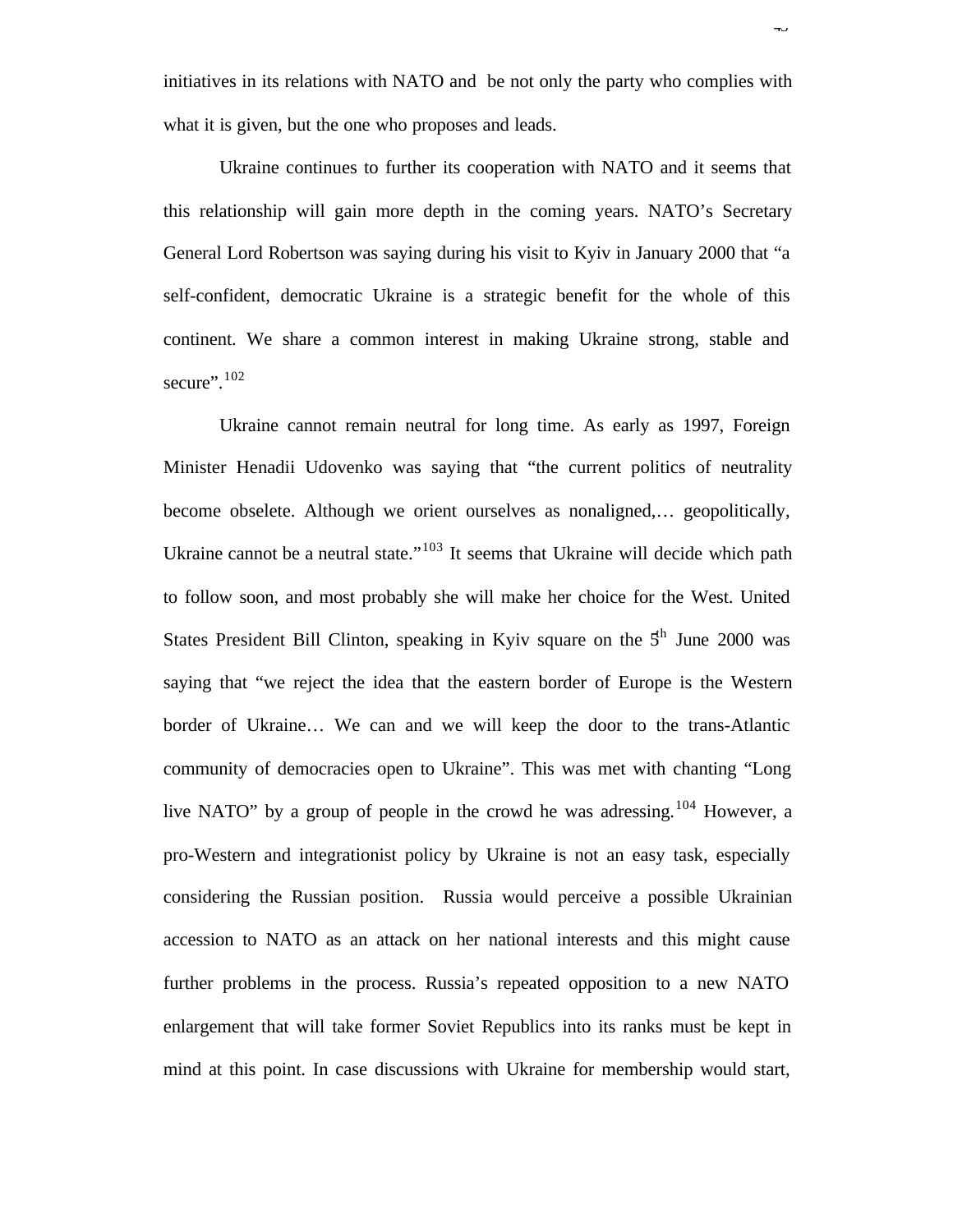relations with Russia might again take a dramatic stance and lead to unstability of

 $\overline{+}$ 

the whole continent.

#### **NOTES**

l

<sup>2</sup>Taken from Philip A. Petersen, "Emerging Soviet Views on European Security" in Roy

- <sup>4</sup> Raymond L.Garthoff, "Western Efforts to Shape Post-Soviet Behaviour", in The International Dimension of Post-Communist Transition in Russia and the New States of Eurasia, Karen Dawisha (ed.), (New York: M.E Sharpe, 1997), p. 14
- $\frac{5}{5}$  Suzanne Crow, "Russia Debates Its National Interests", RFE/RL Research Report, Vol. 1, No. 28, 10 July 1992, p. 43

<sup>13</sup> Moscow INTERFAX in English, 1 December 1992 in Foreign Broadcast Information Service-Soviet Union 1992, No. 232 from now on FBIS-SOV-92-232, 2 December 1992, p. 3

<sup>14</sup> Peter van Ham, "Ukraine, Russia and European Secuirty: Implications for Western Policy", The Institute for Security Studies of Western Union Chaillot Paper 13, 1994

<sup>15</sup> Taras Kuzio, "Domestic Sources of Ukrainian Security Policy", The Journal of Strategic Studies, Vol.21, No. 4, (December 1998), p. 20

<sup>16</sup> Alexander J. Motyl, Dilemmas of Independence- Ukraine After Totalitarianism, (New York: Council of Foreign Relations Press, 1993), p. 181

<sup>17</sup> Ibid, p.31

<sup>18</sup> Peter van Ham, "Ukraine, Russia and European Secuirty: Implications for Western Policy", p.8  $19$  i.b.i.d, p.9

<sup>20</sup> Moscow NEZAVISIMAYA GAZETA, 11 February 1993 in FBIS-SOV-93-028, 12 February 1993, p. 4

 $^{21}$  John W.R. Lepingwell, "START II and the Politics of Arms Control in Russia", International Security, Vol. 20, No. 2 (Fall 1995), p. 65

<sup>&</sup>lt;sup>1</sup> James Sherr and Steven Main, "Russian and Ukrainian Perceptions of Events in Yugoslavia", Conflict Studies Research Centre, Royal Military Academy-Sandhurst, F64, May 1999, p.20

Allison(ed.),Radical reform in Soviet Defense Policy, (London: MacMillan, 1992), p. 201 3 Ibid, p.200

<sup>&</sup>lt;sup>6</sup> Joseph L. Nogee and R. Judson Mitchell, Russian Politics- the Struggle for a New Order, (Boston: Allyn &Bacon, 1997), p.156

<sup>&</sup>lt;sup>7</sup> Alvin Z. Rubinstein, "The Transformation of Russian Foreign Policy" in The International Dimension of Post-Communist Transition in Russia and the New States of Eurasia, Karen Dawisha (ed.), (New York: M.E Sharpe, 1997), p. 34  $8$  Ibid

<sup>&</sup>lt;sup>9</sup> Joseph L. Nogee and R. Judson Mitchell, Russian Politics- the Struggle for a New Order, p.157

<sup>&</sup>lt;sup>10</sup> Alvin Z. Rubinstein, "The Transformation of Russian Foreign Policy", p.41

<sup>11</sup> Ibid, p. 36-37

 $12$  Suzanne Crow, "Russia Debates Its National Interests", RFE/RL Research Report, Vol. 1, No. 28, 10 July 1992, p. 44

 $\frac{22}{22}$  Taken from Tom Lansford, "The Triumph of Transatlantism: NATO and the Evolution of European Security After the Cold War",Journal of Strategic Studies,Vol.22, No.1(March 1999), p. 8  $23$  NATO Handbook,  $50<sup>th</sup>$  Anniversary edition, 1998, p. 27

 $^{24}$  i.b.i.d

<sup>&</sup>lt;sup>25</sup> Moscow ARGUMENTY I FAKTY, No. 46-47, November 1992, p.2 in FBIS-SOV-92-234, 4 December 1992, p. 16

 $^{26}$  Moscow ITAR-TASS, 24 February 1993 in FBIS-SOV-93-036, 25 February 1993, p.11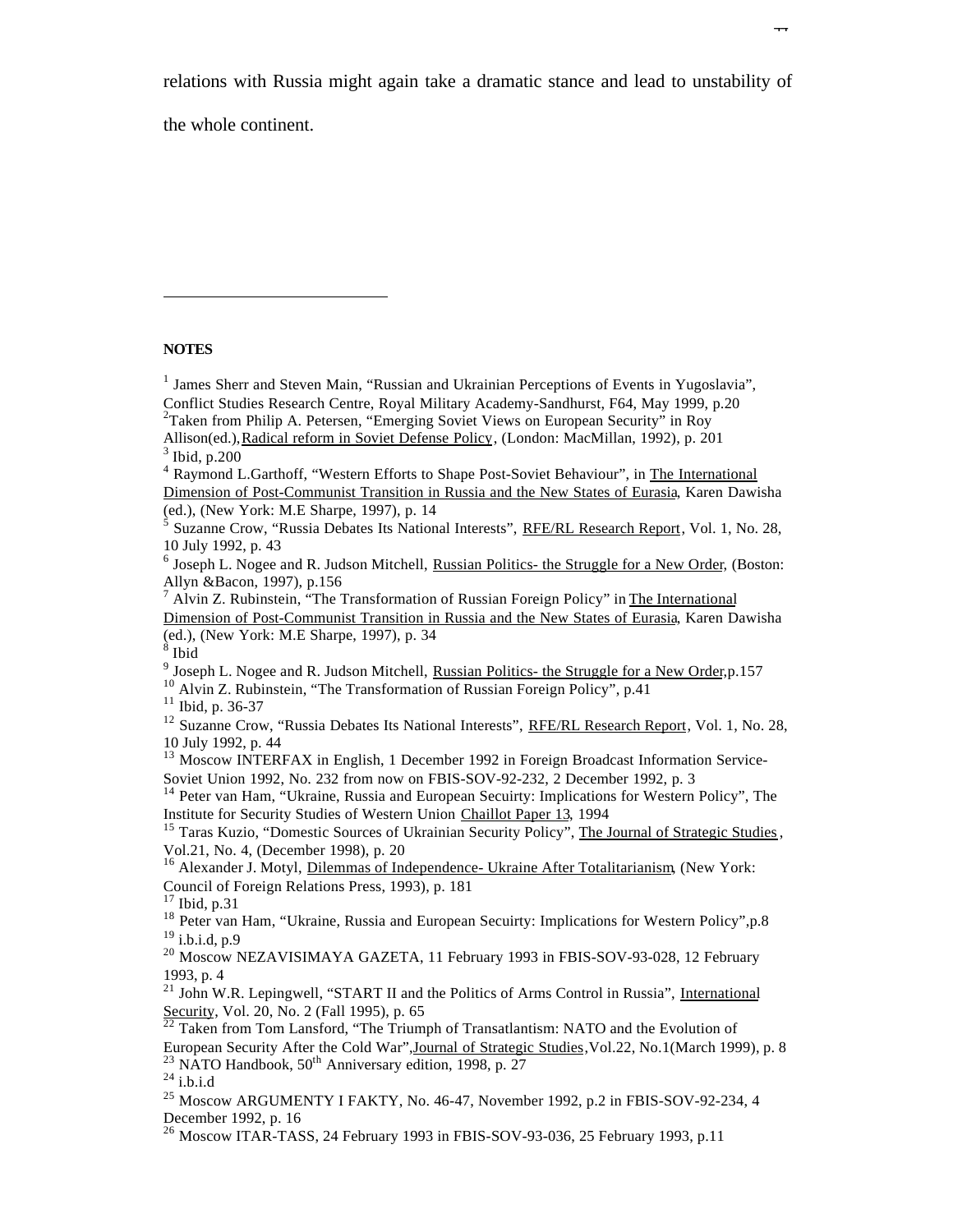l

<sup>33</sup> Ibid

<sup>34</sup> Taken from the article of Roland Dannreuter, "Escaping the Enlargement Trap in NATO-Russian Relations", Survival, 41-4, Winter 1999-2000, p. 151

<sup>35</sup> Joseph L. Nogee and R. Judson Mitchell, Russian Politics- the Struggle for a New Order, p.163

<sup>36</sup> Warsaw PAP, 1 October 1993 in FBIS-SOV-93-190, 4 October 1993, p. 12

<sup>37</sup> See the statements by Russian Foreign Ministry official Mikhail Demurin in Moscow INTERFAX, 29 October 1993, in FBIS-SOV-93-209, 1 November 1993, p. 9

<sup>38</sup> Joseph L. Nogee and R. Judson Mitchell, Russian Politics- the Struggle for a New Order, p.165-166

 $39$  Moscow ITAR-TASS, 31 August 1993 in FBIS-SOV-93-168, 1 September 1993, p. 8

 $^{40}$ Joseph L. Nogee and R. Judson Mitchell, Russian Politics- the Struggle for a New Order, p.165

 $41$  The same statement has been repeated later by the Defense Minister Pavel Grachev in an interview with journalists, see Moscow KRASNAYA ZVEZDA, 7 September 1994 in FBIS-SOV-94-173, 7 September 1994, p. 5

 $^{42}$  Joseph L. Nogee and R. Judson Mitchell, Russian Politics- the Struggle for a New Order, p.165- 166

<sup>43</sup> Ibid

<sup>44</sup> Ibid

<sup>45</sup> Ibid

- <sup>47</sup> Ibid, p.53
- $^{\rm 48}$  Ibid

 $^{49}$  Joseph L. Nogee and R. Judson Mitchell, Russian Politics- the Struggle for a New Order, p.165- 166

<sup>50</sup> Taken from the article of Roland Dannreuter, "Escaping the Enlargement Trap in NATO-Russian Relations", Survival, 41-4, Winter 1999-2000, p. 152

<sup>51</sup> Warsaw PAP, 23 August 1993 in FBIS-SOV-93-162, 24 August 1993, p. 8

<sup>52</sup> RFE/RL Newsline- 12 March 1999

 $53$  NATO Handbook,  $50<sup>th</sup>$  Anniversary Edition, p. 98

<sup>55</sup> Ibid

<sup>56</sup> ibid, p.14

57 57 Taras Kuzio, "Ukraine and NATO: The Evolving Strategic Partnership", The Journal of Strategic Studies, Vol. 21, No. 2 (June 1998), p.18

<sup>58</sup> Ibid, p. 4-5

<sup>59</sup> Volodymyr Pedchenko, "Ukraine's Delicate Balancing Act", Transitions, June 1997, p. 75

<sup>60</sup> Ibid, p. 74

 $61$  Ibid

<sup>62</sup> Moscow ITAR-TASS, 15 March 1997 in Summary of World Broadcast, Soviet Union from now on SWB/SU/2869 B/9, 17 March 1997

<sup>63</sup> Moscow Interfax, 19 April 1997 in SWB/SU/2898 B/12, 21 April 1997

<sup>64</sup> Karl-Heinz Kamp, "The NATO-Russia Founding Act-Trojan Horse or Milestone of Reconciliation", Aussen Politik, 1997, Vol.48, p.318

 $65$  See the original copy from http://www.nato.int/docu/comm/m970527/uk-text.htm

 $\rm ^{67}$  Ibid

<sup>68</sup> Ibid

<sup>69</sup> Ulrich Brandenburg, "NATO and Russia: A Natural Partnership", NATO Review, No.4, July-August 1997, p. 18

 $^{27}$  Alvin Z. Rubinstein, "The Transformation of Russian Foreign Policy", p.44

<sup>&</sup>lt;sup>28</sup> Micheal Mihalka, "Squaring the Circle: NATO's Offer to the East", RFE/RLResearch Report, Vol.3, No.12, 25 March 1994, p. 2

<sup>&</sup>lt;sup>29</sup> Moscow KOMSOMOLSKAYA PRAVDA, 8 September 1993 in FBIS-SOV-93-173, 9 September 1993, p. 18

 $30$  Ibid

<sup>&</sup>lt;sup>31</sup> Micheal Mihalka, "Squaring the Circle: NATO's Offer to the East", RFE/RLResearch Report, Vol.3, No.12, 25 March 1994, p.3

<sup>32</sup> Ibid

<sup>&</sup>lt;sup>46</sup> Alvin Z. Rubinstein, "The Transformation of Russian Foreign Policy", p.52

<sup>54</sup> Taras Kuzio, "Ukraine and NATO: The Evolving Strategic Partnership", The Journal of Strategic Studies, Vol. 21, No. 2 (June 1998), p.8

<sup>&</sup>lt;sup>66</sup> Ibid